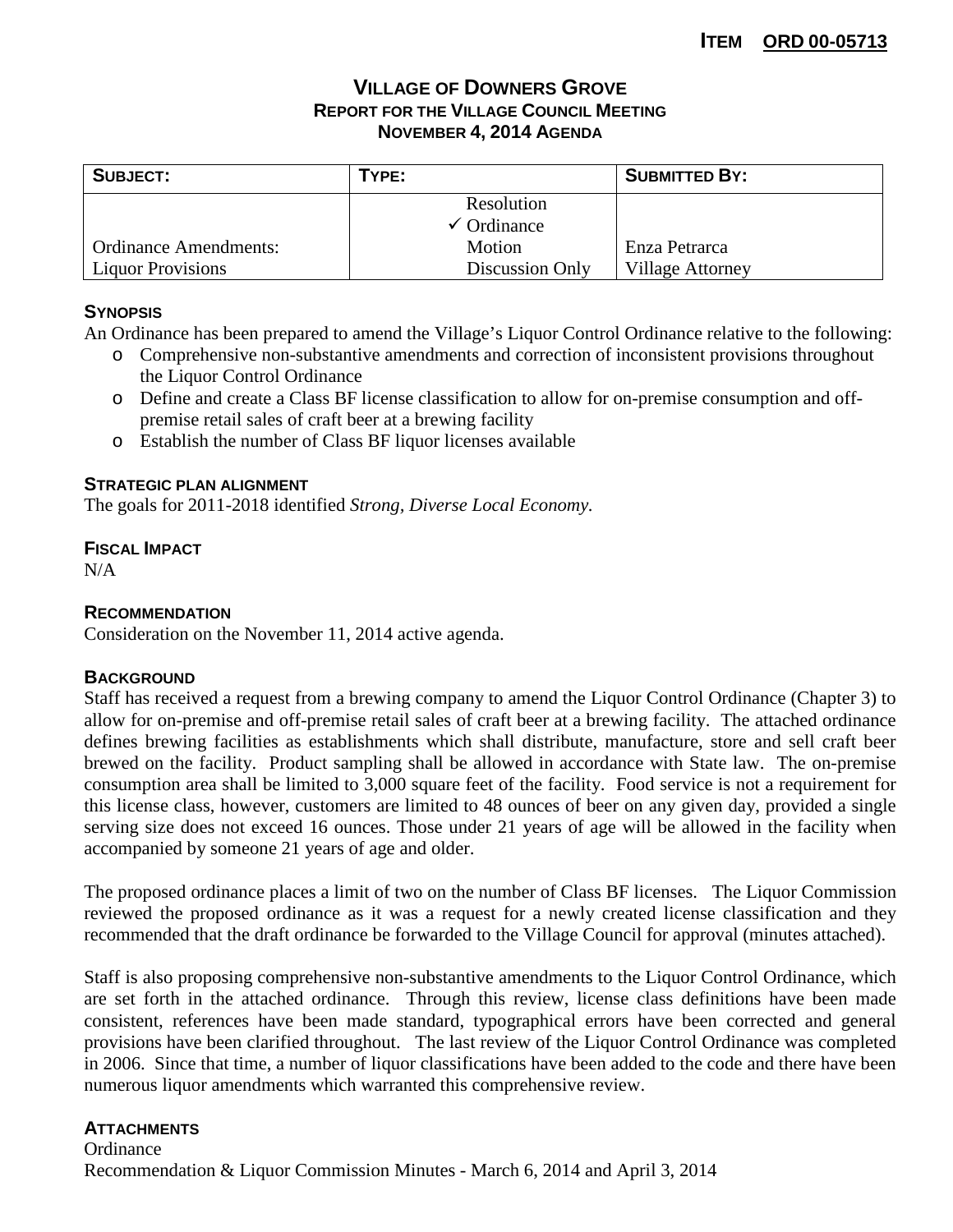## **ORDINANCE NO. \_\_\_\_\_**

## **AN ORDINANCE AMENDING LIQUOR CODE PROVISIONS**

BE IT ORDAINED by the Village Council of the Village of Downers Grove in DuPage County,

Illinois, as follows: (Additions are indicated by shading/underline; deletions by strikeout):

## **Section 1. That Section 3.1SEC. is hereby amended to read as follows:**

## **3.1SEC. Title.**

The provisions of this Chapter 3 may be cited and referred to as the "Downers Grove Liquor Control" Ordinance". (Ord. No. 2735, § 1.)

## **Section 2. That Section 3.2. is hereby amended to read as follows:**

## **3.2. Purpose.**

 It is the policy of the Village to limit the sale and service of alcoholic liquor in accordance with the terms and conditions of this Ordinance and State law. Further in promotion of the public safety and well being, it is the policy of the Village to limit the purchase, consumption or possession of alcoholic liquor in order to prevent intoxication, disorderly conduct, trespasses, unruly disturbances at public or private assemblies, traffic accidents and similar conduct which often result from the unlawful or excessive purchase, consumption or possession of alcoholic liquor. (Ord. No. 2735 § 1.)

## **Section 3. That Section 3.3 is hereby amended to read as follows:**

# **3.3 Definitions.**

For the purposes of this Chapter, the following words and phrases shall have the meanings respectively ascribed to them by this section:

*Act.* The Illinois Liquor Control Act of 1934, as now or hereafter amended.

*Alcoholic liquor.* Any spirits, wine, beer, ale or other liquid containing more than one-half of one percent of alcohol by volume, which is fit for beverage purposes. Beverages sold as beer, ale or other designation commonly applied to malt beverages containing more than one-half  $(1/2)$  of one percent  $(1\%)$ of alcohol by volume shall be presumed to be alcoholic liquor for purposes of this Chapter.

*Billiard Hall*. A place kept, used, maintained, advertised or held out to the public as a place in which the pubic may participate in a game of skill commonly known as pool. Such facilityestablishment shall have a guest seating capacity, excluding outdoor areas, of not less than one hundred (100). Such facilityestablishment shall be limited to patrons twenty-one (21) years of age and older.

*Bowling Alley.* Any public place kept, used, maintained, advertised or held out to the public as a place wherein the game of in which the public may participate in the game commonly known as bowling isplayed with composition balls and ten wooden or plastic pins. Such facilityestablishment shall have a guest seating capacity, excluding outdoor areas, of not less than one hundred twenty-five (125). *Brew Pub/Restaurant.* Any public place kept, used, maintained, advertised or held out to the public as a place where meals are regularly served and where beer is produced upon the premises. The businessSuch establishment shall operate as a restaurant and bar/lounge seating shall be limited to twenty percent (20%) of the entire seating for the establishment.

*Brewing Facility.* A place kept, used, maintained, advertised or held out to the public as a place in which the primary business is the distribution, manufacture, packaging, sale and storage of craft beer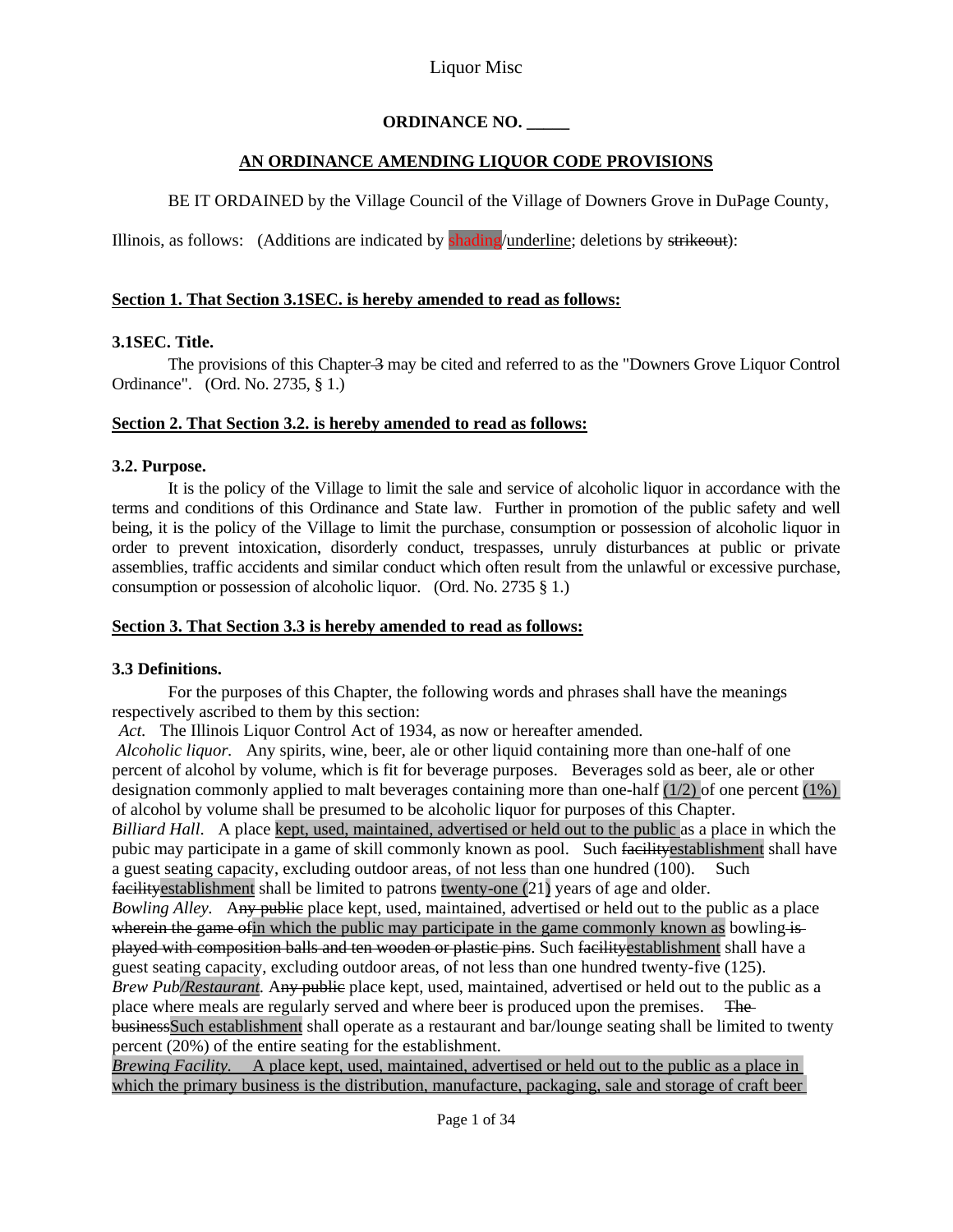## produced on the premises in compliance with Federal and State laws.

*Catering Business.* A business which provides and serves alcoholic liquor at locations not owned or leased by the catering business for consumption at such location.

*Catered event.* A dinner, banquet, party or other similar event at which alcoholic liquor is provided for consumption on the premises by a Catering Business.

*Club.* A corporation organized under the laws of this State, not for pecuniary profit, solely for the promotion of some common objective other than the sale or consumption of alcoholic liquors, kept, used and maintained by its members through the payment of annual dues, and owning, hiring or leasing a building or space in a building, of such extent and character as may be suitable and adequate for the reasonable comfortable use and accommodation of its members and their bona fide guests and provided with suitable and adequate kitchen and dining room space and equipment and maintaining a sufficient number of employees for cooking, preparing and serving food and meals for its members and their bona fide guests. Provided, the sale or offer of alcoholic liquor for sale to the public by the club, except as provided in Section 3.32 of this Chapter is not permitted, and further provided, that the affairs and management of the club shall be conducted by a board of directors, executive committee or similar body chosen by the members at their annual meeting, and that no member or any officer, agent or employee of the club shall be paid, or directly or indirectly receive, in the form of salary or other compensation, any profits from the distribution or sale of alcoholic liquor to the club or the members of the club or its guests introduced by members beyond the amount of such salary as may be fixed and voted at any annual meeting by the members or by its board of directors or other governing body out of the general revenue of the club. The term club shall not include any "men's or women's club" as defined herein.

*Contracted theater rental.* A prearranged function in which an entity enters into a rental agreement or contract for the use of a theater for events, film viewing/critique, or theater production/box office events. *Convenience Store.* A building place kept, used, maintained, advertised or held out to the public as a place in which the sale of food, non-alcoholic beverages, medications, household products, cosmetic items and reading materials is provided. No more than twenty-five percent (25%) of the retail sale square footage area shall be devoted to the sale of alcoholic liquor beer/wine and tobacco products. *Drug Store.* A retail store where medication and miscellaneous articles (food, cosmetics and film) are sold. No more than twenty-five percent (25%) of the retail sale square footage area shall be devoted to the sale of beer/wine and tobacco products.

*Entertainment/Restaurant facility.* Any public place kept, used, maintained, advertised or held out to the public as a restaurant and where dancing, live entertainment or recreational activities such as those which are included in the definition of a recreational facility, are available.

*Fashion show.* The modeling, showing or other presentation of lingerie or other garments for the purpose of entertaining or for sale of the garment, where the person so modeling the garment appears in a nude or semi-nude state.

*Gaming Facility*. A place kept, used, maintained, advertised or held out to the public as a place in which the public may participate for a fee in organized, competitive video gaming, online and through the use of video gaming consoles, excluding video gaming that involves gambling of any type. Such facility shall have a retail game sales area. Such facility shall have a guest seating capacity, excluding outdoor areas, of not less than thirty-five (35).

*Grocery Store.* A building place kept, used, maintained, advertised or held out to the public as a place where the primary business consists of the direct retail sale of items such as meats, cereals, grains, produce, baked goods, dairy products, canned and frozen prepared food products, beverages, cleaning supplies, pet food and supplies, over the counter medicines, personal products, household goods and similar items are available to be purchased by the consumer. No more than twenty-five percent (25%) of the retail sale square footage area shall be devoted to the sale of beer/winealcoholic liquor and tobacco products.

*Hotel.* A building or group of buildings used in conjunction with one another as a lodging facility providing sleeping accommodations for compensation to travelers and guests, whether transient,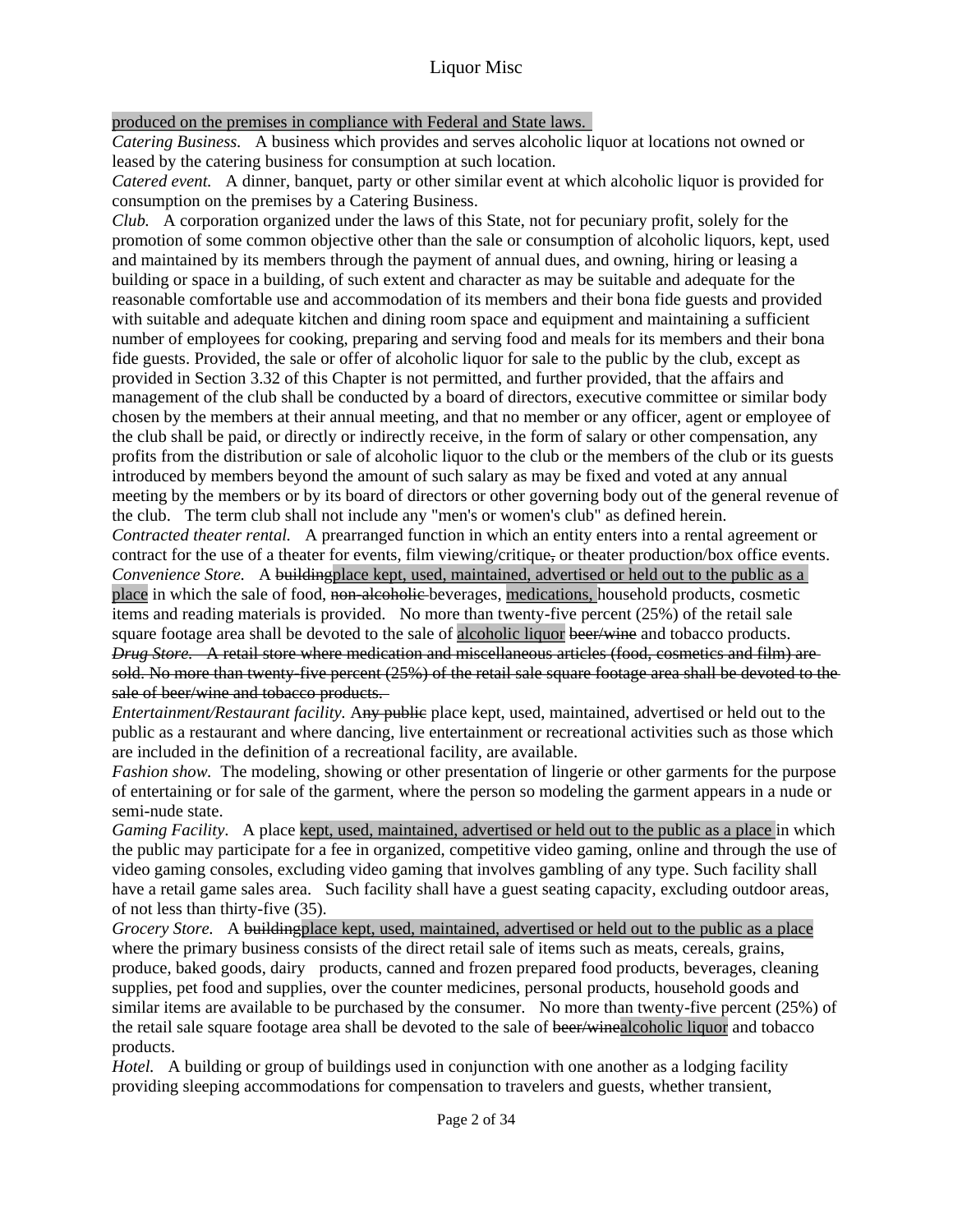permanent or residential and in which one hundred or more rooms are provided for such purpose. *Liquor product identification sign.* Any sign, including any placard, banner, poster, streamer, balloon or other attention getting device, which is designed or used to advertise, promote or identify a particular brand of liquor. This includes, but is not limited to, those signs commonly referred to as "beer signs" and may involve electronic or neon displays.

*Men's or women's club.* An establishment place kept, used, maintained, advertised or held out to the public as a place which offers entertainment where any person may appear in a nude or semi-nude state, or offers the customer a role playing interaction, including but not limited to servers, hosts, hostesses, dancers, singers, models or other performance artists, or an establishment which offers customers roleplaying interaction.

*Nude or nudity or a state of nudity.* The appearance of a human bare buttock, anus, male genitals, female genitals, or female breast; or, a state of dress which fails to opaquely cover a human buttock, anus, male genitals, female genitals, or areola of the female breast.

*Semi-nude.* A state of dress in which clothing covers no more than the genitals, pubic region, and areolae of the female breast, as well as portions of the body covered by supporting straps or devices.

*Original package.* Any bottle, flask, jug, can, barrel, keg, or other receptacle or container whatsoever, used, corked or capped, sealed and labeled by the manufacturer of alcoholic liquor, to contain and to convey any alcoholic liquor.

*Outdoor sales.* The sale or consumption of alcoholic liquor in an area adjacent to an existing licensed business which is wholly or partially contained upon private or public property.

*Private function.* A prearranged private party, function, or event for a specific personal, social or business occasion, either by invitation or reservation and not open to the general public, where the guests in attendance are served in an area designated and used exclusively for the private party, function or event and where the licensee is not the host of said function.

*Regularly scheduled motion pictures or films.* Motion pictures or films scheduled to be shown at previously arranged and advertised times and open to the general public. Regularly scheduled motion pictures or films shall not include any motion pictures or films shown as a result of a contracted theater rental, as defined in this section.

*Recreational facility.* A place kept, used, maintained, advertised or held out to the public as a place in which the public may participate in activities, including but not limited to bowling, gaming, billiards, and indoor simulated golf, as defined herein. Such facilitiesestablishment shall include an area where food is prepared on the premises and food service shall be available during operation. It shall be unlawful for any licensee holding a license for a recreational facility to sell or offer for sale at retail, any alcoholic liquor on such premises at any time when the regular and complete business of the recreational facility is not staffed, in actual operation, and open to the public for business, except that such sales may be made during a one (1) hour period immediately following the close of regular recreational facility operations in such premises. Bar/lounge seating shall be no more than twenty percent (20%) of the total seating provided for patrons of the establishment.

*Restaurant.* Any public place kept, used, maintained, advertised or held out to the public as a place with the service of food and drink, and where meals are regularly served, without sleeping accommodations, and where adequate provision is made for sanitary kitchen and dining room equipment and capacity and a sufficient number of employees to prepare, cook and serve a reasonable variety of meals for its customers. The mere availability and service at any premises of cold sandwiches, hobrs d'oeuvres or other similar foods will not, standing alone, be deemed sufficient to constitute such premisesestablishment as a restaurant within the meaning of this paragraph, it being the intent of this paragraph that the primary business conducted on premises to be licensed as restaurants hereunder shall be the service of food and drink. A full menu, including entrees and appropriate side dishes, shall be available at all times liquor sales are being conducted until ten o'clock (10:00) p.m. Sunday through Thursday, and eleven o'clock (11:00) p.m. Friday and Saturday. After such times, in the event a full menu is not provided, a reduced menu, which must include appetizers, sandwiches, hors d'oeuvres or other similar foods shall be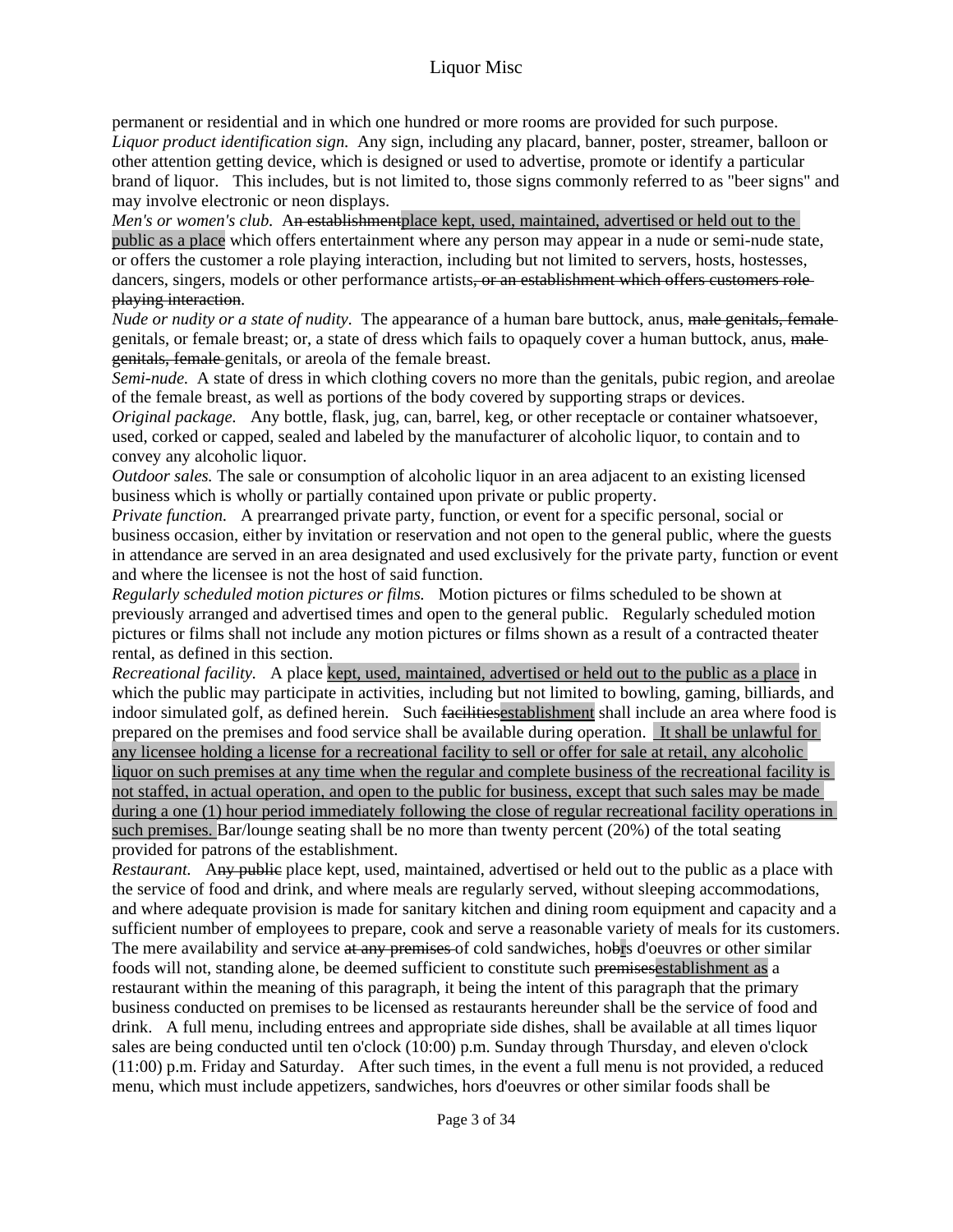available. Such menu shall be on the table, presented to each patron as they are seated or be posted in such a manner to be easily readable by the patrons of the restaurant. Provided, the kitchen may not cease operating prior to one hour before closing. Bar/lounge seating shall be no more than twenty percent (20%) of the total seating provided for patrons of the establishment.

*Retail sale.* The sale for use or consumption, and not for resale.

*Retail sales square footage area.* The area or space in a buildingan establishment devoted for the retail sale of goods or products offered for consumer purchase and shall not include storage freezers, storage coolers, warehouse, office areas or areas that are not open to the general public.

*Retirement Facility.* A multi-family dwelling complex and health center where meal service and recreational activities are provided to occupants fifty-five (55) years of age or older.

*Role playing interaction.* An arrangement, service or program where a server, host, hostess, dancer, singer, model or other performance artist, engages a customer in a meeting or conversation involving, depicting, participating in, or relating to any "specified sexual activities" as defined and set forth in Chapter 8 of the Municipal Code.

*Sale. (to Sell)* Any transfer, exchange or barter, in any manner or by any means whatsoever, for a consideration and not for resale, including all sales made by any person whether as principal, proprietor, agent, servant or employee, and including, but not limited to, all of the following acts when done for consideration:

(1) The selling of alcoholic liquor.

(2) The delivery of alcoholic liquor, without additional charge, with a meal or with entertainment or the providing of samples of alcoholic liquor as part of a promotion or sales device of any kind.

(3) The dispensing of alcoholic liquor.

(4) The providing of mix, ice, water or glasses for the purposes of mixing drinks containing alcoholic liquor for consumption on the same premises.

- (5) The pouring of alcoholic liquor.
- (6) The providing of "set-ups" containing alcoholic liquor.
- (7) The giving away of alcoholic liquor.

However, it shall not be considered a "Sale" shall not includewhen:

 $(1)$  a person acting in the privacy of his/her home

(2) where alcoholic liquor is provided as part of a religious ceremony; and or

 $(32)$  to at private functions as defined herein that are held by the host and where the guests are not charged for the alcoholic liquor consumed.

*Theater.* A facility place kept, used, maintained, advertised or held out to the public as a place within the DB Downtown Business District allowed as a permitted use under the Downers Grove Zoning Ordinance, regularly used for showing motion pictures/films or conducting theatrical, musical or live performances or events with a seating capacity of nine hundred (900) or more persons.

*Theater production/box office events.* Theatrical, musical, live performances or special events in which tickets are sold to the general public. These productions shall not include regularly scheduled motion pictures or films.

*Wine Boutique.* A facility place kept, used, maintained, advertised or held out to the public as a place where the retail sale of wine, wine tastings and wine education seminars/classes are conducted on a regular basis and on-site consumption of wine and beer is allowed subject to provisions of the wineboutique license classification.

*Wine Shop.* A facility place kept, used, maintained, advertised or held out to the public as a place where the retail sale of wine or beer for off-premise consumption, wine tastings and wine education seminars/classes are conducted on a regular basis. (Ord. No. 244, § 1; Ord. No. 1741, § 1; Ord. No. 1749, § 1; Ord. No. 2388, § 1; Ord. No. 2450, § 1; Ord. No. 2541, § 1; Ord. No. 2735, § 1; Ord. No. 2847, § 1; Ord. No. 3164, § 1.) NOTE: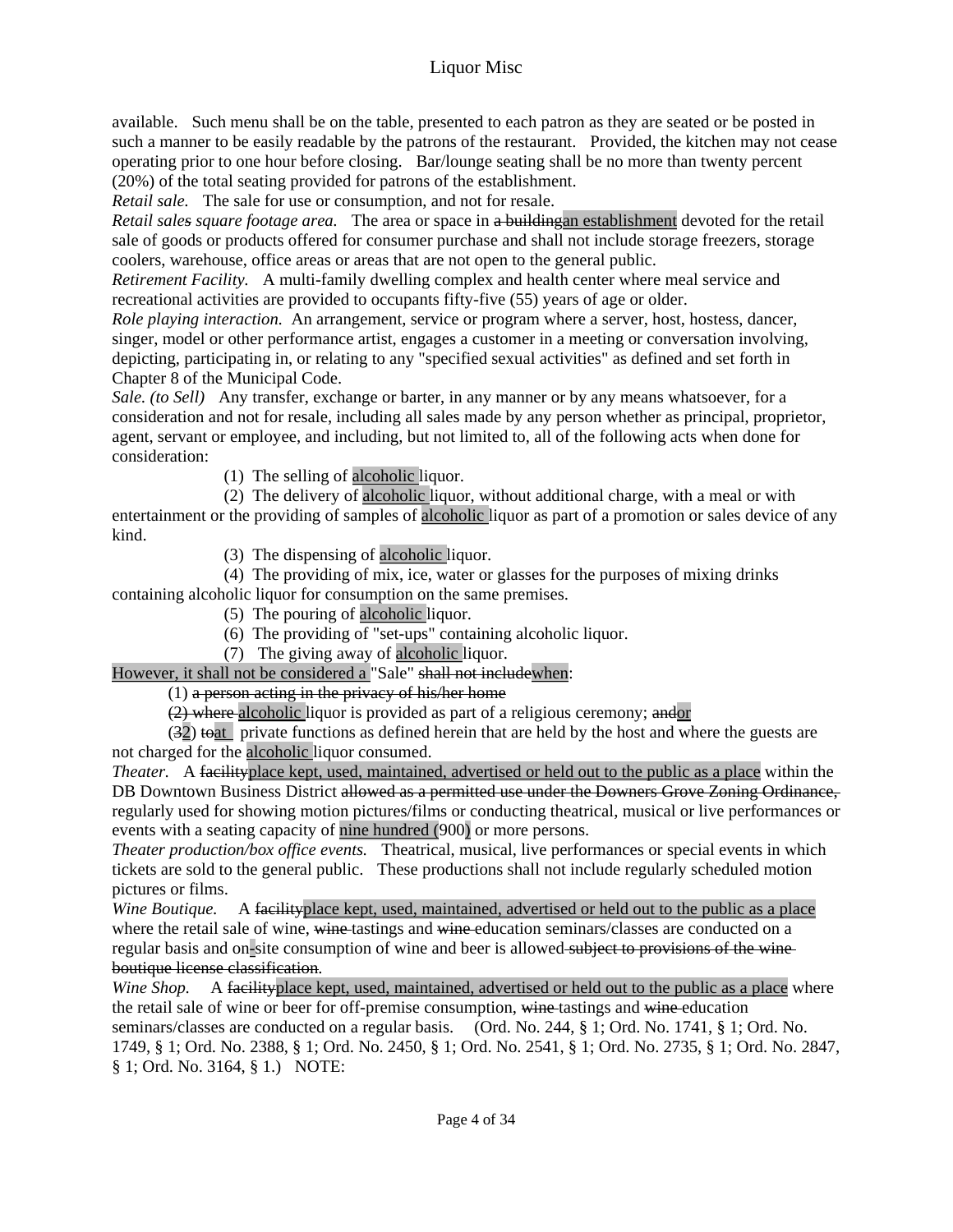#### **Section 4. That Section 3.4. is hereby amended to read as follows:**

## **3.4. Local Liquor Commissioner.**

 (a) The Mayor of the Village shall serve as the Local Liquor Commissioner and shall be charged with the administration of the Downers Grove Liquor Control Ordinance and of such other ordinances relating to alcoholic liquor as may be, from time to time, enacted by the Village Council.

 (b) The Local Liquor Commissioner shall have all power and authority permitted under State law as well as the following powers and duties with respect to local liquor licenses:

 (1) To grant, or to suspend for not more than thirty days or to revoke for cause, all local licenses issued to persons or entities for premises within the Village.

 (2) To enter or to authorize any law enforcingenforcement officer or other Village employee designated by the Village Manager to enter, at any time, upon a premise licensed hereunder to determine whether any of the provisions of the State law or Village ordinance or any rules or regulations adopted by the Village or by the Illinois Liquor Control Commission have been or are being violated, and at such time to examine the premises of the licensee in connection therewith.

 (3) To receive complaints from any citizen within the Village that any provision of the State law or of this ChapterVillage ordinance has been or is being violated and to act upon any such complaints in the manner provided by law.

 (4) To examine, or cause to be examined, under oath, any applicant for a local license or for a renewal thereof, or any licensee upon whom notice of revocation has been served, or any licensee against whom a citation proceeding has been instituted by the State of Illinois Liquor Control Commission or Village; to examine, or cause to be examined, the books and records of any such applicant or licensee, and to hear testimony and take evidence for use in the performance of the Local Liquor Commissioner's duties,; and for the information of the Local Liquor Commissioner to issue subpoenas which shall be effective in any part of this sState. Other persons may be designated by the Local Liquor Commissioner to take action for the purpose of obtaining any of the information desired by the Local Liquor Commissioner under this section.

 (5) To appoint any other member of the Village Council to serve as Deputy Local Liquor Commissioner, which person shall have full authority to exercise, in the absence of the Local Liquor Commissioner, any of the powers and duties enumerated herein, except as the Local Liquor Commissioner may specifically exclude by such appointment.

 (6) To appoint the members of the Local Liquor Commission to advise and assist in the performance of the aforementioned powers and duties, to designate a chairman for the Commission, to attend such hearings or other meetings of the Local Liquor Commission as the Local Liquor Commissioner may deem necessary or appropriate.

 (7) To report to the Village Council from time to time actions which have been taken to grant or deny liquor licenses or to penalizediscipline licensees. (Ord. No. 2735, § 1.)

## **Section 5. That Section 3.5. is hereby amended to read as follows:**

#### **3.5. Local Liquor Commission.**

 (a) A Local Liquor Commission is hereby created, which shall consist of seven members appointed by the Local Liquor Commissioner for staggered terms of three years eachas provided for in Section 2.53 of the Downers Grove Municipal Code. Members shall hold office for their designated terms and until their successors have been appointed.

 (b) A chairman shall be designated by the Local Liquor Commissioner for the purpose of presiding over meetings conducted at the direction of the Local Liquor Commissioner. The Village Manager shall appoint a member of the Village staff to advise the Local Liquor Commission and assist in the conduct of such meetings.

(c) The Local Liquor Commission shall have and exercise the following powers and duties:

(1) Upon referral of applications for liquor licenses by the Local Liquor Commissioner, to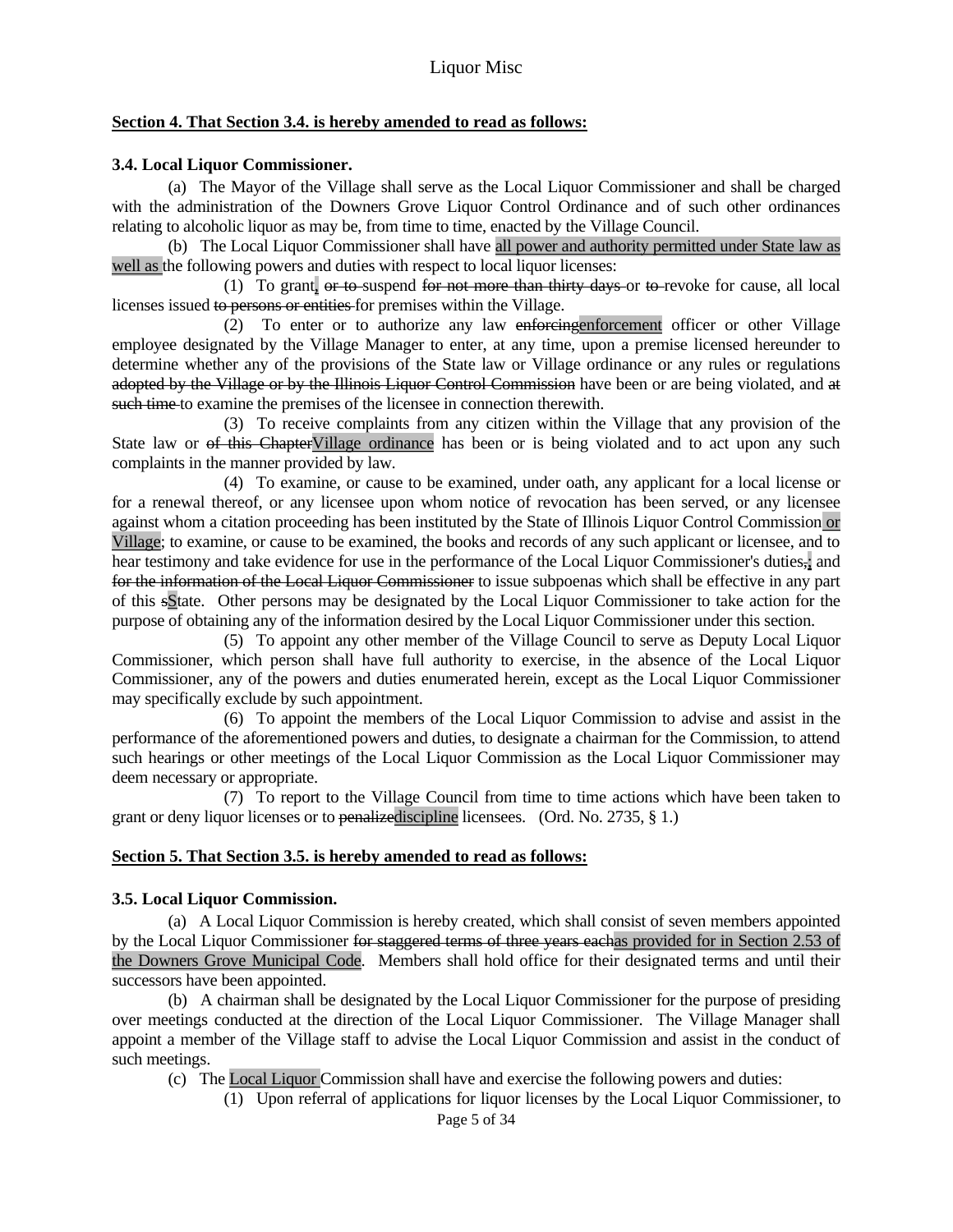review applications and the investigation of applicants for liquor licenses, and to submit findings and recommendations to the Local Liquor Commissioner setting forth its conclusions respecting such applications.

 (2) To conduct disciplinary hearings at the request of the Local Liquor Commissioner and to submit findings and recommendations to the Local Liquor Commissioner setting forth its conclusions respecting the existence and nature of any violation of this Chapter and the appropriate disciplinary action to be taken, if any.

 (3) To keep written records of its meetings and proceedings which shall be open for public inspection during regular business hours at Village offices provided that such public records shall not include matters concerning the applicants or licensees which would result in an invasion of privacy.

 (4) To assist the Local Liquor Commissioner in the performance of the powers and duties as requested by the Local Liquor Commissioner or Village Council.

 (5) At the Local Liquor Commissioner's request, to To review recommended revisions to this ordinance. Said reviews and recommendations shall be advisory only and shall not prevent the Local Liquor Commissioner and the Village Council from taking whatever action he/she deems appropriate or necessary. (Ord. No. 2735, § 1; Ord. 2882, § 1; Ord. No. 3182, § 1.)

## **Section 6. That Section 3.6. is hereby amended to read as follows:**

## **3.6. Village Manager as Chief Administrative Officer.**

 (a) Subject to the policies of the Village Council and the direction of the Local Liquor Commissioner, the Village Manager shall direct the Village staff in its enforcement of the provisions of this Chapter.

 (b) The Village Manager shall direct the Village staff in performing its responsibilities related to the administration of the Liquor Control Ordinance, including but not limited to, the response to questions concerning liquor licenses and the handling of liquor license applications.

 (c) At the end of each fiscal year, the Village Manager shall prepare and submit to the Village Council an annual report concerning the activities of the Village staff in administering and enforcing this Chapter. (Ord. No. 2735, § 1.)

#### **Section 7. That Section 3.7. is hereby amended to read as follows:**

#### **3.7. Applicability of other provisions.**

 Nothing in this Chapter shall excuse or relieve the licensee, owner, proprietor, or person in charge of any place in the Village where alcoholic liquor is sold from the restrictions and requirements of any other provision of this Code, other ordinances of the Village or of the statutes of the State of Illinois, including but not limited to the Act, as amended from time to time, and the Illinois Liquor Control Commission Rules and Regulations. (Ord. No. 2735, § 1.)

#### **Section 8. That Section 3.8. is hereby amended to read as follows:**

#### **3.8. License required.**

 It shall be unlawful to sell or offer for sale any alcoholic liquor without having a State and local liquor license, a State and local special event license, or to violate the terms of this Ordinance. (Ord. No. 244, § 2; Ord. No. 1741, § 9; Ord. No. 2388, § 4; Ord. No. 2735, § 1.)

#### **Section 9. That Section 3.9. is hereby amended to read as follows:**

## **3.9. Application.**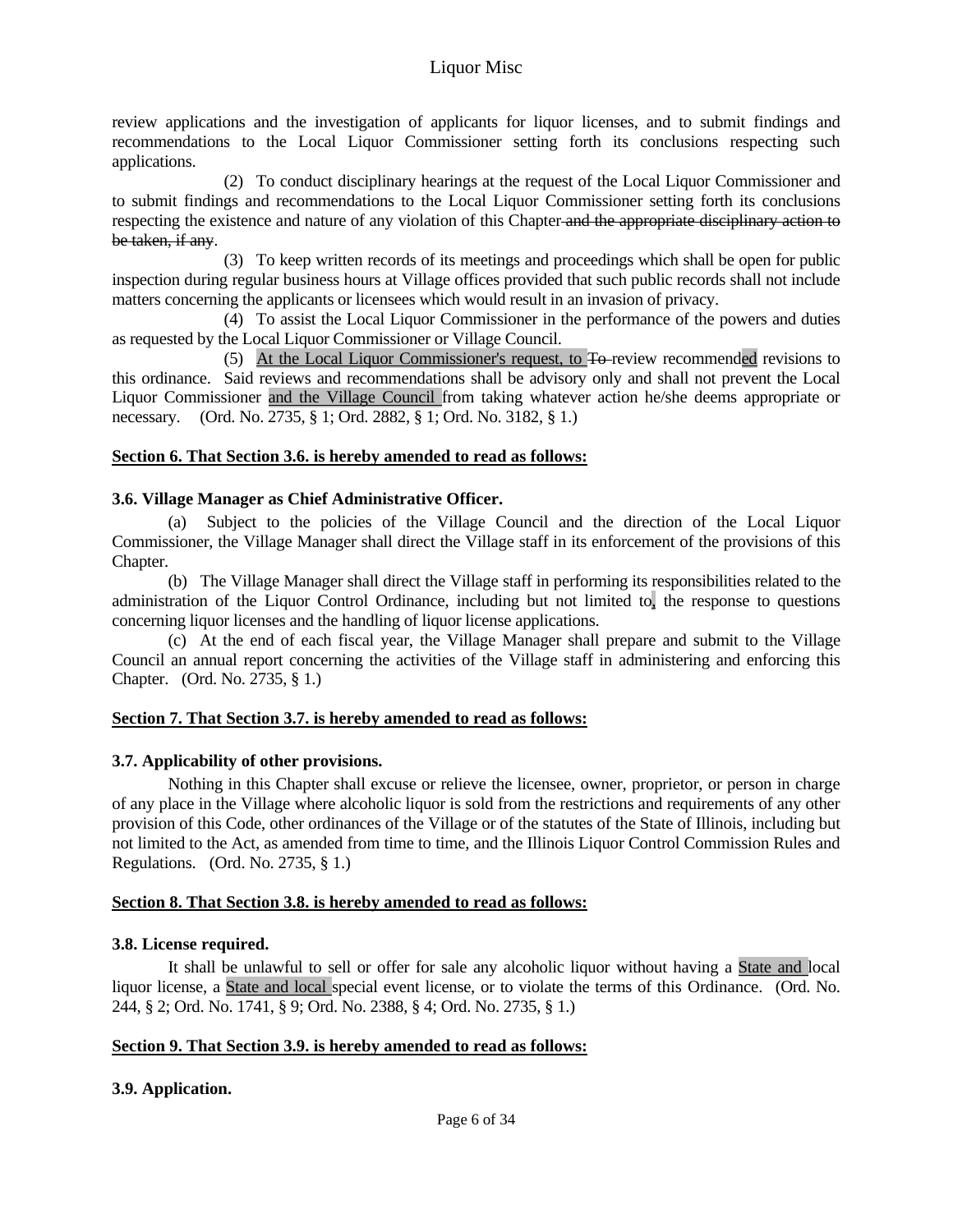(a) *Letter of request.* Any person who wishes to apply for a license required by Section 3.8 shall submit to the Local Liquor Commissioner a letter of request containing information related to the identity, current and past business experience (including, but not limited to, handling of liquor) of the prospective applicant; the class of license desired; the location and nature of the business proposed; and any additional information relevant to his/her qualifications for a retail-liquor dealer's-license. Upon such written request, the prospective applicant shall be provided with information concerning the availability of licenses of the requested classification and the application procedure.

 (b) *Availability of license.* If no license of the requested classification is available at the time a written request is received, the name of the person shall be placed on a list of persons interested in a license of such classification. Any person placed on such list shall be obligated to inform the Village Manager in writing on or before December 31 of each year of atheir desire to remain on such list for the next year. Failure to do so will result in removal of such person's name from the list. Persons whose names appear on such list at the time a license of the requested classification becomes available shall be so informed, and may then, at their option, proceed to apply for a liquor license.

 (c) *Application for license.* Following the initial letter of request, and the Village's response to it, a person wishing to file an application for a license may obtain from the Village an application form as prescribed by the Village Manager for the purpose of providing reasonable information respecting the applicant. Such application shall be filed with the Local Liquor Commissioner and shall include:

 (1) A manual outlining the applicant's program for training its employees to properly handle the sale of alcoholic liquor;

(2) A floor plan:

 (a) for any premises to be licensed for sale of alcoholic liquor for off-premise consumption drawn to scale, with sufficient detail to depict design features and depicting the total square footage of the establishment and the retail square footage area devoted to products sold from the premises.

 (b) for any premises to be licensed for sale of alcoholic liquor for on-premise consumption, drawn to scale, with sufficient detail to depict the number and location of dining tables and booths, the location of any bar(s), if applicable, the establishment design features, including but not limited to, entrances/exits and hostess areas. This plan should also include the maximum occupancy of the establishment.

 (3) A deed or valid lease in the name of the licensee which authorizes the sale, service and/or delivery of alcoholic beverages in effect for the entire license period. Such lease shall include terms of the lease as well as a contact person as agent of the property.

 (4) A Mmenu depicting all types of food and beverage items available to its patrons. A full restaurant menu or a reduced restaurant menu shall also be required should licensees choose to remain open after 10:00 p.m. Sunday through Thursday or 11:00 p.m. on Friday or Saturday.

 (5) A Restaurant Operation Plan describing the planned operations for the restaurantestablishment which shall include, but is not limited to, a description of the customer facilities such as seating areas, displays, service areas, access and egress and similar facilities.

(6) Hours of operation. A list of the hours of operation for the establishment.

 (7) A Certificate of Occupancy verifying that the applicant has met all Building, Fire, Zoning and Health Department requirements of the Village and/or County.

 (8) The expected date of occupancy, which shall not exceed nine months from the date such application is filed;.

(9) A Certificate<del>ion that</del> of dram shop insurance is or will be in force covering the applicant and the premises which are to be operated under the license in an amount sufficient to satisfy statutory limits. The applicant shall attach to the application a copy of the policy for dram shop insurance coverage, which policy The certificate shall contain at a minimum the following information: insurer's name, agent's name, date of expiration of policy, type and amount of coverage, and a provision that the insurance company shall give the Village at least thirty (30) days notice prior to any cancellation or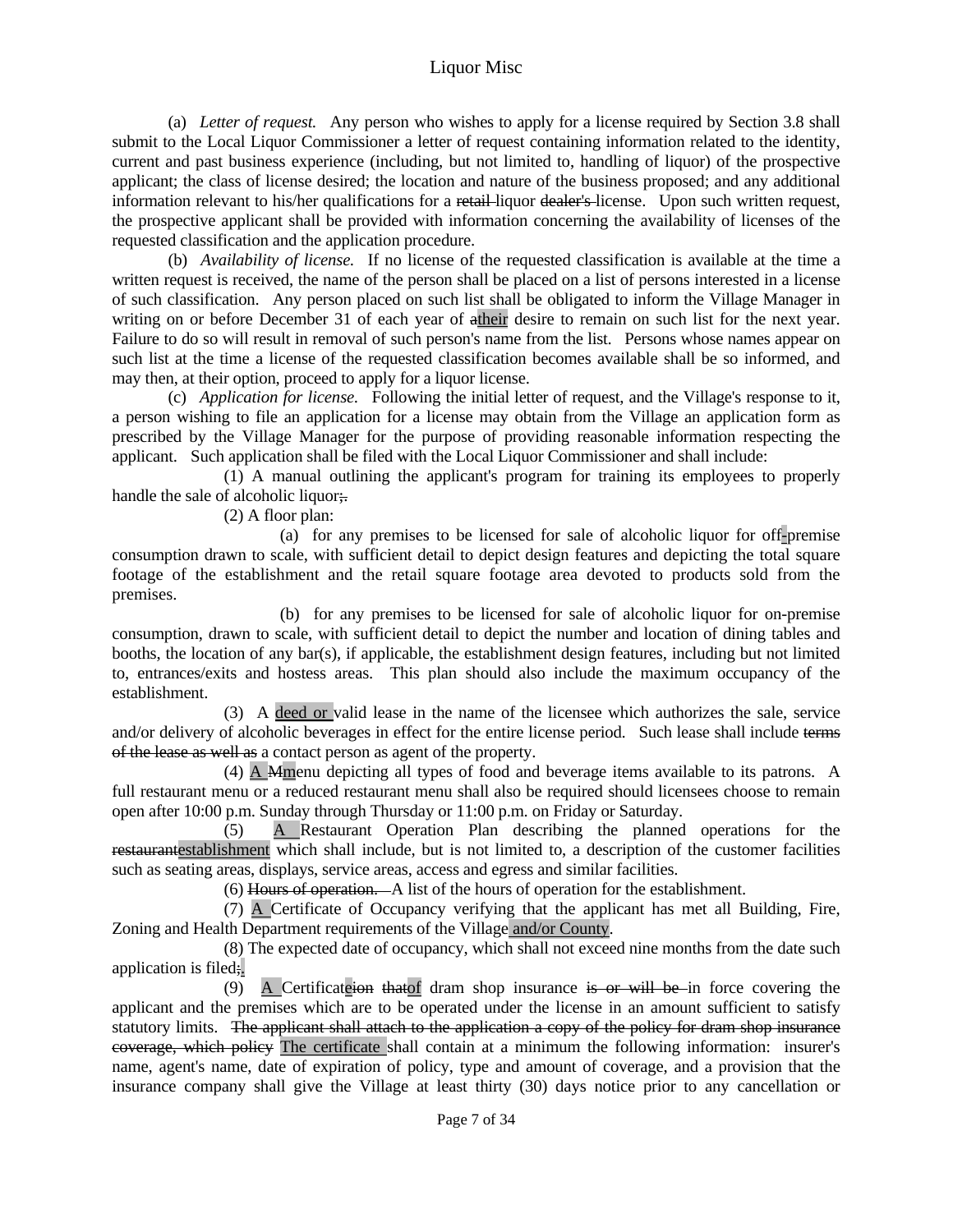termination of the policy; and.

 (10) The name, home address, driver's license number, and past employment experience for the person to be designated as the Liquor Manager of the establishment. Also, certification that the Liquor Manager is employed on the premises of the establishment at least thirty-five (35) hours per week.

 (11) A Declaration pageForm including the corporate name, business name and address along with information concerning the type of business activity or retail sales primarily engaged in.

 (d) *Application for classification change.* A licensee wishing to file an application for a change of liquor license classification shall submit an application to the Village on forms as prescribed by the Village Manager. Such application shall be filed with the Local Liquor Commissioner and shall include those items listed in Section 3.9(c).

 (e) *Application fee.* Except as otherwise provided herein, a non-refundable application fee as set forth in Administrative Regulation entitled "User-Fee, License and Fine Schedule" shall be required with the filing of any application. Where the Local Liquor Commissioner in his/her sole discretion determines, based upon the nature and complexity of the application, that the administrative functions were de minimis, a full refund may be granted. Where the Local Liquor Commissioner determines that the administrative functions were not de minimis, a partial refund of one-half of the application fee may be granted. The application fee may be reduced or waived if the Local Liquor Commissioner:

 (1) grants a liquor license without referring the application to the Local Liquor Commission or the Plan Commission;

(2) grants a liquor license without requiring a full investigation; or,

 (3) grants a liquor license while referring the application to the Local Liquor Commission for change of liquor license classification.

 In the event that the applicant is seeking a license for outdoor liquor sales, a non-refundable application fee shall be required with the filing of any application. The fee for such application shall be as set forth in Administrative Regulation entitled "User-Fee, License and Fine Schedule". Provided, in the event the outdoor seating area application is filed and processed in conjunction with an application for issuance of a liquor license under this Section, the outdoor seating area application fee shall be as set forth in Administrative Regulation entitled "User-Fee, License and Fine Schedule".

 (e) *Request for creation of new license classification.* A written request shall be made to the Local Liquor Commissioner specifying the nature and type of liquor license sought, along with a business plan and/or operation plan outlining the type(s) of activities to occur on such premises. The license sought shall be in substantial conformance with the nature and intent and requirements of the Village's Liquor Code. If the Local Liquor Commissioner determines that the requested classification is warranted, he may forward such request to staff for processing. A public hearing shallmay be required before the Downers GroveLocal Liquor Commission to consider the creation of all new license classifications. Upon positive recommendation from the Liquor Commissioner following such public hearing, the Village Council shall consider an ordinance creating such license classification.

 (f) *One time license fee.* A request for the creation of a new liquor license classification shall be subject to a one time license fee as set forth in Administrative Regulation entitled "User-Fee, License and Fine Schedule" which shall be intended to cover staff time and administrative costs for processing such request. Payment of such fee shall not guarantee the creation of such license classification. (Ord. No. 244, § 3; Ord. No. 1741, § 10; Ord. No. 1749, § 2; Ord. No. 2388, § 5; Ord. No. 2450, § 3; Ord. No. 2541, § 4; Ord. No. 2735, § 1; Ord. No. 2847, § 2; Ord. No. 3064, § 1; Ord. No. 3182, § 2; Ord. No. 3343, § 1.)

#### **Section 10. That Section 3.10. is hereby amended to read as follows:**

#### **3.10. Persons eligible for license.**

 No retail liquor license shall be issued or renewed to any person, corporation or partnership who would not be eligible for a license under the provisions of the Act\* or in the Local Liquor Commissioner's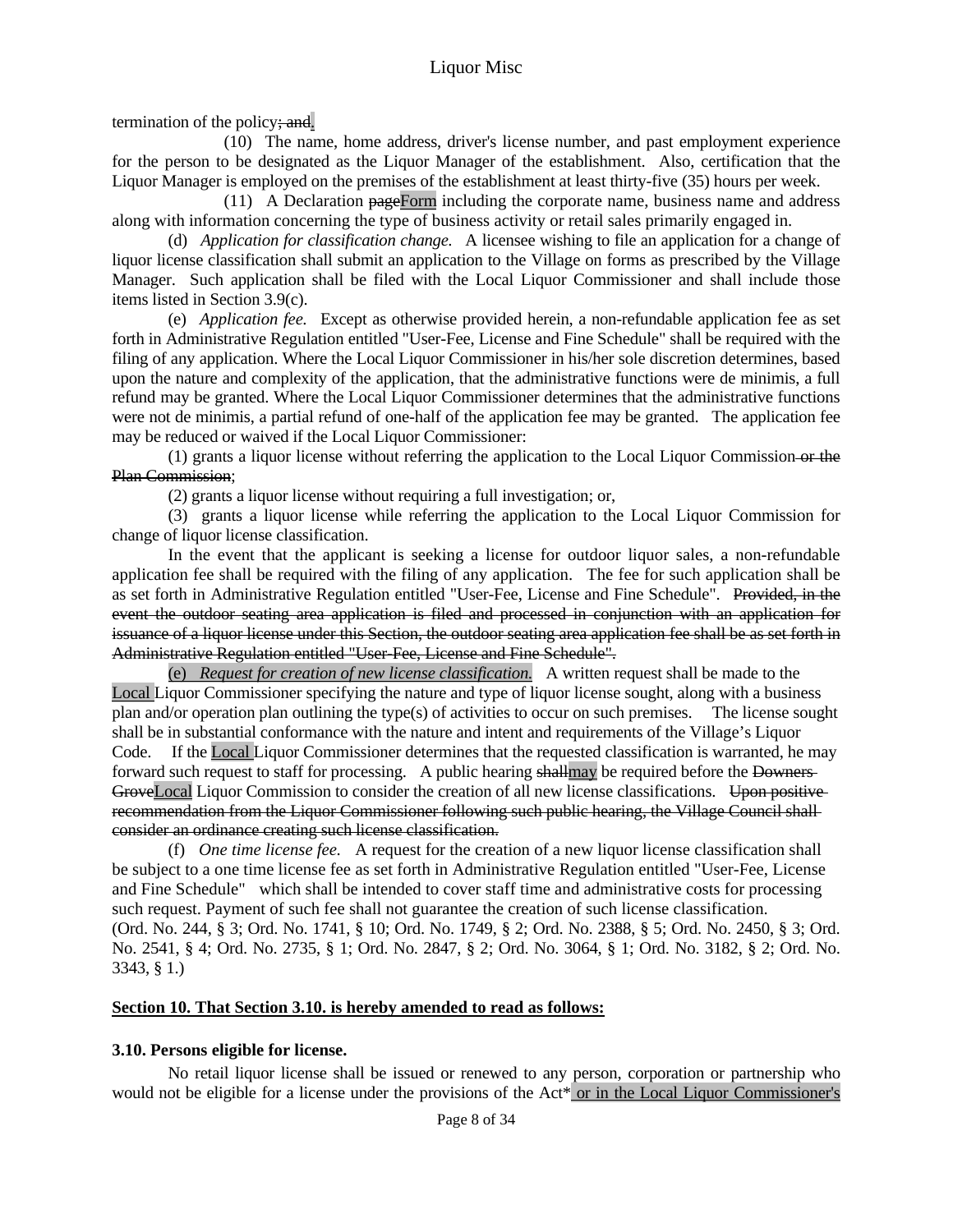discretion (Ord. No. 244, § 4; Ord. No. 1741, §§ 11 to 14; Ord. No. 2388, § 6; Ord. No. 2541, § 5; Ord. No. 2735, § 1.)

\*Ill. Comp. Stat., ch. 235, §ILCS 5/6-2.

#### **Section 11. That Section 3.11. is hereby amended to read as follows:**

#### **3.11. Restrictions on issuance.**

 (a) No liquor license shall be issued to any person for premises upon which theatrical or other live performances which include the types of conduct enumerated in Section 3.33(c) of this Chapter shall constitute the entertainment offered to the patrons thereof. This prohibition includes, but is not limited to, any entertainment, fashion show or other presentation which may include any person in a nude or semi-nude state, including, but not limited to, servers, hosts, hostesses, dancers, singers, models or other performance artists, or role playing interactions.

 (b) No liquor license shall be issued for the sale at retail of any alcoholic liquor within one hundred (100) feet of any church, school (other than an institution of higher learning), hospital, home for aged or indigent persons or for veterans, their spouses or children or any military or naval station. Provided:

 (1) This prohibition shall not apply to the following establishments where sale of alcoholic liquors is not the principal business carried on in such place of business: hotels offering restaurant service, regularly organized clubs, or to restaurants.

 (2) This prohibition shall not apply to the renewal of a license for the sale at retail of alcoholic liquor on premises within one hundred (100) feet of any church or school where such church or school has been established within such one hundred (100) feet since the issuance of the original license.

 (3) Nothing in this section shall prohibit the issuance of a special events license to a church, organization or private school to sell at retail alcoholic liquor if any such sales are limited to periods when groups are assembled on the premises solely for the promotion of some common objective other than the sale or consumption of alcoholic liquors.

(c) No liquor license shall be issued to any person for premises upon which an Adult Entertainment Establishment is located, as defined in the Downers Grove Adult Use Licensing Ordinance.

(d) No liquor license shall be issued to any person-for premises upon which a men's or women's club is located.

(e) No liquor license shall be issued for any premises which includes the sale of gasoline.

 (f) No liquor license shall be issued for any premises from which alcoholic liquor is sold at a drive-up or drive-through facility where the customer or purchaser may purchase or receive delivery of alcoholic liquor without exiting a motor vehicle or without entering such building where alcoholic liquor is sold. (Ord. No. 2489, § 2; Ord. No. 2735, § 1.)

NOTE: For similar state law, see III. Comp. Stat., ch. 235, § ILCS 5/6-11.)

#### **Section 12. That Section 3.12. is hereby amended to read as follows:**

#### **3.12. Processing of applications.**

 (a) *Investigation.* Except as provided herein, on receipt of an application for any license authorized to be issued pursuant to this Chapter, the Local Liquor Commissioner shall cause a full investigation to be undertaken of the individual applicant, or of the principals of an applicant which is a corporation or a partnership. The investigation shall include a background check conducted by the Downers Grove Police Department and such other matters as the Local Liquor Commissioner deems appropriate. If the applicant is a corporation, background checks will be conducted of applicant's officers, directors, and any stockholder(s) owning in the aggregate more than fifteen percent (15%). If the applicant is a partnership, background checks will be conducted of all general partners, and any limited partner.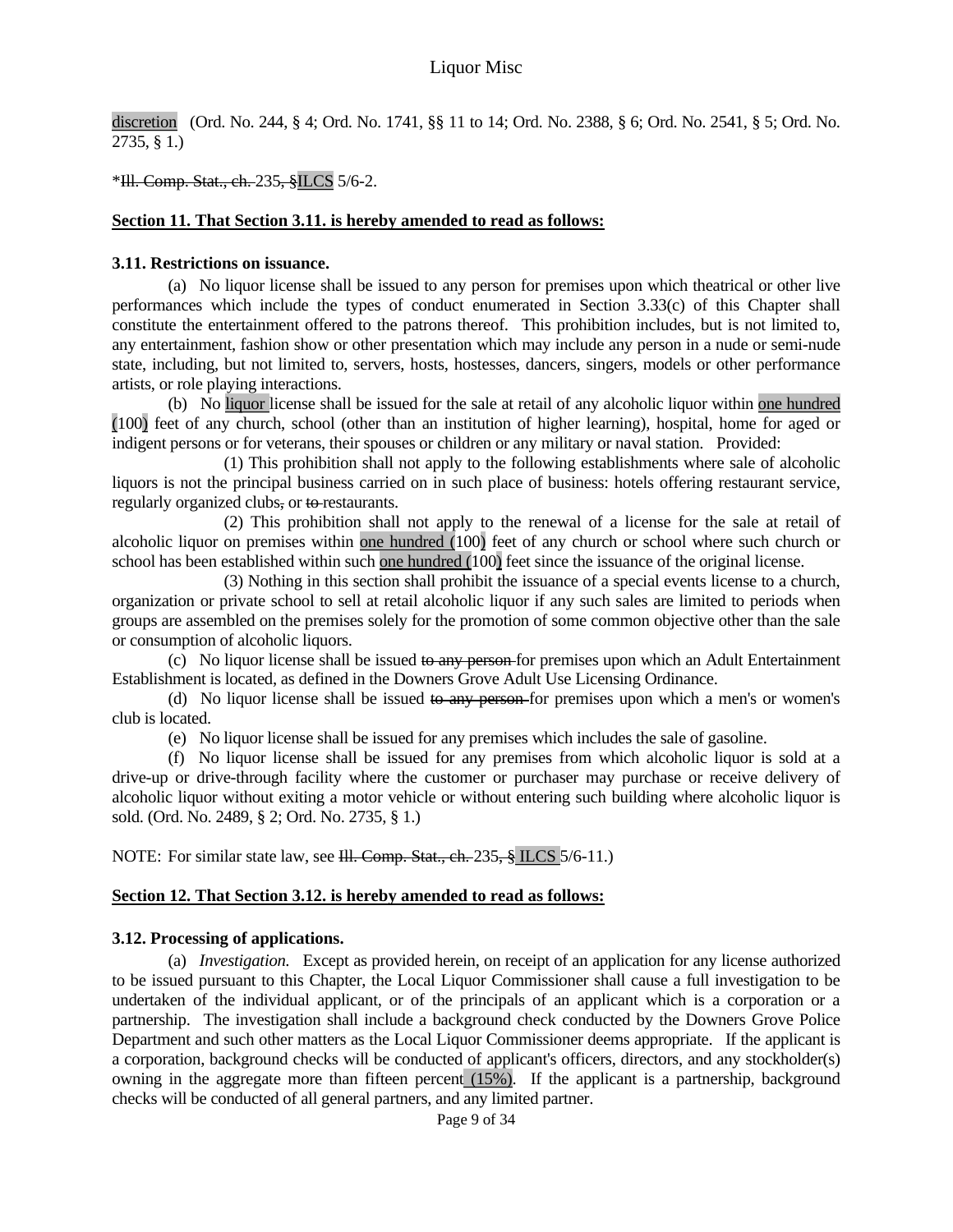(b) *Investigation/Liquor Manager.* Except as provided herein, on receipt of an application for any license authorized to be issued pursuant to this Chapter, the Local Liquor Commissioner shall cause a full investigation to be undertaken of the designated Liquor Manager. The investigation shall include a background check conducted by the Downers Grove Police Department and such other matters as the Local Liquor Commissioner deems appropriate. All designated Liquor Managers for licensed establishments shall file applications pursuant to this Chapter as if they were applicants for individual licenses and meet all pertinent licensing requirements of this Chapter and must be approved. The designated Liquor Manager shall submit his or her fingerprints to be used in completing the investigation. Liquor Managers are required to present themselves for fingerprints to be taken by the Downers Grove Police Department. The Local Liquor Commissioner may accept certified copies of fingerprints taken by other federal, state or local law enforcement agencies. The application, approval and qualification requirements for designated Liquor Managers shall be subject to conditions attached to the license of the business employing them. In the event a designated Liquor Manager does not meet such requirements or fails the requirements at any time, the licensee shall be notified, in writing, and the licensee shall designate another Liquor Manager who shall submit application to the Village.

 (c) *Waiver of investigation.* Unless it is determined that an applicant or their manager may have unreported convictions, the local Liquor Commissioner may waive the investigation. The Local Liquor Commissioner may also waive the investigation if fingerprints have been submitted and/or investigations have been previously conducted...or for other good reason within his sole discretion.

 (d) *Liquor Commission Hearing.* In addition to the requirements of subsection (a), the Local Liquor Commissioner shallmay forward the application to the Local Liquor Commission for a public hearing. Provided, such investigation and/or hearing may be waived when the application is granted for issuance of a license to an existing licensee and/or for existing licensed premises, if, in the discretion of the Local Liquor Commissioner, it is determined that the investigation and/or public hearing is unnecessary and inappropriate. In such cases, the Local Liquor Commissioner shall request that the Village Council place such application on public file for a minimum of two  $(2)$  weeks prior to any final determination concerning such license. The following criteria shall be utilized to assist the Local Liquor Commissioner in determining whether a full investigation should be conducted, or whether the application should be forwarded to the Local Liquor Commission for a hearing:

 (1) Any requested change in license classification for an existing licensee on existing licensed premises, or a change of personnel as defined in Section 3.17(a), or a change in the licensee's name, managers or owners for existing premises, whether there will be any substantial change as to the nature and focus of the local operation, the business name, the employee training program, or any change in the floor plan, the type and focus of advertising for the licensed business, or the ratio of alcohol sales to other activities on the premises.

 (2) The previous record of the licensee as to liquor-related violations at the applied-for location or other locations operated by the licensee in the Village.

 (e) *Grant or denial of license.* Within sixty (60) days after any hearing by the Local Liquor Commission, or within twenty days after the application is placed on public file by the Village Council, the Local Liquor Commissioner shall take one of the following actions:

 (1) Forward such application to the appropriate Village department, Board or Commission for their recommendation as to granting or refusing denying such license. Such recommendation shall be presented in writing to the Local Liquor Commissioner. Such recommendation may be considered by the Local Liquor Commissioner and the Local Liquor Commissioner shall render in writing a decision to refuse or grant or deny any license authorized to be issued pursuant to this Chapter and as provided in subparagraph (2) hereof; or

 (2) Render a decision denying or granting such license in writing. Any decision granting a license shall specifically confirm the expected date of occupancy, and no such decision shall be valid for more than ninety (90) days after the expected occupancy date without written permission from the Local Liquor Commissioner for a reasonable extension of time not to exceed ninety (90) additional days.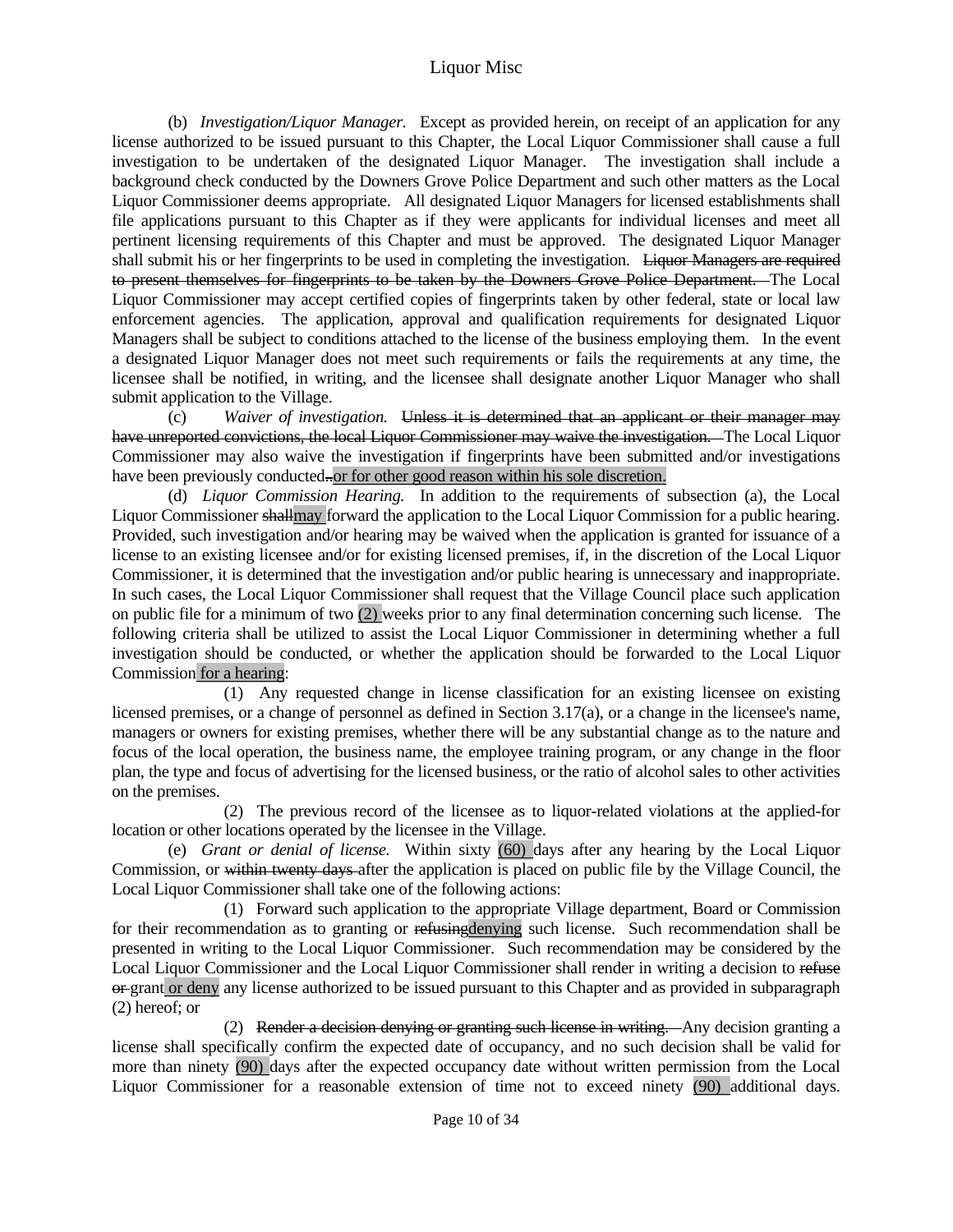Thereafter, if the applicant wishes to seek a liquor license, a new application shall be filed and such application shall be considered pursuant to the provisions of this articleChapter.

 (3) The Local Liquor Commissioner may utilize any or all of the following criteria in making his/her decision, to grant or deny a liquor license. application:

(a) The length of time an applicant has been operating as an entity or business-in the Village.

 (b) The experience or history of the applicant with the Village, including the prevalence or lack of contacts with the Police Department, Fire Department, Community Development Department, or any other enforcement body of the federal, state or county governments.

 (c) The applicant's previous experience with the handling of alcoholic liquor, including prior violations of liquor control laws or the absence thereof.

 (d) The experience of the applicant's Liquor Manager, including prior violations of liquor control laws or the absence thereof.

 (e) The comprehensiveness and detail of the applicant's liquor training program and handling manual.

(f) The length of time the applicant has been waiting for an available license.

(g) Recommendations from the Local Liquor Commission.

(h) Recommendations from the Plan Commission.

(i) The neighborhood in which such licensed establishment is to operated.

(ji) The geographical distribution of licenses in the Village.

- (kj) Other pending or proposed applications for licenses in the Village.
- (lk) Input from Village staff members as to the impact of the establishment in the

 (ml) The conformity of the establishment with the intents and purposes of Section 3.2 of the Municipal Code.

(Am) The welfare of the Village as a whole.

community.

 $(\Theta n)$  Any other factors which may be relevant to the issuance of such license.

 (f) *Multiple applicants.* If more applications for a license of a particular classification are determined to meet all of the necessary criteria for issuance of a license, and an insufficient number of such licenses are available, the Local Liquor Commissioner shall have the authority to select the most qualified applicant or applicants to whom such license(s) will be granted.

 (g) Upon making a determination, the Local Liquor Commissioner shall state the reasons such license has been refused or granted or denied and may specify in particular the findings as to the expected effect of granting such license on:

- (1) The neighborhood in which such licensed establishment is to operated;
- (2) The geographical distribution of licenses in the Village;
- (3) Other pending or proposed applications for licenses in the Village; and
- (4) The welfare of the Village as a whole.

 (h) Any decision of the Local Liquor Commissioner to grant or deny a license authorized to be issued under this Chapter shall be conclusive.

 (i) *False statements.* It shall be a violation of this chapterordinance for any licensee or any officer, associate, member, representative, agent, or employee of any licensee to make a false statement of fact to the Local Liquor Commissioner or Local Liquor Commission in an application  $\Theta$ , at a at public hearing or at any other time. An application may be denied or a license revoked when it is determined that the application, plans, or other supporting documents required by this Oordinance reflect a false statement or misrepresentation of a material fact. (Ord. No. 1741, § 22; Ord. No. 2246, § 3; Ord. No. 2388, § 10; Ord. No. 2735, § 1; Ord. No. 2847, § 3; Ord. No. 3182, § 3; Ord. No. 3295, § 1.)

#### **Section 13. That Section 3.13 is hereby amended to read as follows:**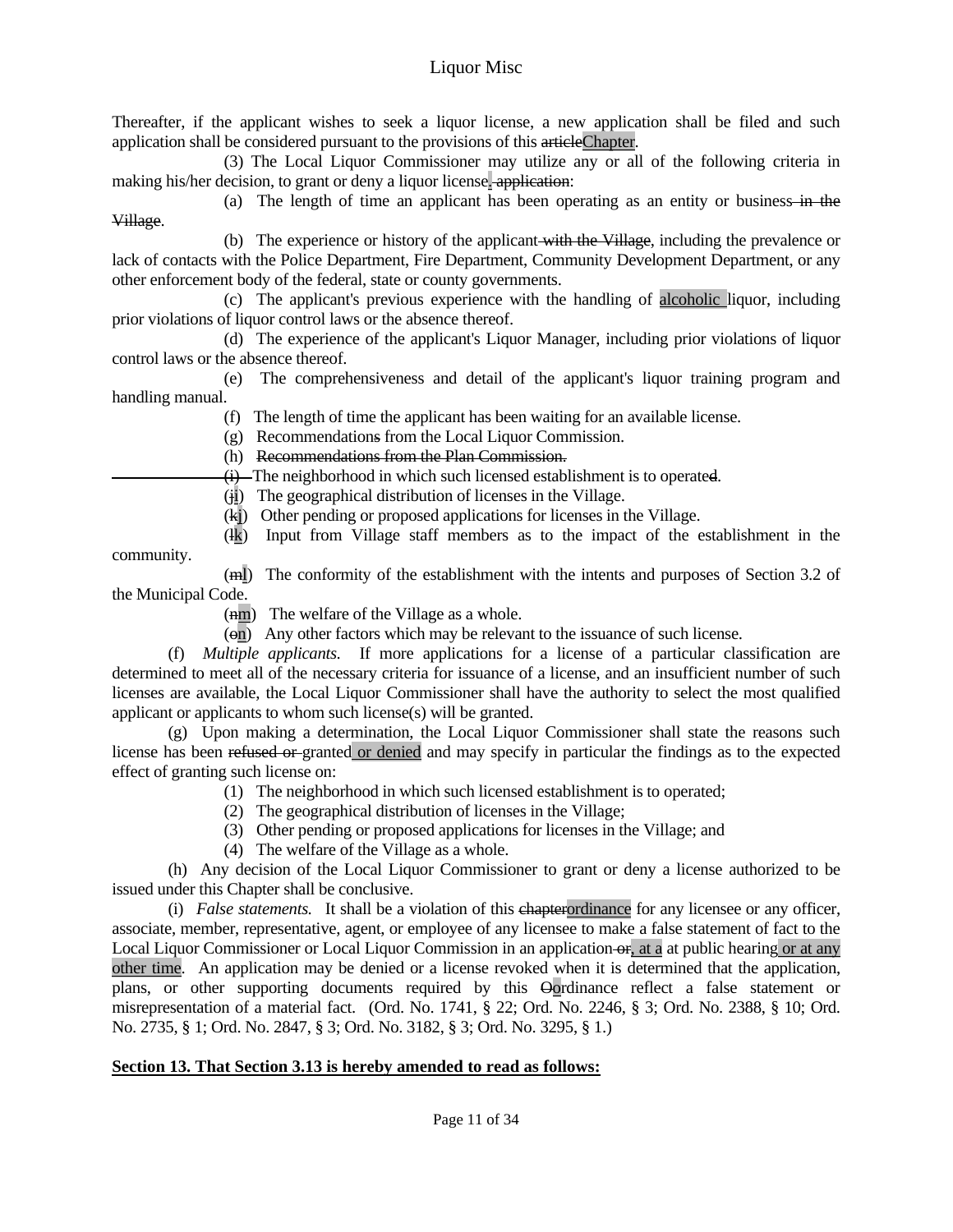## **3.13 Classification of licenses.**

Such licenses shall be, and are hereby, divided into the following classes:

## **Class "B" Brew Pub/Restaurant Licenses**

"B-1" Brew pub/restaurant licenses shall authorize the retail sale of alcoholic liquor and beer produced on the premises for on-site consumption.and tThe retail sale of beer in original packages, unopened only, produced on the licensed premises shall be allowed for off-premise consumption.

#### **Class "BF" Brewing Facility Licenses**

"BF" licenses shall authorize the on-premise consumption and retail sale of craft beer where the premises is that of a brewing facility as defined herein. The following provisions shall apply:

 No more than a total of forty-eight (48) ounces of beer shall be served for the purpose of on-site consumption, whether by the glass or by the flight, to any customer in any one (1) day with a single serving not to exceed sixteen (16) ounces,

Product sampling shall be permitted in accordance with State law at no charge,

 On-premise consumption shall be limited to the retail portion of the licensed premises except during supervised tours and private events. The retail portion shall not exceed 3,000 square feet.

 Patrons under the age of twenty-one (21) shall be allowed on the premises when accompanied by an individual twenty-one (21) years of age or older, however, classes and seminars shall be limited to patrons twenty-one (21) years of age or older.

Live entertainment is prohibited.

## **Class "BYO" Bring Your Own Licenses**

"BYO" licenses shall authorize the consumption of beer and wine which has been brought onto the premises by a patron or patrons over the age of twenty-one (21) years of age or older for on-site consumption where the premises is that of a restaurant as defined herein. The following provisions shall apply:

 BYO shall be permitted in conjunction with the purchase and consumption of a meal while seated at a table and served by wait staff;

 No more than one (1) 750ml bottle of wine per patron or no more than 36 ounces of beer per patron (unopened) shall be permitted to be brought into the premises;

 BYO shall be allowed only during the restaurant hours of operation and only along with and during regular food service;. Downers Grove allowable sales hours per Section 3.31(a) shall apply;

 BYO shall be limited to indoor seating only. Under no circumstances shall BYO be allowed outside unless as otherwise provided by a separate license classification validly held by the licensee;

 BYO licensees may provide glass ware and ice to patrons; may uncork, pour and control its consumption and may charge a corkage fee;

 Employees who have successfully completed a certified training program may perform corkage/serving duties. Such employees must be at least nineteen (19) years of age or older and shall serve in accordance with all State and local laws;

 BYO licensees shall provide a certificate of insurance reflecting coverage for dram shop or equivalent liability for BYO service;

 At a patron's request, the licensee shall re-seal any unconsumed portion of wine in accordance with State law;

BYO Llicensees are prohibited from storing alcoholic liquor on the premises, unless as otherwise provided by a separate license classification validly held by the licensee;-

Packaged and on-site sales of alcoholic liquor is prohibited, unless as otherwise provided by a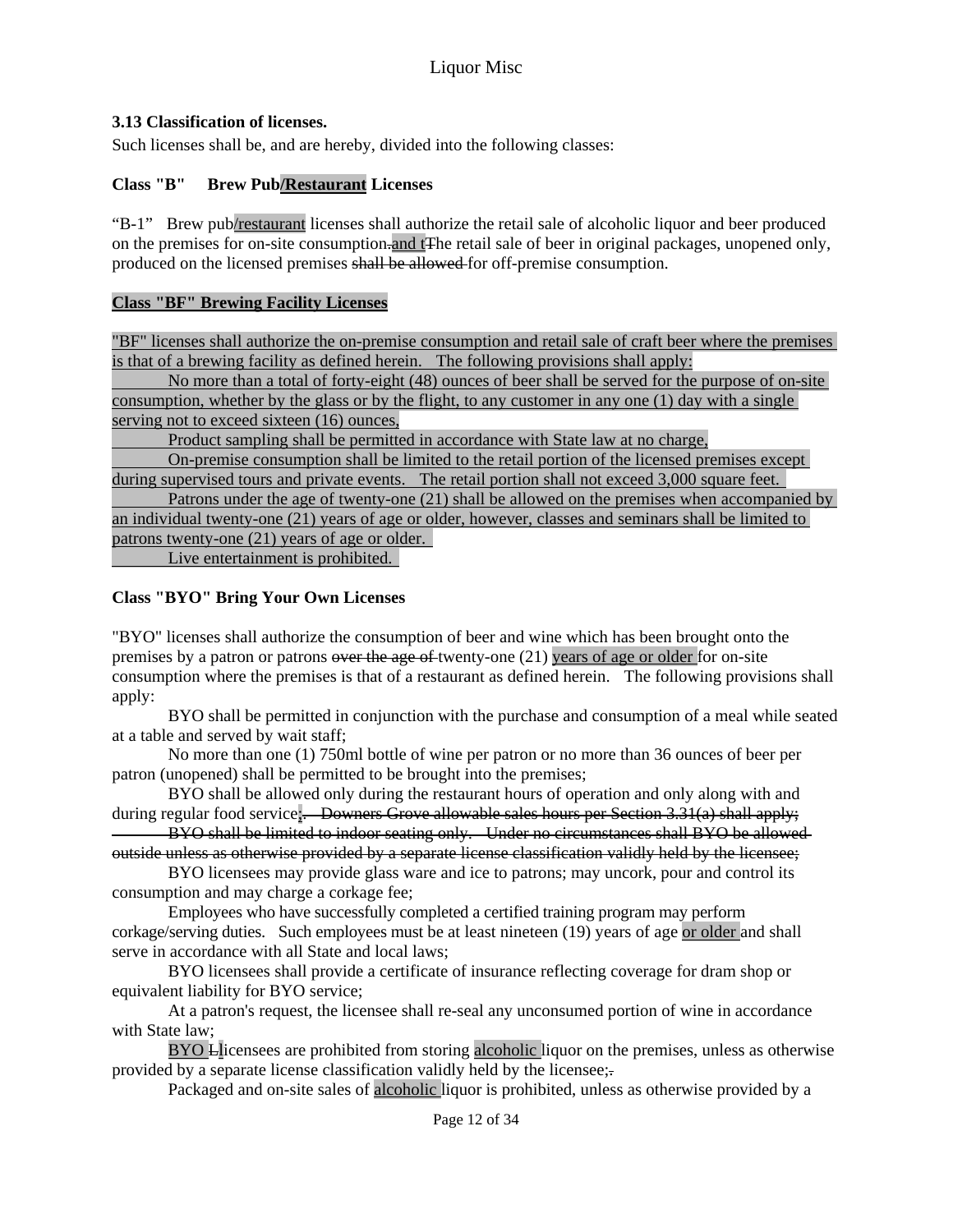separate license classification validly held by the licensee;.

BYO Llicensees shall be liable for violations of this Chapter in the same manner as the holder of any other classification of liquor license, including but not limited to violations for service to minors and the over-serving of patrons.

# **Class "C" Club (Private) Licenses**

"C-1"- Private club licenses shall authorize the retail sale of alcoholic liquor for consumption on the premises where the business is that of a club as defined herein.

# **Class "E" Entertainment/Restaurant Facility Licenses**

"E-1" Entertainment/Restaurant Facility licenses shall authorize the sale of alcoholic liquor for consumption on the licensed premises where the primary business is an entertainment/restaurant facility as defined herein, of not less than twelve thousand (12,000) square feet. Such facility shall have dining on the premises with a guest seating capacity, excluding outdoor areas, of not less than one hundred twenty-five (125). Such facility shall have an area where food is prepared on the premises. An area or area(s) may be devoted to dancing, live entertainment or recreational activities. Physical bar seating shall be limited to twenty percent (20%) of the total amount of dining seats provided.

Such facility shall be limited to patrons twenty-one  $(21)$  years of age and older.

A monthly report shall be submitted to the Village describing any planned events or scheduled entertainment scheduled by the Llicensee.

The Llicensee shall provide the Village with a detailed security plan for the facility, including, but not limited to, a policy, security procedures and security staffing provisions. Twenty-four (24) hour emergency contact information shall be provided to the Village's Police and Fire Departments.

This license shall be subject to any other additional conditions and/or restrictions imposed by the Local Liquor Commissioner either at the time of initial issuance or renewal of the license.

# **Class "G" Golf Course.**

"G" Golf course licenses shall authorize the retail sale of beer and wine for consumption on the licensed premises operated by the Downers Grove Park District. Sales shall be authorized in the clubhouse, an outdoor area and upon the golf course. Sales of beer and wine from a motorized food and beverage cart operating on the public golf course are authorized provided not more than fifty percent (50%) of the designated storage/display capacity shall be devoted to the display and sale of beer and wine. No more than one (1) such motorized food and beverage cart shall be on the course and in operation at any one time. Non-alcoholic beverages and food shall at all times be stocked and available for sale in such cart.

## **Class "H" Hotel Licenses**

"H-1" Hotel licenses shall authorize the retail sale of alcoholic liquor for consumption on the premises of a hotel as defined herein, and the retail packaged sale of beer and wine in original packages to hotel patrons. This shall include sales occurring at facilities, or as part of activities, normally operated as an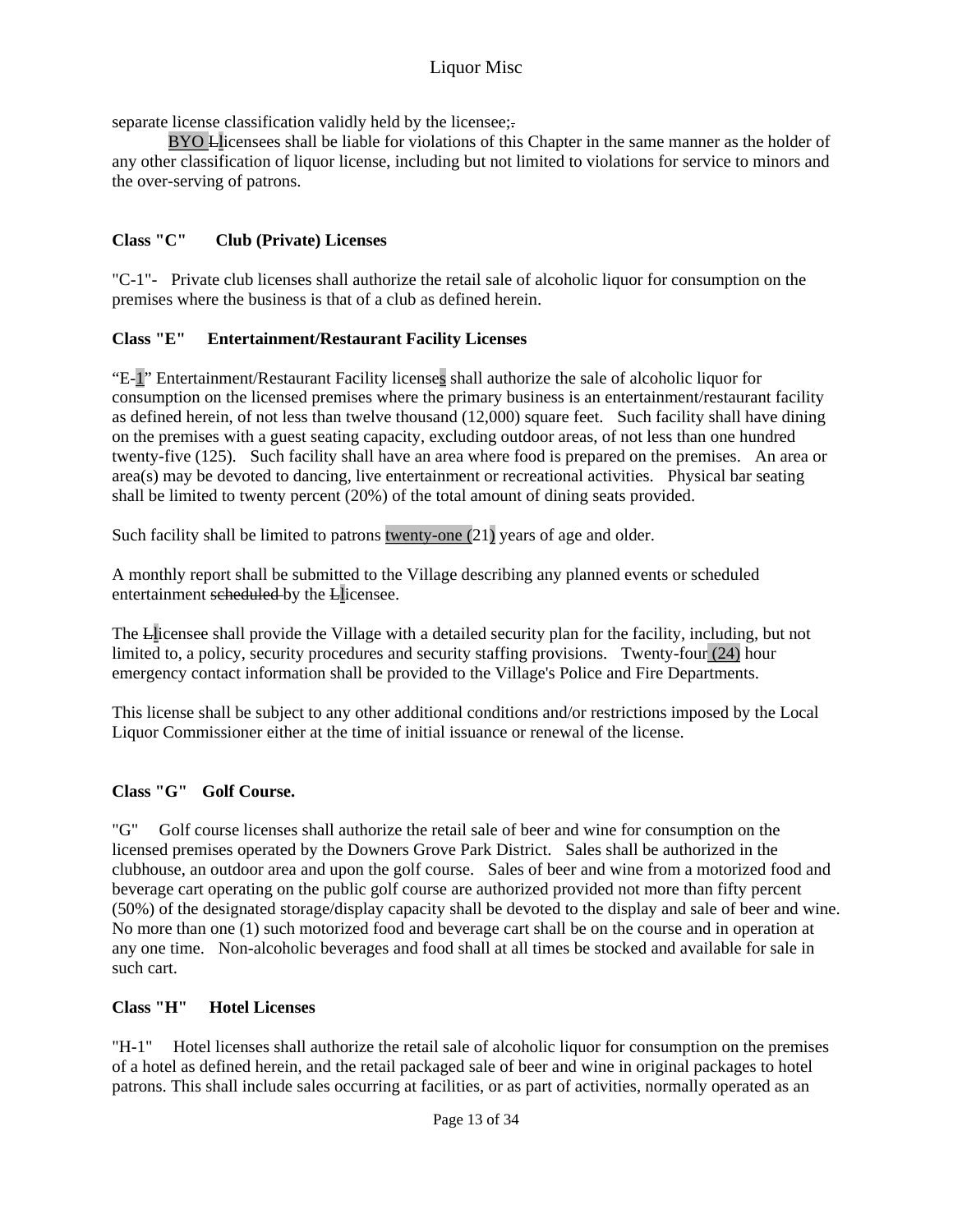integral part of the hotel, such as, but not necessarily limited to, restaurants, cocktail lounges, room service and banquets. Provided, the licensed premises shall have at least one restaurant with a seating capacity of not less than one hundred twenty-five (125) operated as an integral part of the hotel.

## **Class "K" Catering Licenses**

"K-1" Catering licenses shall authorize the sale of alcoholic liquor in connection with the operation of an off-site catering business as defined herein that serves alcoholic liquor in connection with the catering of foods for private functions and for consumption only on the premises where the food is catered. The sale of alcoholic liquor shall be incidental to the food service and if the catered event does not qualify as a private function, a special event license shall also be required for the location of the catered event. No cash bar shall be permitted. No alcoholic liquor shall be served at a single location for more than eight (8) consecutive hours. A licensee shall submit a report to the Village within thirty (30) days following each July 1 and January 1 setting forth the location of each event the licensee has catered within the Village and the number of hours for which liquor and food were served at such events during the six (6) months prior. In addition, such report shall describe any planned events currently scheduled by the licensee.

"K-2" Catering licenses shall authorize the sale of beer and wine at the Downers Grove Park District Recreation Center located at 4500 Belmont Road. Provided, a catering license may be issued to a sub-contractor who solely provides beer and wine service on behalf of and in conjunction with an off-site food catering business under contract with the Downers Grove Park District. The sub-contractor may not utilize the Class K-2 catering liquor license in any other facility in the Village, operate independently at the Recreation Center or provide beer and wine without food service being available. Service of beer and wine shall be limited to service from a designated portable bar area. No table service of wine or beer shall be allowed. In all instances, the sale of alcoholic liquor shall be incidental to the food service. No cash bar shall be permitted. No alcoholic liquor shall be served at a facility rental for more than six (6) consecutive hours. The licensee shall submit a report to the Village within thirty (30) days following each July 1 and January 1 setting forth the date, time and type of any planned events currently scheduled by the licensee in order for the Village to monitor compliance. In addition, the Village may request that the licensee include information on the dates, times and types of events at the Center during the six (6) months prior.

# **Class "O" On-Premise Consumption, Outdoor Licenses**

"O" Outdoor licenses shall authorize the sale and consumption of alcoholic liquor in an enclosed outdoor seating area. This license may only be issued to establishments holding a valid Class B, C, E, P-O, REC, RF, R or W license and shall be limited to the conditions of the Class B,C, E, P-O, R or Wrespective license classification issued to the establishment. The main and principal operation of the outdoor area for Class B, E, P O, R or W license holders shall be for dining purposes and food must be available in the outdoor dining area at all times and shall be subject to the provisions set forth in Section 3.30. Operation of the outdoor area for a Class C license is limited to private party rentals and shall be subject to the provisions set forth in Section 3.32.

# **Class "P" Off-Premise Consumption Licenses**

"P-1" Packaged liquor licenses shall authorize the retail sale on the premises specified, which shall not include premises of less than three thousand six hundred (3,600) square feet, of alcoholic liquor in packages with the seals unbroken, only, and not for consumption on the premises, except that tastings shall be permitted on such premises in accordance with State law. Such licenses shall be only authorized in locations where the sale of packaged liquor is the primary business and/or in locations where the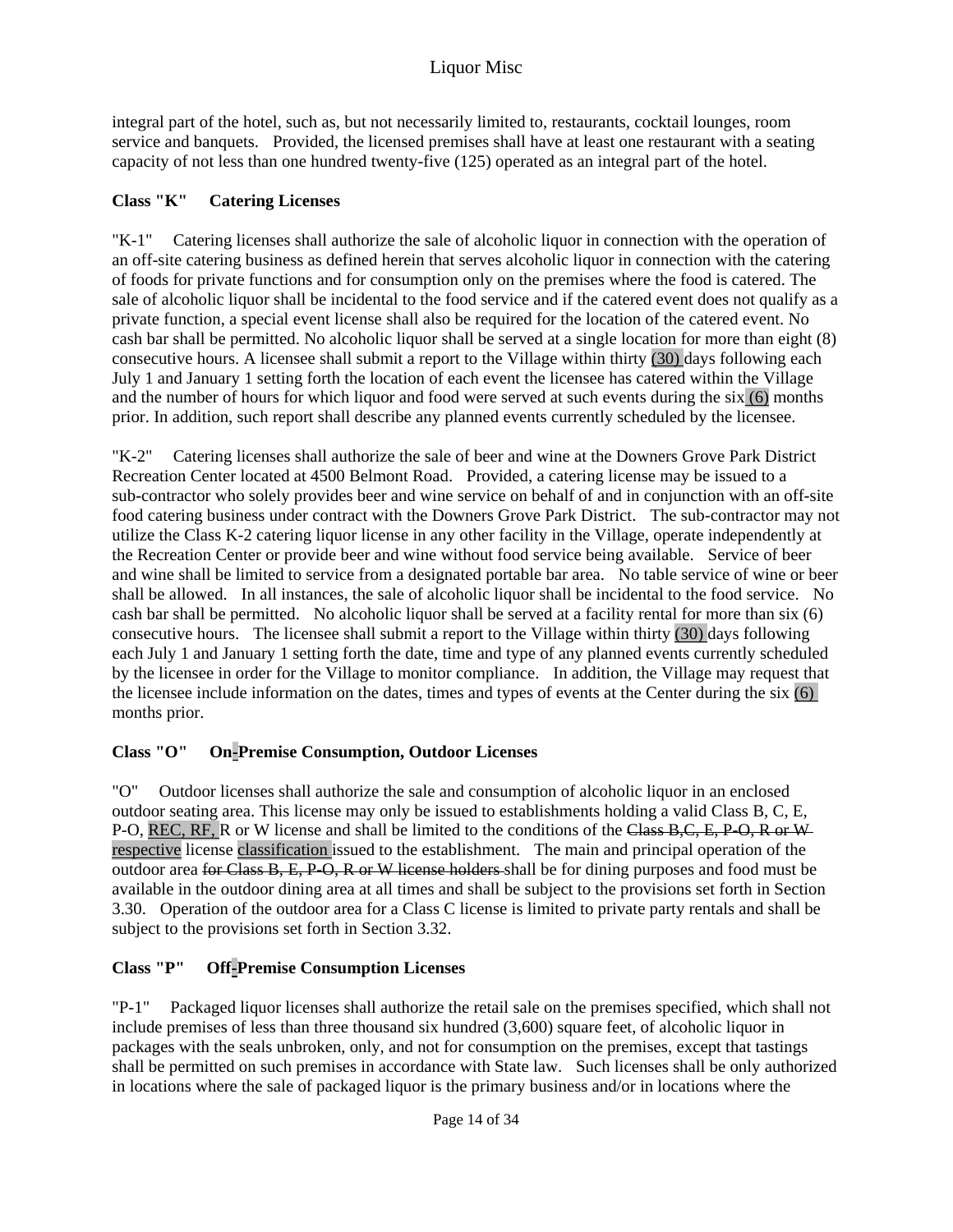primary business is that of a <del>drug store, g</del>rocery store or convenience store as defined herein.

Packaged liquor licenses shall authorize the retail sale on the premises specified, of beer and wine in original packages, unopened only, and not for consumption on the premises, except that winetastings shall be permitted on such premises in accordance with State law. Such licenses shall be only authorized in locations where the primary business is that of a-drug store, grocery store, wine shop or convenience store as defined herein.

## **Class "P-O" On Premise and Off Premise Consumption Licenses**

"P-O" Packaged liquor licenses shall authorize the retail sale of alcoholic liquor. Such licenses shall be only authorized in locations where a grocery store is the primary business.

(1) The sale of alcoholic liquor, in original packages, unopened only, shall be permitted subject to the following conditions:

 a. No more than ten percent (10%) of the retail sale square footage area shall be devoted to the sale of tobacco products.

 b. Free tastings, classes or seminars shall be permitted on such premises in accordance with State law.

 c. Alcohol sold in original packages and intended for off-premise consumption shall not be opened or consumed on the premises or in any designated seating/serving area.

 d. Hours for the sale of alcohol, in original packages, unopened only, shall be in accordance with Section 3-31(b).

(2) The sale of alcoholic liquor shall also be permitted for consumption on the premises subject to the following conditions:

a. The premises shall exceed five thousand five hundred (5,500) square feet.

 b. The seating/serving area for customers consuming alcohol on the premises shall not exceed twenty percent (20%) of the retail square footage area of the premises or three thousand (3,000) square feet, whichever is less.

- c. Consumption of alcoholic liquor on the premises shall be limited to the designated seating/serving area and signage shall be posted that patrons may not leave the area with open alcohol.
- d. Such facilities premises shall include an area where food is prepared and regularly served-on the premises, including hot or cold sandwiches, appetizers, tapas, baked goods or other similar foods.

 e. It is intended that the service of alcoholic liquor is merely an adjunct to the operation of a grocery store and that the facility shall not be advertised or otherwise held out to be a drinking establishment.

 f. Hours for the sale of alcohol, for on-premise consumption, shall be in accordance with Section  $3 - 31(a)$ .

## **Class "REC", Recreational Facility, On Premise Consumption Licenses**

"REC-1" Recreational Facility licenses shall authorize the retail sale of alcoholic liquor for consumption on the licensed premises, where the primary business is a recreational facility as defined herein.

"REC-2" Recreational Facility licenses shall authorize the retail sale of beer and wine for consumption on the licensed premises, where the primary business is a recreational facility, as defined herein.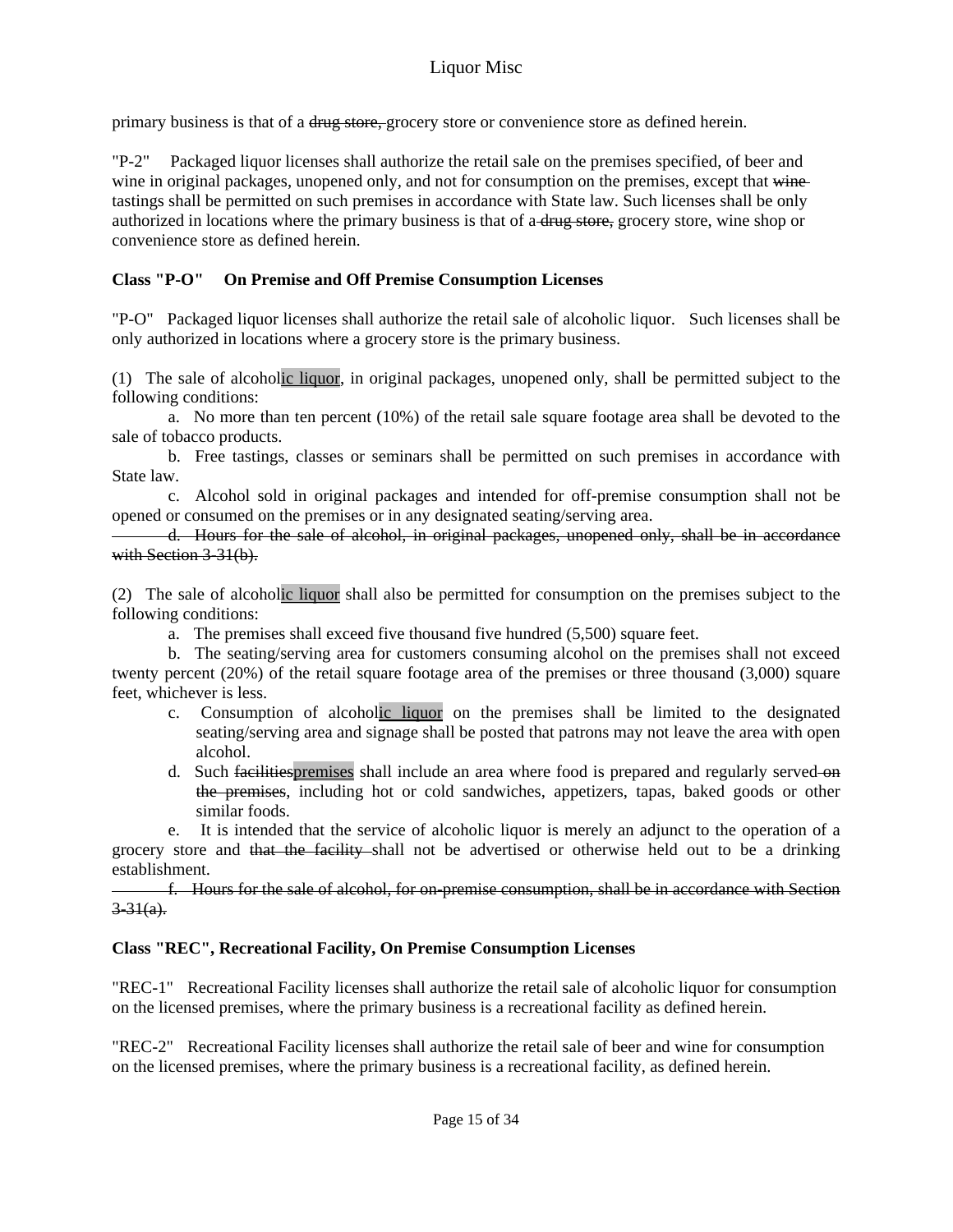## **Class "R" Restaurant, On Premise Consumption, Indoor Licenses**

"R-1" rRestaurant licenses shall authorize the sale of alcoholic liquor for consumption on the licensed premises, where the primary business is that of a restaurant, as defined herein.

"R-2" rRestaurant licenses shall authorize the retail sale of beer and wine for consumption on the licensed premises, where the primary business is that of a restaurant, as defined herein.

## **Class "SRF" Retirement Facility Licenses**

"RF"- Retirement fFacility licenses shall authorize the sale of alcoholic liquor for consumption on the premises to temporary or permanent residents of a retirement facility and their bona fide guests. On-site consumption shall be allowed within the confines of dining rooms and outdoor patio areas where meals are regularly served. No packaged sales of alcoholic liquor shall be allowed. The facility shall not be permitted to advertise or promote the sale of alcoholic liquor nor offer alcoholic liquor for sale to the public.

Private functions shall be allowed in common areas as part of regular activities integral to the facility. Marketing programs conducted by the facility shall be allowed provided they are private, by invitation only, and are limited to age-appropriate prospective clientele.

## **Class "S" Special Event Licenses**

"S" sSpecial eEvent licenses shall be issued for the temporary sale of alcoholic liquor during special events.

 (a) It shall be unlawful for any person who does not hold a valid liquor license pursuant to the provisions of this Chapter, to dispense or cause to be dispensed alcoholic beverages at a grand opening, wine tasting, open house or other special event open to the public, without first having obtained a special event license from the Local Liquor Commissioner. It shall be unlawful for any person holding a valid liquor license to conduct a special event which exceeds the limitations on liquor sales or otherwise fails to meet the requirements inherent in the applicable license classification without first having obtained a special event license from the Local Liquor Commissioner.

 (b) Applications for a license under the provisions of this section shall be filed on forms provided by the Village. The general application procedures set forth in Sections 3.9 and 3.12 shall not apply to licenses issued under this section except for the requirement under Section 3.9(c)(9) concerning dram shop insurance coverage. Provided, the Local Liquor Commissioner may refer any application under this section to the Local Liquor Commission for review and comment. The application shall include such information as the Local Liquor Commissioner determines is necessary to process such application and may include, but is not limited to, the estimated number of persons attending the event, the location and layout of liquor sales at the event and at the premises, the persons responsible for dispensing of alcoholic liquor, steps to be taken by applicant to protect against any violations of the Village's ordinances and information regarding the manner in which and what type of liquor shall be dispensed and consumed. Additional information and material may be required during the processing of such application related to applicant's qualifications and information provided in the original submittal, including attachments. In the event the applicant is made aware that any information or document submitted as part of this application process is inaccurate or incomplete, the applicant shall immediately notify the Village and provide appropriate corrections. Failure to accurately and completely provide, or as necessary update, required information may delay the processing of such application or result in its denial.

(c) A fee shall be paid along with the application submittal as set forth in Administrative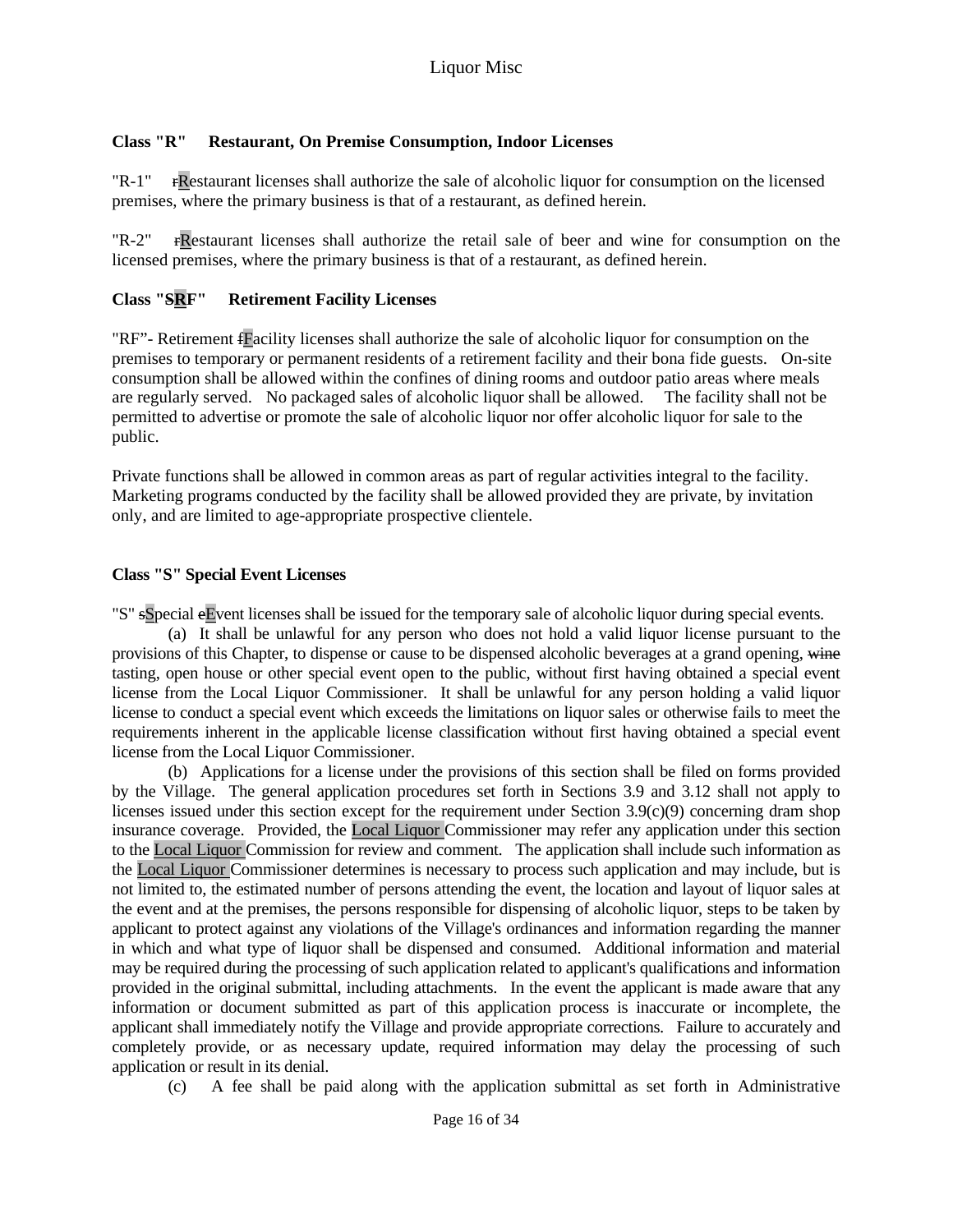Regulation entitled "User-Fee, License and Fine Schedule".

 (d) Where the applicant is a governmental unit and/or charitable organization, the Local Liquor Commissioner may waive the fee otherwise required by this section under his sole discretion.

 (e) Upon submittal of a properly completed application and payment of fee, the Local Liquor Commissioner may issue a special events license subject to such reasonable restrictions as the Local Liquor Commissioner may require to protect the public health, safety and welfare, including, but not limited to the following:

 (1) No more than six (6) such special event licenses shall be issued for the same location within any calendar year.

 (2) The special event license holder shall take proper precautions and fully comply with the applicable provisions of this Chapter during the special event.

(3) The special event will last no longer than two  $(2)$ three (3) days, provided that threetwo (2) consecutive licenses can be utilized for an event which shall not exceed six (6) days.

 (4) The provisions of Section 3.11(b) regarding proximity of the proposed special event shall not apply to licenses issued under this section.

 (5) The following restrictions apply to community special events sponsored by a governmental entity:

(i) At least two  $(2)$  persons over the age of twenty-one  $(21)$  years of age or older shall be present at all times in the liquor consumption area to monitor compliance with applicable regulations and laws of the Village and State of Illinois regarding the consumption of liquor.

 (ii) The licensee shall incorporate such other measures as the Local Liquor Commissioner may direct to protect the public health safety and welfare, including measures to protect against violations of the regulations and laws of the Village and State of Illinois regarding the consumption of liquor.

 (6) The provisions of Section 3.30 regarding outdoor sales shall not apply to special event licenses issued under this section and a special event may include outdoor sales, service and consumption as approved by the Local Liquor Commissioner.

 (7) Except as otherwise provided in this section, the applicant shall comply with all applicable provisions of the Downers Grove Municipal Code, including but not limited to, zoning, building, health and safety regulations.

 (f) The Local Liquor Commissioner may issue a special events license as provided under this section to permit the sale and consumption of alcoholic liquor on public property. Provided, except for Village sponsored or co-sponsored community-wide celebrations, special events and other similar activities or functions, a temporary use license as provided in Chapter 4 of the Downers Grove Municipal Code shall be required for any special event conducted wholly or partially upon Village controlled property. An application shall be completed as provided in subsection (b) above and submitted to the Local Liquor Commissioner for decision. Provided, in addition to any other requirements which may be imposed, issuance of any special events license involving public property shall be contingent upon proof of dram shop insurance, up to the statutory limit, and such other liability insurance as the Village may from time to time direct, listing the Village, its officers and employees, as namedan additional insured.

 (g) It is recommended that at least one (1) person on-site shall possess a certified training certificate pursuant to Section 3.33.3.

## **Class "T" Theater.**

"T" Theater licenses shall authorize the retail sale of alcoholic liquor for consumption on the licensed premises where the primary business is that of a Theater as defined herein, subject to the following conditions:

 1. Sales of alcoholic beveragesliquor shall be limited to contracted theater rentals and theater production/box office events.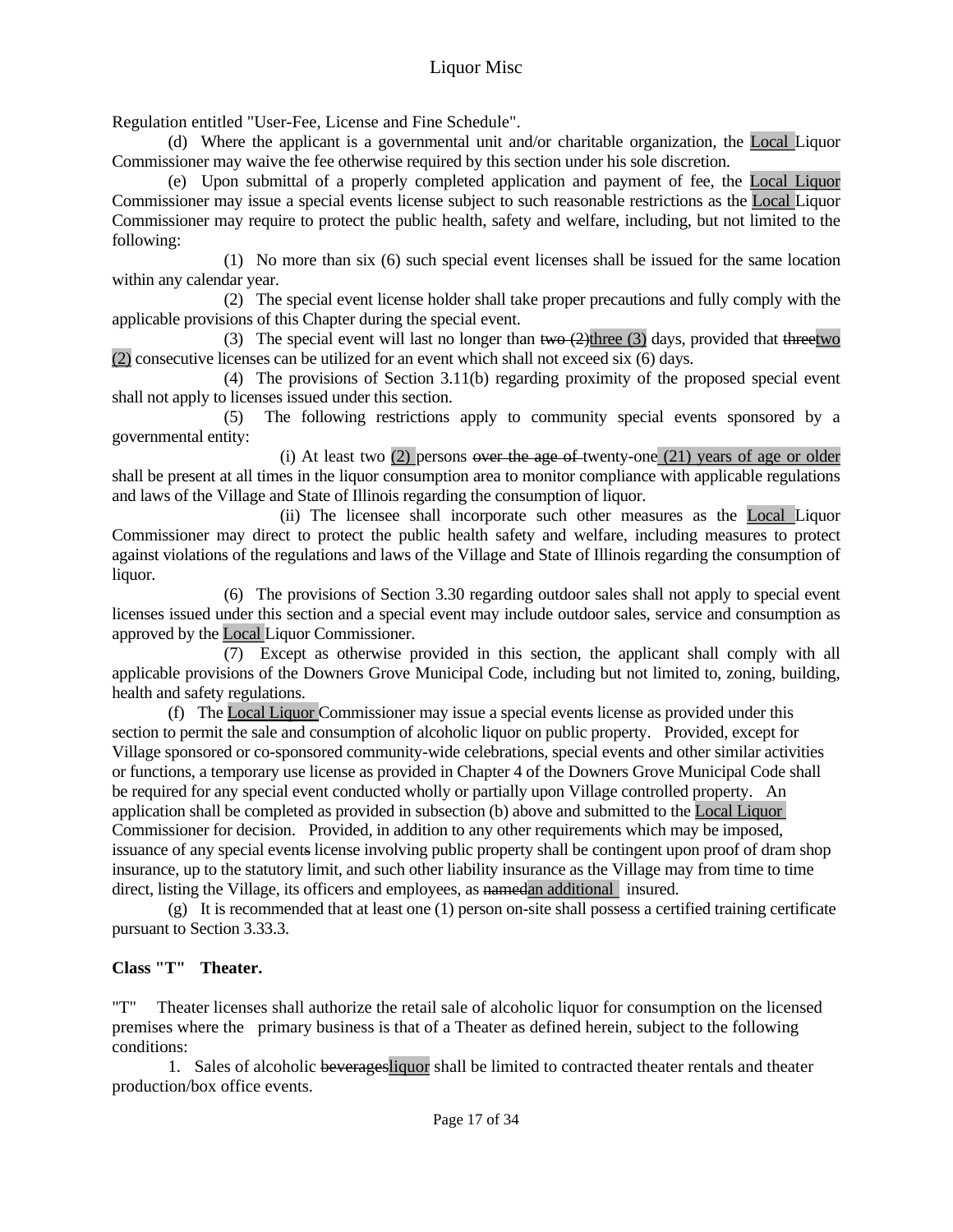2. Alcoholic beverageliquor sales shall not be allowed during regularly scheduled motion pictures or films or during events that are primarily oriented for children.

 3. Sales shall be made from portable bars containing alcoholic liquor, mixes and related preparation materials. Such portable bars shall not have seats or stools for patrons at which to sit.

 4. Portable bars shall be removed and/or stored out of view during all regularly scheduled motion pictures.

 5. No alcoholic liquor shall be served at a single contracted theater rental for more than six (6) consecutive hours.

 6. Alcoholic liquor may be served during theater production/box office events during one (1) hour prior to the event, during intermission not exceeding two (2) consecutive hours and for no more than one (1) hour after an event. However, an extension of liquor serving hours may be granted in accordance with the provisions of Section 3.31(a).

 7. Food service must be available during contracted theater rentals and theater production/box office events in which alcoholic liquor service exceeds two (2) consecutive hours. However, should there be a suspension of liquor service for a main event or attraction (at a minimum duration of one (1) hour), such food service shall not be required.

 8. The licensee shall submit a report to the Village within thirty (30) days following each July 1 and January 1 setting forth each contracted theater rental/theater production/box office event and the number of hours for which liquor was served during the six (6) months prior. In addition, such report shall describe any planned events currently scheduled by the licensee.

## **Class "W" Wine Boutique.**

"W-1" Packaged liquor Wine Boutique licenses shall authorize the retail sale of beer and wine in original packages and for consumption of wine or beer on the premises. Free wine tTastings, classes or seminars shall be permitted on such premises in accordance with State law. Such licenses shall be only authorized in locations where the sale of wine is the primary business, commonly referred to as "wineboutiques", as defined herein.

The sale of wine and beer shall be permitted for consumption on the premises subject to the following conditions:

a. The premises shall not exceed three thousand six hundred (3,600) square feet.

 b. The seating/serving area for customers ordering wine or beer within the premises shall be limited to forty percent (40%) of the gross retail square footage, but shall not exceed seven hundred fifty (750) square feet.

 c. Such facilities shall include an area in which preparation of food is provided and food is served on the premises, including hot or cold sandwiches, appetizers, tapas or other similar foods.

 d. It is intended that the service of wine or beer is merely an adjunct to the sale of beer and wine in original packages and that the wine shop shall not be advertised or otherwise held out to be a drinking establishment and/or a "wine bar". (Ord. No. 244, § 6; Ord. No. 279, § 1; Ord. No. 356, § 1; Ord. No. 634, § 1; Ord. No. 635, § 1; Ord. No. 1059, § 1; Ord. No. 1200, § 1; Ord. No. 1465, § 1; Ord. No. 1741, §§ 15 to 17; Ord. No. 2246, § 1; Ord. No. 2388, § 7; Ord. No. 2541, § 6; Ord. No. 2735, § 1; Ord. No. 2945, § 1; Ord. No. 2996, § 1; Ord. No. 3050, § 1; Ord. No. 3164, § 2.)

## **Section 14. That Section 3.14 is hereby amended to read as follows:**

#### **3.14 Term - fees.**

(a) The term of each license issued hereunder shall be from July 1 to June 30.

(b) Licenses shall be issued to new applicants and/or renewal applicants with satisfactory performance in the most recent year in which they held a license. The fee for the various classes of licenses shall be as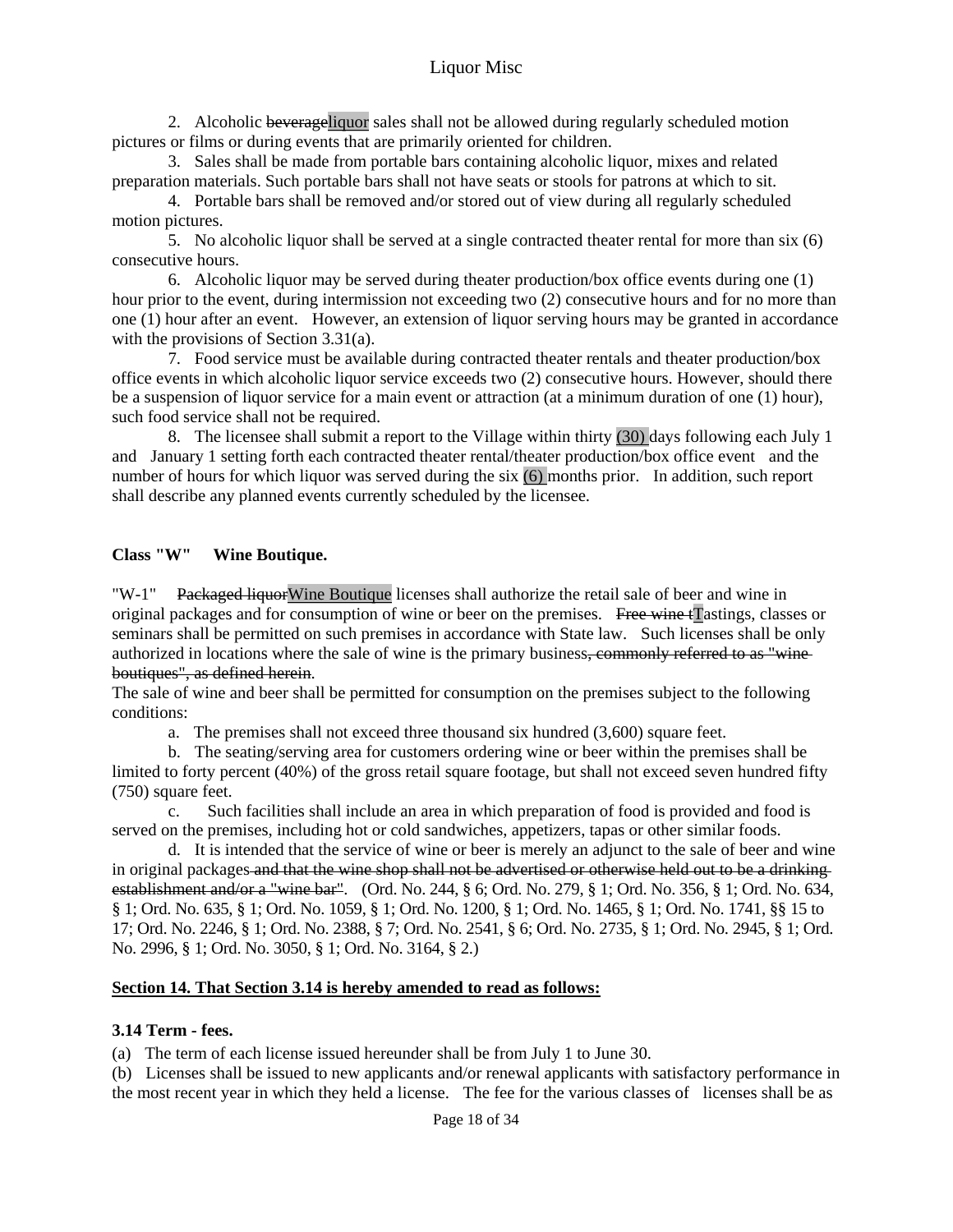set forth in Administrative Regulation entitled "User-Fee, License and Fine Schedule".

(c) Except as provided herein, there shall be no refund or proration of the license fee for any portion of a year prior to issuance or during which licensee ceases to engage in the business of selling alcoholic liquor. For any license issued on or after the first day of January of any year, the license fee shall be prorated by dividing the fee set forth in subsection  $(b)(1)$  by twelve and multiplying the resulting sum by the number of months, or parts thereof, remaining in the license year.

(d) For any change in classification issued on or before the first day of January of any year, the licensee shall be awarded a credit in the amount of the license fee previously paid by licensee in same license year for the same establishment.

(e) The annual renewal fee shall be due and payable June 30 in each year. Provided, any licensee submitting a late renewal filing shall, in addition to the license fee, pay a late filing fee shall be set forth in Administrative Regulation entitled "User-Fee, License and Fine Schedule". No licensee shall continue to engage in the business of selling alcoholic liquor unless such fee has been paid.

(f) All required fees shall be paid at the time of issuance of the license after approval by the Local Liquor Commissioner pursuant to Section 3.12 of this Chapter. All such fees shall be forthwith deposited with the Village Treasurer.

(g) Application fees are provided for in Section 3-9(e)of this Code.

(h) It is the intention of the Village to review and, if justified, adjust license fees annually based upon the costs and expenses incurred by the Village to administer this section. Provided, however, nothing herein shall require such review nor impair or prohibit any adjustment in fees as may from time to time, be approved by the Council. (Ord. No. 244 §§ 5, 6; Ord. No. 279, § 1; Ord. No. 356, § 1; Ord. No. 634, § 1; Ord. No. 635, § 1; Ord. No. 1059, § 1; Ord. No. 1200, § 1; Ord. No. 1465, § 1; Ord. No. 1741, §§ 15 to 17; Ord. No. 2167, § 4; Ord. No. 2246, § 1; Ord. No. 2388, § 7; Ord. No. 2541, § 6; Ord. No. 2735, § 1; Ord. No. 3050, § 2; Ord. No. 3377, § 1.)

#### **Section 15. That Section 3.15. is hereby amended to read as follows:**

#### **3.15. Limitation on number of licenses.**

The number of licenses in each classification as defined in Section 3-13 which it shall be lawful to issue shall be limited so that the licenses in force and effect at any time shall not exceed the following numbers:

| <b>License Classification</b>                                                  | <b>Amount of licenses not to Exceed</b> |
|--------------------------------------------------------------------------------|-----------------------------------------|
| "B-1" (Brew Pub)                                                               |                                         |
| "BF" (Brewing Facility)                                                        |                                         |
| "BYO" (Bring Your Own - beer/wine)                                             |                                         |
| "C-1" (Club, private)                                                          | 6                                       |
| "E" (Entertainment/Restaurant - full)                                          | 2                                       |
| "G" (Golf Course)                                                              |                                         |
| " $H-1$ " (Hotel)                                                              | Unlimited                               |
| "K-1" (Catering - full)                                                        |                                         |
| "K-2" (Catering - Park District - beer/wine)                                   |                                         |
| "O" (Outdoor)                                                                  | Unlimited                               |
| "P-1" (Packaged-full)                                                          | 20                                      |
| "P-2" (Packaged -beer/wine)                                                    | 15                                      |
| "P-O" (Packaged - full off premise and on premise consumption - Grocery Store) | 3                                       |
| "REC-1" (Recreational Facility - full)                                         | 3                                       |
| "REC-2" (Recreational Facility - beer/wine)                                    |                                         |
| "R-1" (Restaurant - full)                                                      | Unlimited                               |
| "R-2" (Restaurant - beer/wine)                                                 | Unlimited                               |
| "RF" (Retirement Facility - full)                                              | Unlimited                               |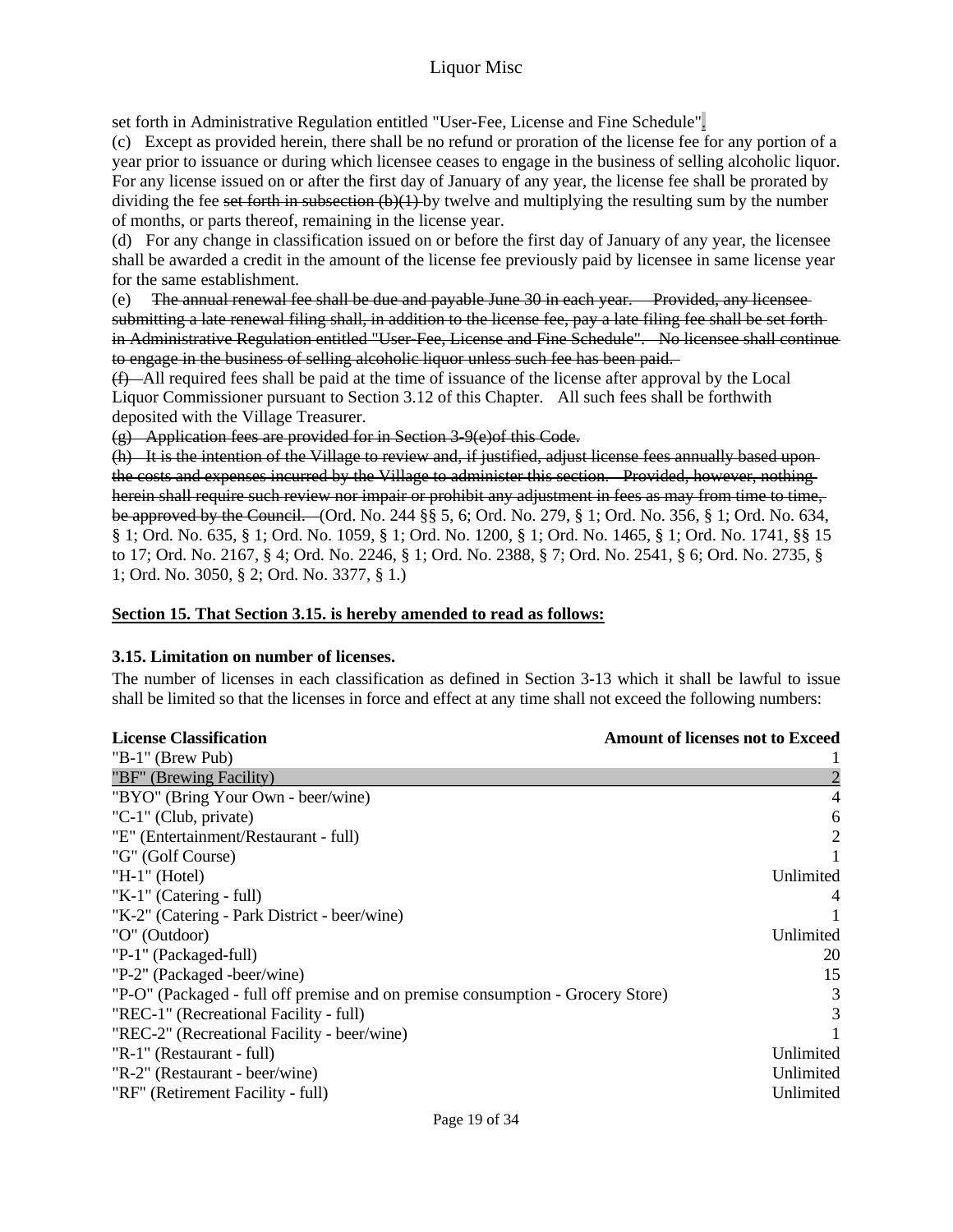| "S-1" (Special Event) | Unlimited |
|-----------------------|-----------|
| "S-2" (Special Event) | Unlimited |
| "T" (Theater)         |           |
| "W-1" (Wine Boutique) |           |

(Ord. No. 244, § 4a; Ord. No. 284, § 1; Ord. No. 356, § 2; Ord. No. 1059, § 1; Ord. No. 1200, § 1; Ord. No. 1395, § 1; Ord. No. 1465, § 2; Ord. No. 1741, § 21; Ord. No. 2246, § 2; Ord. No. 2541, § 8; Ord. No. 2735, § 1; Ord. No. 2861, § 3; Ord. No. 3050, § 3.)

#### **Section 16. That Section 3.16. is hereby amended to read as follows:**

#### **3.16. Renewal; effect of failure to renew.**

 (a) Subject to the restrictions established in Section 3.19 respecting nonconforming licenses, any licensee may make application to renew his/herthe license at the expiration thereof, provided hethe applicant is then entitled to receive a license and the premises for which such renewal license is sought are suitable for such purpose.

 (b) Licensees applying for renewal shall either certify to the continued compliance of the premises with the conditions pursuant to which the license was initially granted, including the approved floor plan and dram shop insurance coverage, or shall submit a request for approval of certain changes in the licensed business pursuant to Section 3.18.1 of this Chapter. The renewal application shall be on forms provided by the Village and shall include the same information as provided for an original application to determine whether the licensee is, and will continue to be, qualified for a license. Provided, in lieu of new submittals, the renewal applicant may certify, on forms provided for by the Village, that some or all of the information previously provided by the applicant with any original or renewal application has not changed.

 (c) Application for renewal along with the required license fee shall be filed with the Village no later than the second Friday of June each year. Applications for renewal filed after this deadline shall be considered a late filing but shall be accepted by the Village until June 30th of each year. Provided, any licensee submitting a late filing shall, in addition to the license fee, pay a late filing fee as set forth in Administrative Regulation entitled "User-Fee, License and Fine Schedule". No application for renewal shall be accepted after June 30th of each year. Rather, any application filed after June 30th shall be treated as an application for an original license and processed as provided in Section 3.12.

 (d) Applications for renewal shall be considered by the Local Liquor Commissioner and either approved or denied based upon the standards and qualifications for issuance as set forth in this Chapter and State laws. Provided, before reaching a final decision, the Local Liquor Commissioner may refer any renewal application, and shall refer all renewal applications for which renewal may be denied, to the Local Liquor Commission for a hearing. In such case, notice shall be given to the licensee and the Local Liquor Commission shall conduct a hearing, making a recommendation to the Local Liquor Commissioner regarding the renewal status or non-renewal of the license.

 (e) Except for Class "S" special events licenses, any license issued pursuant to this Chapter shall terminate by operation of law at 11:59:59 P.M. of the June 30th following issuance. Any licensee who has filed an complete application shall be permitted to continue operation under the authority of the existing license, even after June 30th, until a final decision is made by the Local Liquor Commissioner as provided herein. Any licensee who fails to file a renewal application shall cease liquor operation on or before June 30th. (Ord. No. 244, § 10; Ord. No. 1200, § 1; Ord. No. 1741, § 19; Ord. No. 2388, § 8; Ord. No. 2735, § 1; Ord. No. 3050. § 4; Ord. No. 3343, § 1.)

#### **Section 17. That Section 3.17. is hereby amended to read as follows:**

#### **3.17. Change in ownership; change in Liquor Manager.**

Page 20 of 34 (a) The occurrence of any one or more of the following events shall be deemed to constitute a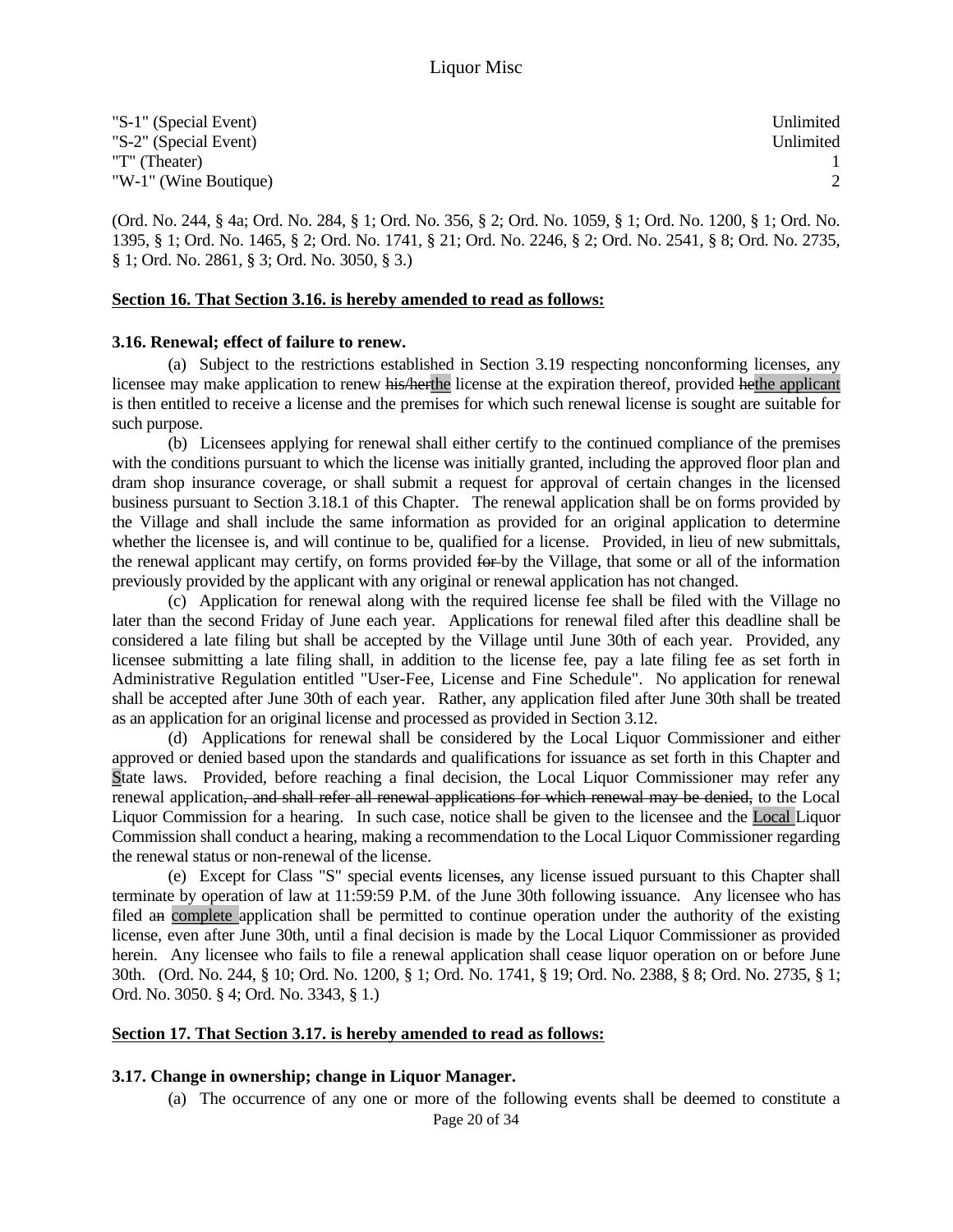change in ownership of licensed businesses for which a new license shall be required.

 (1) With respect to any licensee that is a corporation, the replacement or addition of any shareholder owning directly or indirectly (including ownership by members of the same household) twenty percent (20%) or more of the outstanding shares of any class of the capital stock of said corporation; provided that any sale or exchange of stock which results in a change in controlling ownership under the bylaws of the corporation shall be deemed to be a change of ownership hereunder regardless of the percentage of actual sale or exchange.

 (2) With respect to any licensee that is a general partnership, the replacement or addition of any general partner.

 (3) With respect to any licensee that is a limited partnership, the replacement or addition of any general partner or of any limited partner holding directly or indirectly (including ownership by members of the same household) twenty percent (20%) or more interest in the earnings of said limited partnership.

 (4) The operation of a licensed business by an unlicensed individual or corporation under a management agreement which permits such unlicensed individual or corporation to control and direct the operation of the business, to retain all or a majority of the profits derived from such business, and to utilize the privileges of the liquor license issued to another for such business for any period in excess of ninety (90) days. A management agreement shall not be deemed to include a contract for employment between a licensee and an individual manager or managers, who operate the licensed business on behalf of or at the discretion of the licensee.

 (b) Prior to any of the events described in paragraph (a) hereof as constituting a change of ownership, the licensee shall apply for a new license pursuant to the requirements of Section 3.9(c) of this Chapter. The Local Liquor Commission and Local Liquor Commissioner shall act promptly thereon. Except as provided herein, the licensee shall not conduct its business following such change of ownership until a new license has been issued. The Local Liquor Commissioner may issue a temporary license to permit such ownership-transferee to continue operations pending processing of their application. At the time of submitting their application as required under this paragraph, the ownership-transferee may also apply for a temporary license with the Local Liquor Commissioner on such forms and with such information as the Local Liquor Commissioner may direct. The Local Liquor Commissioner may issue such temporary license immediately upon receipt of application materials. Provided, such issuance shall be within the sole discretion of the Local Liquor Commissioner and shall authorize the ownership-transferee to continue selling alcoholic liquor as permitted under the prior license as if no ownership transfer had occurred during the period in which the application is being processed, subject to such terms and restrictions as the Local Liquor Commissioner may impose, including but not limited to the following:

 i. The location and operation where such alcoholic liquor was sold shall remain the same as under the prior license.

 ii. The prior license shall have been valid and in compliance with all provisions of this Chapter at the time the application for transfer of ownership was filed.

 (c) The occurrence of any one or more of the following events shall constitute a change in ownership of licensed businesses for which a new license shall be required, but shall not be subject to the application requirements established in Section 3.9(c) of this Chapter. Within five (5) business days following any change described below, licensee shall notify the Village Manager in writing describing the event in detail.

 (1) With respect to any licensee that is a corporation, the replacement or addition of any officer or director of said corporation or any shareholder owning directly or indirectly (including ownership by members of the same household) more than five percent (5%) but less than twenty percent (20%) of the outstanding shares of any class of the capital stock of said corporation.

 (2) With respect to any licensee that is a limited partnership, the replacement or addition of any limited partner holding directly or indirectly (including ownership of members of the same household) more than a five percent (5%) interest but less than a twenty percent (20%) interest in the earnings of said limited partnership.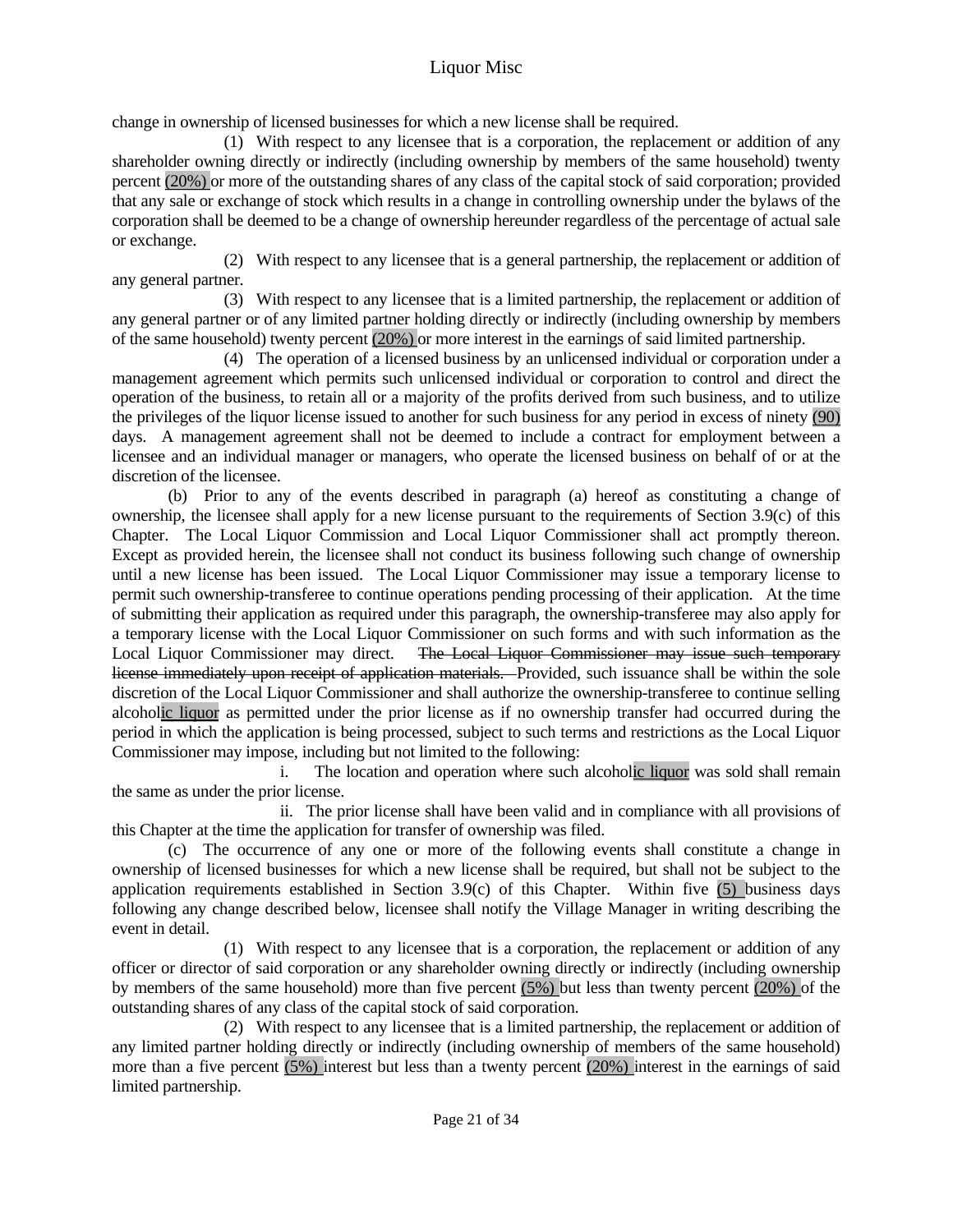Failure to give the notice required shall constitute a violation of this Chapter subjecting the licensee to the penalties for violation of this Chapter, as established in Article V hereof. No additional license fee shall be payable for a new license required by virtue of changes described in this paragraph and so long as an application therefor is pending and not yet acted upon by the Local Liquor Commissioner, the applicant may continue to conduct its business and operations under the license in effect immediately prior to such changes.

 (d) Within ten (10) days of any change of Liquor Manager for the licensee, the licensee shall report such change to the Village and shall provide information concerning the new Liquor Manager as required in Sections 3.9 and 3.10 herein. (Ord. No. 244, § 3; Ord. No. 1741, § 10; Ord. No. 1749, § 2; Ord. No. 2388, § 5; Ord. No. 2450, § 3; Ord. No. 2541, §§ 4, 9; Ord. No. 2735, § 1; Ord. No. 2910, § 1; Ord. No. 3182, § 4.)

## **Section 18. That Section 3.18. is hereby amended to read as follows:**

# **3.18. Change of location.**

A retail-liquor dealer's license shall permit the sale of alcoholic liquor only in the premises described in the application for the license. Any licensee requesting a change of location shall submit written application to the Local Liquor Commissioner for approval to make such location change. The Local Liquor Commissioner may refer such request to the Local Liquor Commission for review and recommendation at a public hearing. Such location may be changed only upon written permission to make such change issued by the Local Liquor Commissioner. No change of location shall be permitted unless the proposed new location is a proper one for the retail sale of alcoholic liquor under the laws of the State, and under ordinances of the Village. (Ord. No. 244, § 11; Ord. No. 1741, § 26; Ord. No. 2735, § 1.)

## **Section 19. That Section 3.19. is hereby amended to read as follows:**

# **3.19. Change in floor plan or focus of operation.**

(a) During the term of any license(s) a licensee shall not:

 (i) make changes to the floor plan that would alter the seating, entertainment area or liquor service area, or

 (ii) make changes to the theme, business plan or advertising for the licensed business from what was presented at the time the license was issued without the prior approval of the Local Liquor Commissioner.

(b) Upon receipt of a written request for approval of any of the changes as provided in paragraph (a) of this section, the Local Liquor Commissioner shall review such request and in his sole discretion may approve, deny or forward the request to the Local Liquor Commission for its review and recommendation.

(c) If approval of the proposed changes isare granted, the licensee may proceed to implement such changes in accordance with the approval granted, and subject to any conditions which may be established as part of such approval. If approval is denied, licensee shall continue to operate its business in the manner approved at the time the license was initially granted.

(d) A licensee shall be subject to the penalties for violation of this Section, as established in Article V hereof, up to and including revocation of the license. (Ord. No. 3343, § 1.)

# **Section 20. That Section 3.20. is hereby amended to read as follows:**

## **3.20. Cessation of business.**

Any licensee who has ceasedestablishment that ceases to do business or closes his/her place of the business for a period of more than thirty (30) successive days without written permission from the Local Liquor Commissioner shall be subject to having its license declared forfeited and lapsed by order of the Local Liquor Commissioner. (Ord. No. 2735, § 1.)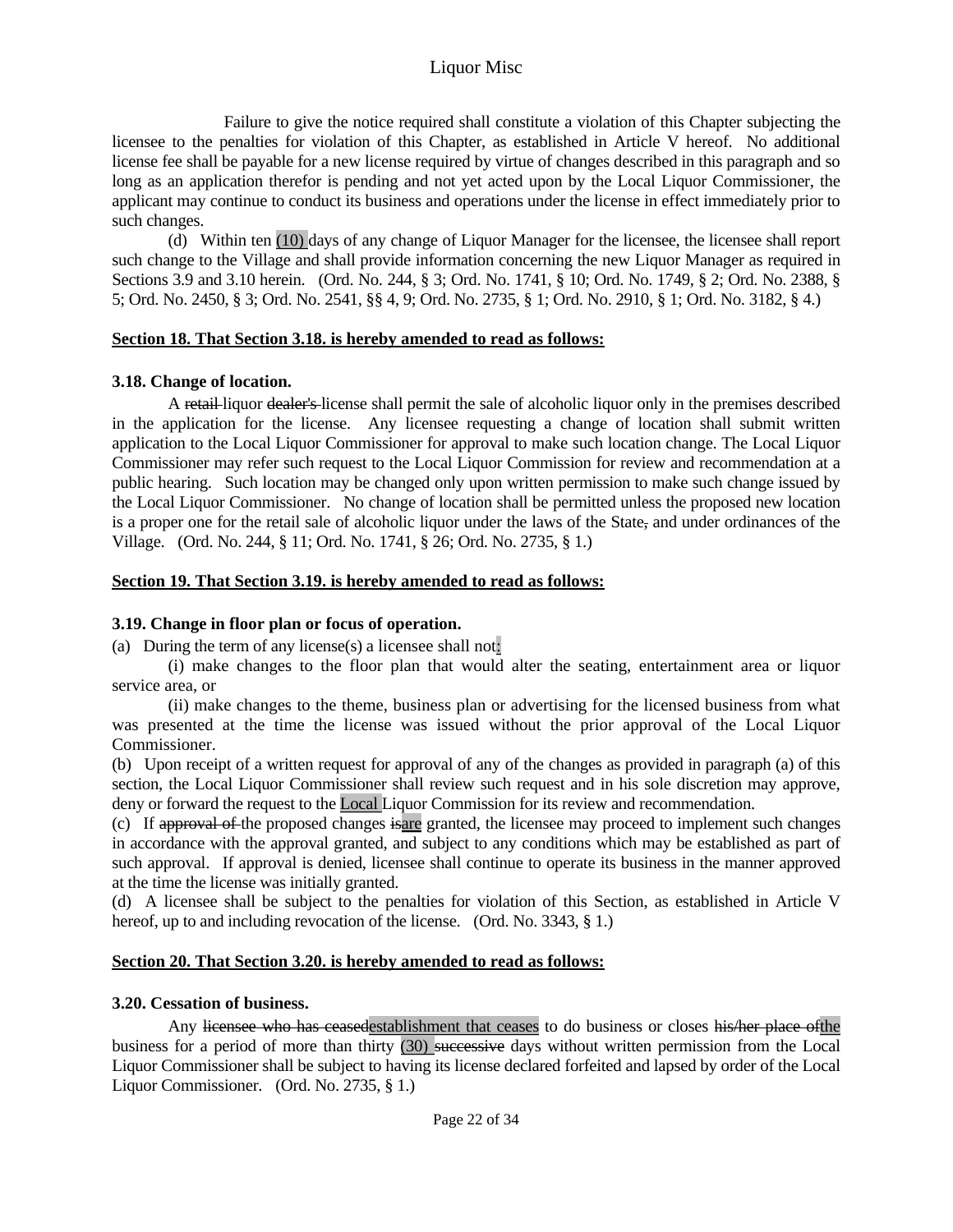#### **Section 21. That Section 3.21. is hereby amended to read as follows:**

#### **3.21. License a personal privilege; not to be subject to attachment, transfer, devolution.**

 A license shall be purely a personal privilege, good for not to exceed one year after issuance, unless sooner revoked as provided in this Chapter-provided, and shall not constitute a property right, nor shall it be subject to attachment, garnishment or execution, nor shall it be alienable or transferable, voluntarily or involuntarily, or subject to being encumbered or hypothecated. Such license shall not descend by the laws of testate or intestate devolution, but it shall cease upon the death of the licensee; provided, that executors or administrators of the estate of any deceased licensee, and the trustee of any insolvent or bankrupt licensee, when such estate consists in part of alcoholic liquor may continue the business of the sale or manufacture of alcoholic liquor under order of the appropriate court, and may exercise the privileges of the deceased or insolvent or bankrupt licensee after the death of such decedent or such insolvency or bankruptcy until the expiration of such license, but not longer than six (6) months after the death, bankruptcy or insolvency of such licensee. A refund shall be made of that portion of the license fees paid for any period in which the licensee shall be prevented from operating under such license in accordance with the provisions of this section. (Ord. No. 244, § 10; Ord. No. 1741, § 23; Ord. No. 2388, § 12; Ord. No. 2735, § 1.)

NOTE: For similar state law, see Ill. Comp. Stat., ch. 235, § 5/6-0.

#### **Section 22. That Section 3.22. is hereby amended to read as follows:**

#### **3.22. Records.**

 The Village Manager shall cause to be kept a complete record of all liquor licenses issued, which records shall be open to public inspection during regular business hours at the Village offices. (Ord. No. 244, § 9; Ord. No. 2541, § 10; Ord. No. 2735, § 1.)

#### **Section 23. That Section 3.22.1. is hereby amended to read as follows:**

**3.22.1. Reserved.** 

#### **Section 24. That Section 3.22.2. is hereby amended to read as follows:**

#### **3.22.2. Inspection Procedures.**

 Each restaurant licensee shall keep a complete set of books of account, invoices, copies of orders, shipping instructions, bills of lading, weigh bills, correspondence, training certificates and all other records necessary to show fully the business transactions of such licensee, all of which shall be open at all times during business hours for the inspection and examination of said local licensing authority by the Village or its duly authorized representatives. The Local Liquor Commissioner may require any licensee to furnish such information as it considers necessary for the proper administration of this article, and may require an audit to be made of such books of account and records on such occasions as it may consider necessary. The auditor to be selected by said Local Liquor Commissioner shall likewise have access to all books and records of such licensee, and the expense thereof shall be paid by said licensee.

#### **Section 25. That Section 3.22SEC. is hereby amended to read as follows:**

#### **3.22SEC. Conduct of Licensees/Prohibited Campaign Contributions.**

Page 23 of 34 (a) Every licensee shall conduct his/her place of business in a decent and respectable manner and shall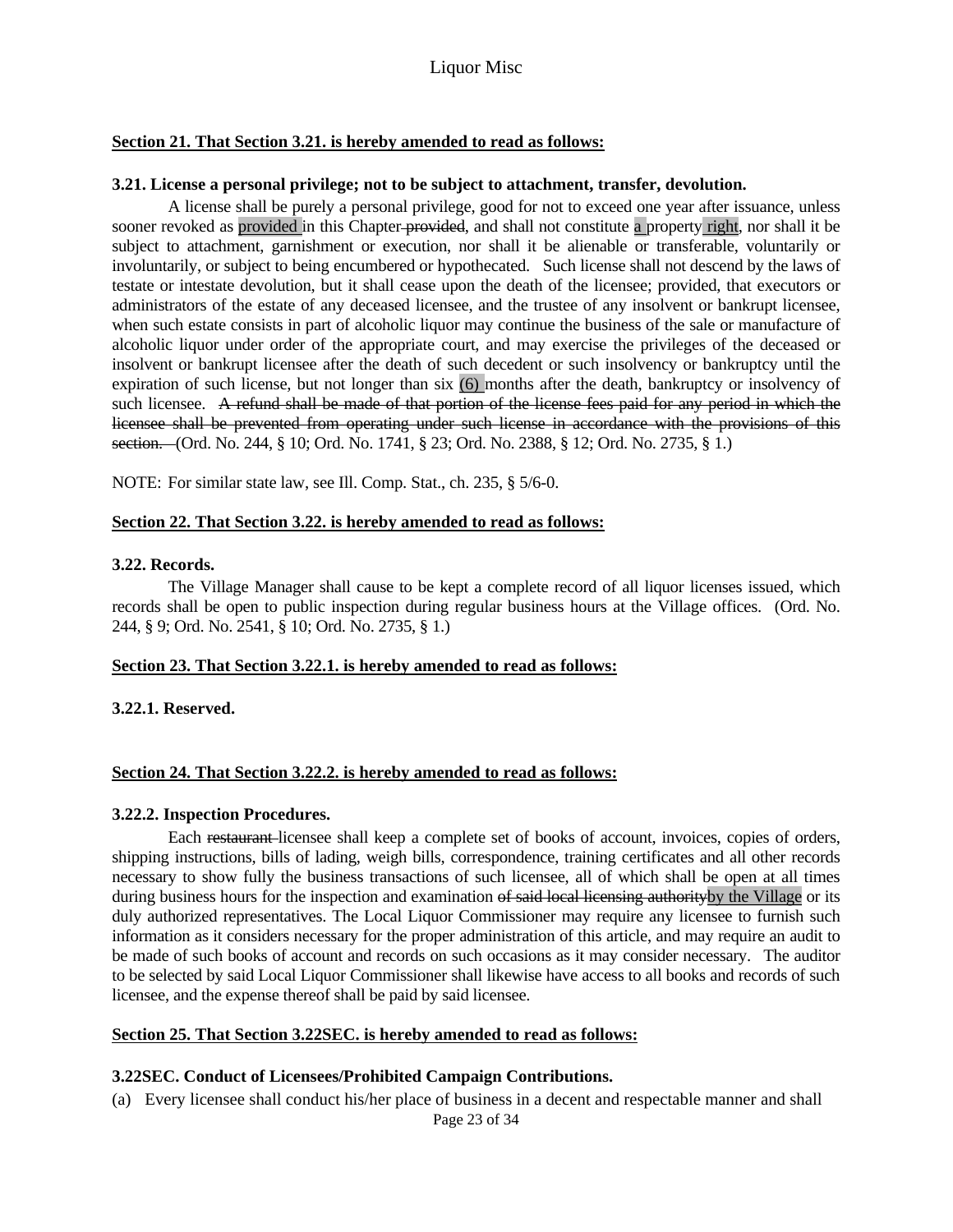eject therefrom or refuse admittance thereto to all persons rendering themselves objectionable or undesirable by reason of undue noise or other acts disturbing the peace.

(b) Any person, applicant, liquor manager or entity listed on a Downers Grove liquor license application which has been approved or is currently pending is prohibited from directly or indirectly making campaign contributions as defined in Section 9.1.4 of the Election Code (10 ILCS 5/9-1.4) to elected officials of the Village of Downers Grove. Class "S" Special Event Licenses and Class "G" Golf Course (Park District) are excluded from this provision.

 (i) Any person, applicant, liquor manager or entity found guilty of a violation of this section may cause the licensee to be subject to fines, suspension and/or revocation pursuant to Section 3.39 of this Code or may result in the non-issuance of a license to a pending applicant. Such penalties shall be as determined by the Local Liquor Commissioner or, in the case of a campaign contribution made to the Local Liquor Commissioner in violation of subsection (b), such penalties shall be as determined by the Deputy Local Liquor Commissioner.

 (ii) Any violation of this Section shall be reported to the Local Liquor Commissioner and/or Downers GroveLocal Liquor Commission. Said license shall not be revoked, suspended, imposed a fine or refused issuance, except after a public hearing held in accordance with Section 3.40.

 (iii) In addition to any other fine or penalty, the licensee found guilty of a violation shall be responsible for hearing costs in accordance with Section 3.40(e) as determined by the Local Liquor Commissioner or his/her designee.

#### **Section 26. That Section 3.23. is hereby amended to read as follows:**

#### **3.23. Display of license.**

Any license issued under this ArticleChapter and licenses issued by the State of Illinois shall be displayed by the licensee at the licensed establishment at all times in a conspicuous place where it is readily visible to an inspecting officer. (Ord. No. 2167, § 4; Ord. No. 2735, § 1.)

#### **Section 27. That Section 3.24. is hereby amended to read as follows:**

#### **3.24. Responsibility for agents and employees.**

 Every act or omission of whatsoever nature, constituting a violation of any of the provisions of this Chapter by an officer, director, manager or other agent or employee of any licensee, if such act is committed or omission is made within the scope of such agency or employment or with the authorization, knowledge, or approval of the licensee, shall be deemed and held to be the act of such employer or licensee and such employer and licensee shall be punishable in the same manner as if such act or omission had been done or omitted by him personally. (Ord. No. 2735, § 1.)

#### **Section 28. That Section 3.25. is hereby amended to read as follows:**

#### **3.25. Sale to certain persons prohibited.**

 (a) No licensee or other person shall sell, give or deliver alcoholic liquor, including beer and wine, to any person under the age of twenty-one (21) years, or to any intoxicated person. The fine for such a violation shall be set forth in Section  $1.16$  (i)(1)(i).

 (b) If a person under the age of twenty-one (21) years is in possession of alcoholic liquor on premises licensed to sell alcoholic liquor for consumption on such premises, it shall be presumed that the licensee sold, gave or delivered such alcoholic liquor to the minor in possession thereof.

 (c) For the purpose of preventing the violation of this section, any licensee, or its agent or employee, may refuse to sell or serve alcoholic beverages to any person who is unable to produce adequate written evidence of identity and of the fact that he or she is <del>over the age of</del> twenty-one (21)years of age or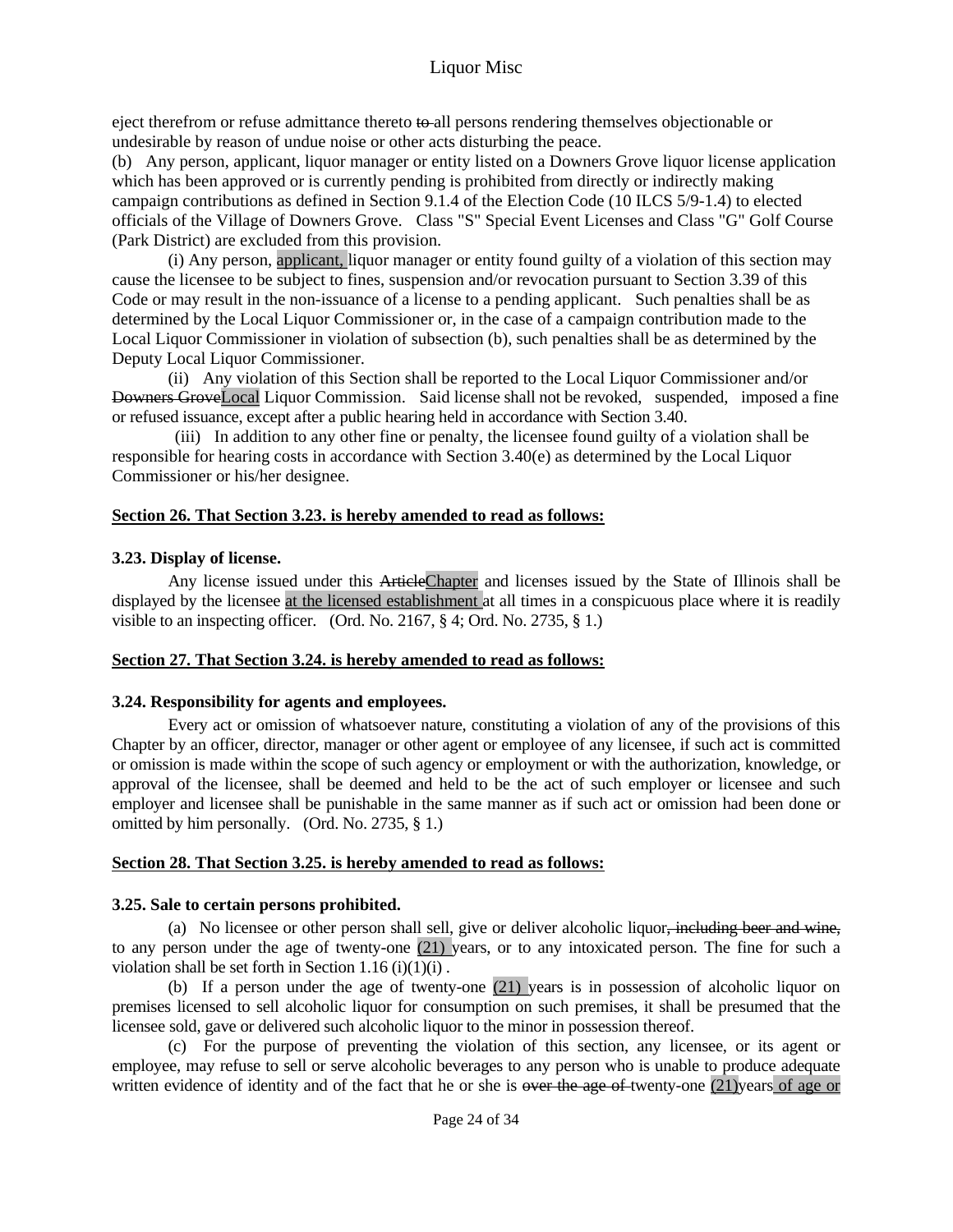older. (Ord. No. 244, § 15; Ord. No. 924, § 1; Ord. No. 1741, § 7; Ord. No. 2255, § 2; Ord. No. 2735, § 1.)

## **Section 29. That Section 3.25.1. is hereby amended to read as follows:**

#### **3.25.1. Delivery of samples of alcoholic liquor.**

No licensee shall deliver wine at a wine tasting, or any other alcoholic liquor at a tasting pursuant to a Class "S" special event license issued by the Local Liquor Commissioner of this Chapter, unless an employee or agent of the licensee who is twenty-one (21) years of age or older conducting the tasting is present in the display area where the wine or other alcoholic liquor is available for consumption on the premises. It shall be the responsibility of such employee or agent, on behalf of the licensee, to demand presentation of positive identification showing proof of age if such employee or agent has reason to believe or should have reason to believe that any prospective recipient is underage.

Sample sizes shall be restricted as provided by Illinois State law. (Ord. No. 3182, § 5.)

## **Section 30. That Section 3.26. is hereby amended to read as follows:**

#### **3.26. Evidence of age of person attempting to purchase or receive alcoholic liquor.**

(a) If a licensee or its agent or employee believes, has reason to believe, or should have reason to believe, that a sale or delivery of alcoholic liquor is prohibited because the prospective recipient is underage, then, before making such sale or delivery, the licensee or its agent or employee shall demand presentation of positive identification issued by a public officer in the performance of official duties, and containing proof of age and a picture of the holder thereof. A traffic citation shall not be accepted as identification or evidence of age.

 (b) No person shall transfer, alter or deface an identification card issued by a federal, state, county or municipal government or subdivision or agency thereof, use the identification card of another, carry or use a false or forged identification card, or obtain an identification card by means of false identification.

 (c) No person shall purchase, accept delivery or have possession of alcoholic liquor by the use of an altered, forged or defaced identification card or by the use of an identification card of another person.

 (d) No person shall misrepresent his or her age for the purpose of purchasing or obtaining alcoholic liquor in any place in the Village where alcoholic liquor is sold at retail. (Ord. No. 2735, § 1.)

#### **Section 31. That Section 3.27. is hereby amended to read as follows:**

#### **3.27. Required warning signs.**

 In every place in the Village where alcoholic liquor is sold there shall be displayed at all times in a prominent place a printed card which shall read substantially as follows:

*Warning: If you are under twenty-one years of age, you are subject to a fine of up to \$750.00 under the Downers Grove Municipal Code if you attempt to purchase alcoholic liquor, purchase alcoholic liquor or misrepresent your age for the purpose of purchasing or obtaining alcoholic liquor. Official photo identification will be required to prove age before purchase.* 

## *Warning to Servers & Sellers of Alcoholic Liquor*

 *If you sell, give or deliver alcoholic liquor to a person under twenty-one years of age, you are subject to a minimum fine of \$500.00 under Section 1-16 the Downers Grove Municipal Code. Official photo identification should be requested from patrons to prove age before a purchase.*

(Ord. No. 2735, § 1; Ord. No. 2910, § 2.)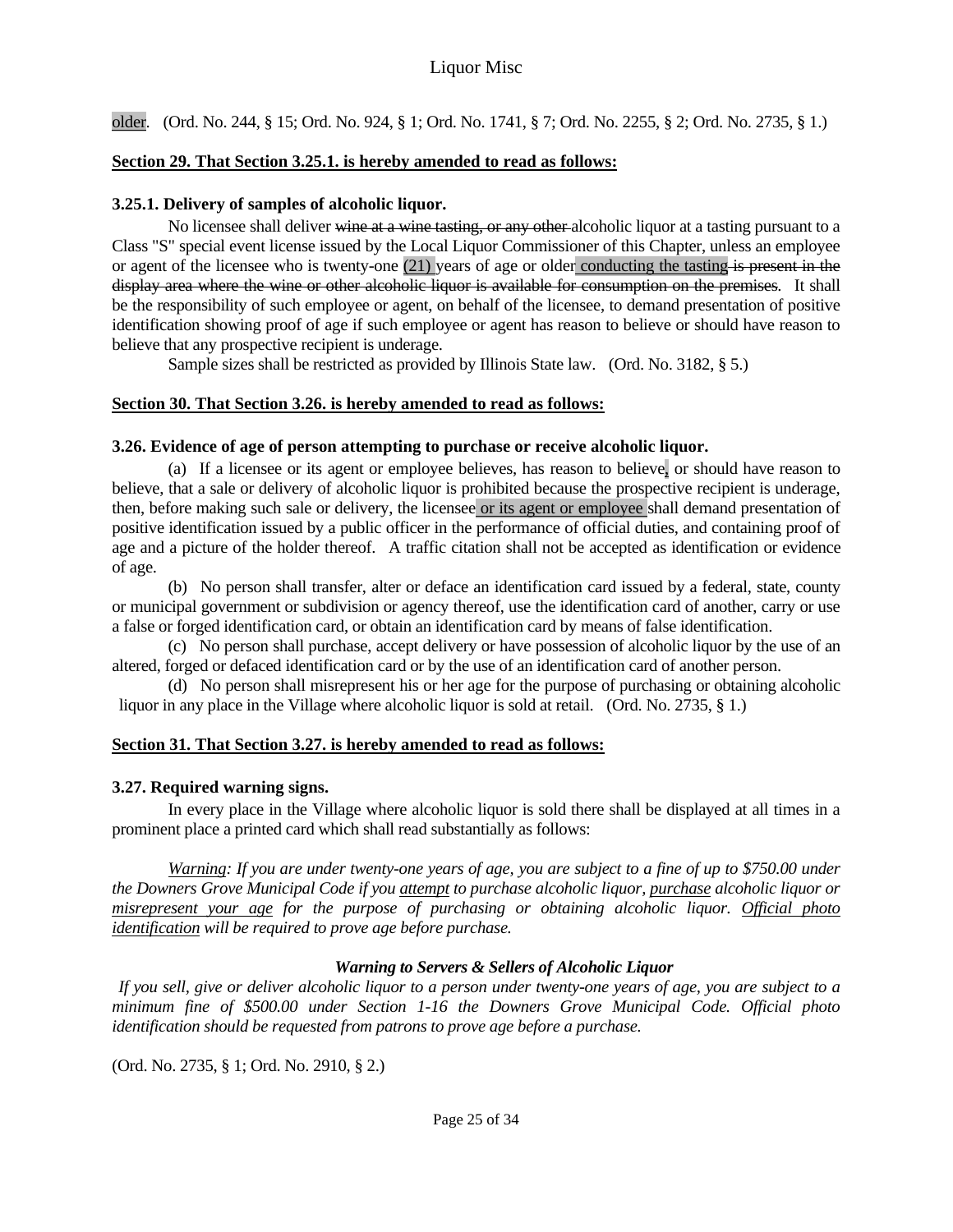#### **Section 32. That Section 3.28. is hereby amended to read as follows:**

#### **3.28. Employment of underaged persons.**

 (a) It shall be unlawful for any licensee, or any officer, associate, member, representative, agent or employee of such licensee, to engage, employ or permit any person under the age of twenty-one (21) years to attend bar or to draw, pour or mix any alcoholic liquor or to verify or determine the age of each patron for any alcoholic liquor in any licensed premises; provided, that the provisions of this section shall not be construed to prevent the employment of persons who are at least nineteen (19) years of age or older as waiters or waitresses in restaurants, recreational facilities or hotels for the purpose of serving food and alcoholic liquor in the licensed retail premises.

 (b) It shall be unlawful for any licensee or any agent or employee of any licensee holding a retail liquor license authorizing the sale of alcoholic liquor not for consumption on the premises to permit any employee under the age of twenty-one (21) years or any customer of any age to register, by mechanical or electronic means, the sale of any alcoholic liquor<del>, including beer and wine</del>. (Ord. No. 924, § 1; Ord. No. 1741, § 3; Ord. No. 2255, § 1; Ord. No. 2735, § 1.)

## **Section 33. That Section 3.29. is hereby amended to read as follows:**

## **3.29. Consumption on premises.**

 (a) Except as provided herein, it shall be unlawful for anyone holding an on-premise liquor license under this Chapter to allow customers to consume alcoholic liquor on the premises which was not purchased from the licensee unless the alcoholic liquor is provided and served by an off-site catering business holding a Class "K" catering license or Class "BYO" license under the provisions of this Chapter.

 (1) However, at the licensee's discretion, wine brought onto the licensed premises by a patron and not purchased from the licensee may be consumed on the premises so long as it is served and controlled by the licensee.

 (2) In no event shall open alcoholic liquor be removed from the licensed premises by a patron. However, bottles of wine purchased on the premises in conjunction with a meal may be removed from on-premise consumption licensed establishments, if properly re-sealed in accordance with State law.

(b) Except for wine-tastings as authorized in Section 3.13(a) or  $(b)(2)$  and for Class "S" special event licenses as authorized by the Local Liquor Commissioner pursuant to Section 3.13, it shall be unlawful for anyone having a Class "P" packaged liquor license under this Chapter, which on its face limits sale of alcoholic liquor to original packages, unopened, not for consumption on the premises, to sell or offer for sale any alcoholic liquor for consumption on the licensed premises, or to permit alcoholic liquor to be consumed on such premises.

 (c) Except for Class "S" special event licenses as authorized by the Local Liquor Commissioner pursuant to Section 3.13, it shall be unlawful for any person operating or employed by any establishment club, retail store, hotel, men's or women's club, massage establishment, sexually oriented business, recreational facility or restaurant as defined in Section 3.3 which is not licensed to sell alcoholic liquor in the Village pursuant to the requirements of this Chapter, to permit alcoholic liquor to be consumed by any customers on the business premises. Provided, the provisions of this section shall not apply within hotel rooms as that term is defined in Article VI of Chapter 21 of the Downers Grove Municipal Code. (Ord. No. 244, § 8; Ord. No. 1200, § 1; Ord. No. 1741, § 2; Ord. No. 2541, § 2; Ord. No. 2735, § 1; Ord. No. 2847, § 4.)

## **Section 34. That Section 3.30. is hereby amended to read as follows:**

## **3.30. Outdoor sales.**

(a) Subject to receipt of a Class "O" outdoor license, the sale, service and consumption of alcoholic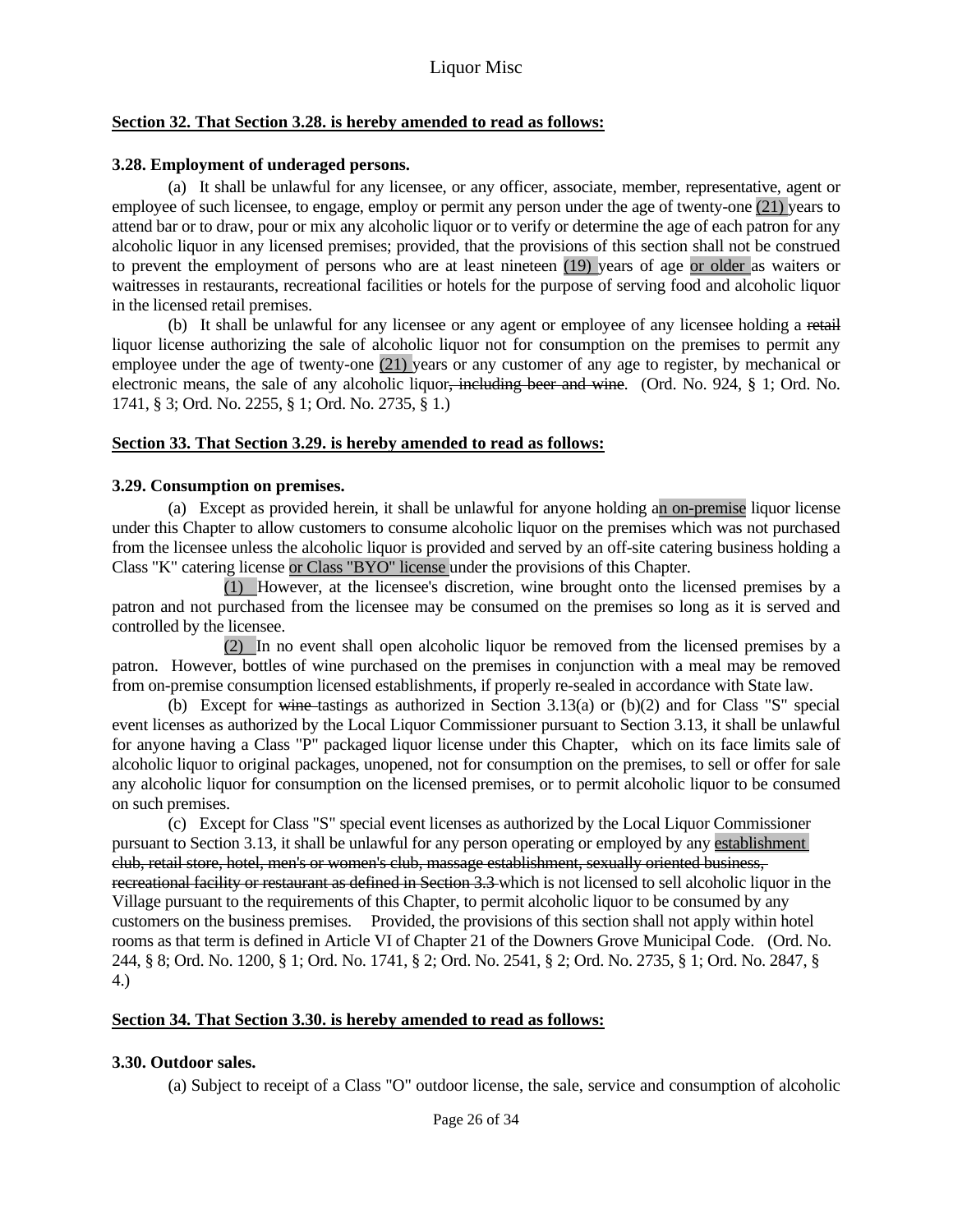liquor in an outdoor seating area may be permitted adjacent to premises licensed to sell alcoholic liquor for consumption on the premises; subject to the following conditions:

(1) The outdoor area is enclosed; and

 (2) The outdoor area is owned or leased by the licensee, or the licensee has entered into a sidewalk cafe license agreement, as provided in Chapter 4 of the Downers Grove Municipal Code, which shall be required for any outdoor seating area conducted wholly or partially upon Village controlled property; and

 (3) The outdoor area is included as part of the regular food service business located on the licensed premises with the exception of Class "C" Club licensees that do not provide regular food service; and

 (4) Access to the outdoor area shall be limited through the licensed premises or, if not practicable, through monitored entrances that are controlled by employees and/or reasonable fencing of the licensed premises during all operating hours and/or while alcoholic liquor is being served.

 (5) Seating in the outdoor area shall not be included in the overall seating calculation or byin any way utilized to expand the number of seats that are allowed in the interior bar/lounge area.

 (6) A sidewalk cafe license as provided in Chapter 4 of the Downers Grove Municipal Code shall be required for any outdoor seating area conducted wholly or partially upon Village controlled property.

 (b) Applications for the establishment of an outdoor seating area, or the amendment of an existing outdoor seating area, shall be filed on such forms and with such information as may be directed by the Local Liquor Commissioner. The Local Liquor Commissioner may refer an outdoor seating area application to the Local Liquor Commission for review and comment. (Ord. No. 2735, § 1; Ord. No. 2945, § 2.)

#### **Section 35. That Section 3.31. is hereby amended to read as follows:**

#### **3.31. Hours of business.**

(a) Licensees may deliver, sell or offer for sale, alcoholic liquor between the following hours, unless otherwise provided:

| Dav                     | <b>Hours</b>                                  |  |  |
|-------------------------|-----------------------------------------------|--|--|
| Monday through Thursday | $8:00$ a.m. to 1:00 a.m., the following day   |  |  |
| Friday and Saturday     | $8:00$ a.m. to $2:00$ a.m., the following day |  |  |
| Sunday                  | 9:00 a.m. to 1:00 a.m., the following day     |  |  |
| New Years Eve           | $8:00$ a.m. to $2:00$ a.m., the following day |  |  |
| St. Patrick's Day       | $8:00$ a.m. to $2:00$ a.m., the following day |  |  |
| Thanksgiving Eve        | $8:00$ a.m. to $2:00$ a.m., the following day |  |  |

(b) Hours during which sale is lawful may be extended by written order of the Local Liquor Commissioner for periods not to exceed three (3) hours upon written application by the licensee stating the reasons for the requested extension and the date or dates for which the extension is sought. The request shall be forwarded to the Village in writing no later than two (2) weeks prior to the date the extension is requested or the request shall automatically be denied. No licensee shall be granted such extension for more than four (4) dates in any one calendar year, provided a fee as set forth in Administrative Regulation entitled "User-Fee, License and Fine Schedule" shall be submitted for each day of requested extension. Generally, extensions shall not be granted for liquor serving hours past 2:00 a.m.

(c) It shall be unlawful to keep open for business or to admit prospective customers to any premises having a Class "P" packaged liquor license during the hours within which the sale of alcoholic liquor is prohibited; provided, that in the case of:

 (1) A Class "P" packaged liquor license for premises from which less than half of the gross revenues are derived from the sale of alcoholic liquor not for consumption on the premises, such premises may be kept open during such hours, but no alcoholic liquor may be sold to any person in such premises during such hours.

(d) It shall be unlawful for any licensee to suffer or permit any person to consume alcoholic liquor on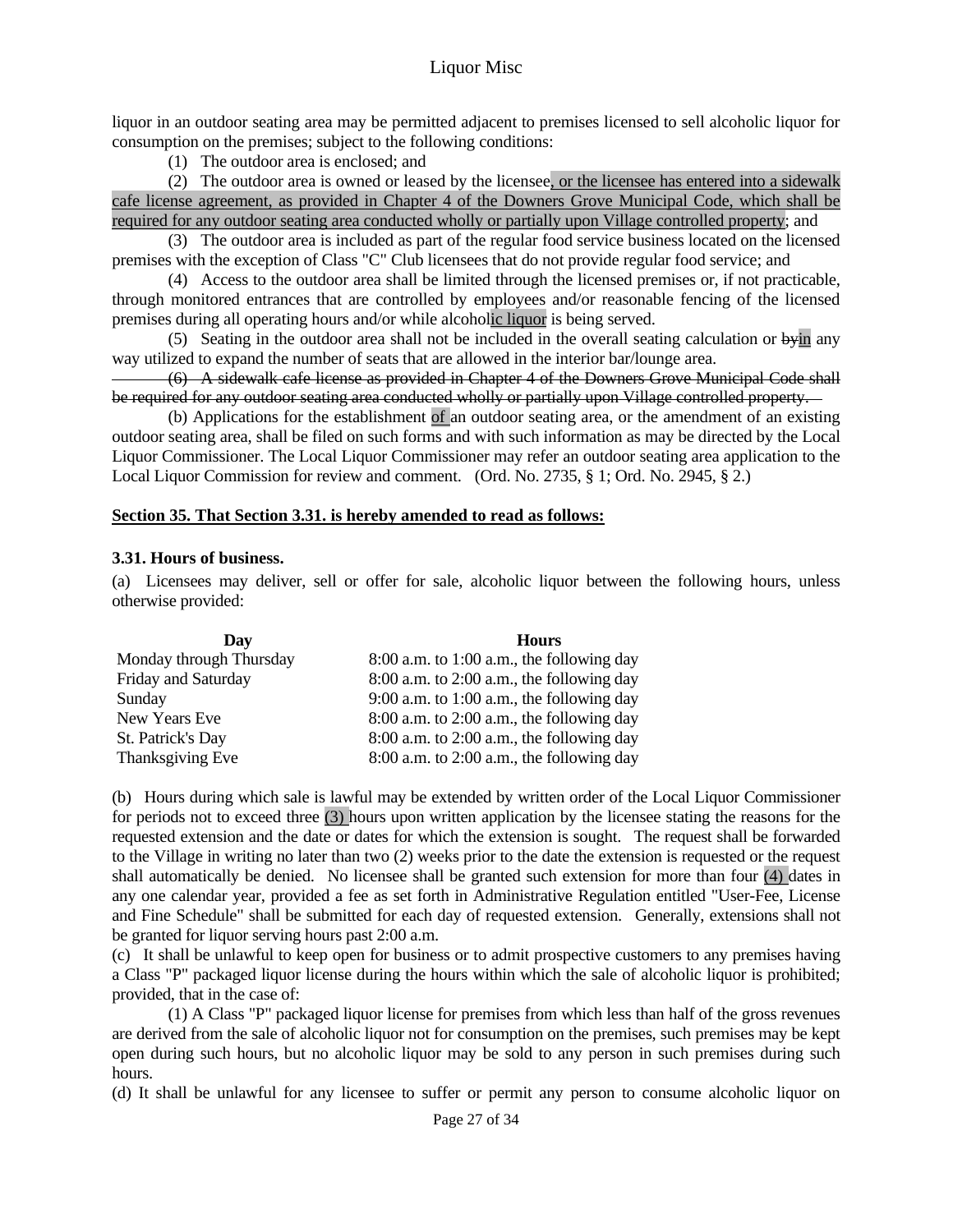premises licensed under this Chapter later than one (1) hour after the applicable closing time determined under paragraph (a) of this Section 3.31.

(e) It shall be unlawful for any licensee holding a license for on-premise consumption, to sell or offer for sale any alcoholic liquor at any time when the regular food service in such licensed premises is not in actual operation, except that such sales may be made during a one (1) hour period immediately following the close of regular food service operations in such premises, subject to the provisions of paragraph (a) of this Section 3.31. (Ord. No. 2450, § 2; Ord. No. 2735, § 1; Ord. No. 3050, § 6; Ord. No. 3075, § 1.)

#### **Section 36. That Section 3.32. is hereby amended to read as follows:**

## **3.32. Restrictions on club licenses.**

 It shall be unlawful for any licensee holding a Class "C" license to sell or offer for sale any alcoholic liquor for any event which is open to the general public, except as follows:

 (1) Private party rentals, or an event open to the public which is for the benefit of a not-for-profit or charitable organization and which is sponsored by a member of the club shall be permitted.

 (2) Private party rentals shall be permitted in an outdoor seating area and alcoholic liquor may be served in conjunction therewith, provided that food service is made available and the area is appropriately monitored. The licensee shall submit a report to the Village within thirty (30) days following each July 1 and January 1 setting forth the date, time and type of any private party rentals currently scheduled by the licensee in order for the Village to monitor compliance. In addition, the Village may request that the licensee include information on the dates, times and types of private party rentals at the Club during the six (6) months prior.

 (3) An event open to the public which is not for the benefit of a not-for-profit or charitable organization or which is not sponsored by a member of the club may be held as a special event, subject to the restrictions of Class "S" liquor licenses.

 (4) An event open to the public held for the purpose of charitable gaming as provided in Section 15.13.

(Ord. No. 2586, § 1; Ord. No. 2735, § 1.)

## **Section 37. Section 3.32.1. is hereby repealed in its entirety**

## **3.32.1. Repealed.**

#### **Restrictions on licenses for Recreational Facilities.**

 (a) It shall be unlawful for any licensee holding a license for a recreational facility to permit any direct access from the outside of the premises to the area of the premises in which service of food and alcohol is provided. All access to such area shall be through the area of the premises in which the recreational portion of the business is located.

 (b) In addition to the requirements of Section 3.31(a) of this Chapter concerning hours during which sale of alcoholic liquor is prohibited, it shall be unlawful for any licensee holding a license for a recreational facility to sell or offer for sale at retail, any alcoholic liquor on such premises at any time when the regular and complete business of the recreational facility is not staffed, in actual operation, and open to the public for business, except that such sales may be made during a one (1) hour period immediately following the close of regular recreational facility operations in such premises. (Ord. No. 3064, § 2.)

#### **Section 38. That Section 3.33. is hereby amended to read as follows:**

## **3.33. Prohibited activities on licensed premises.**

(a) Gambling. It shall be unlawful to permit any gambling or video gaming on any premises licensed to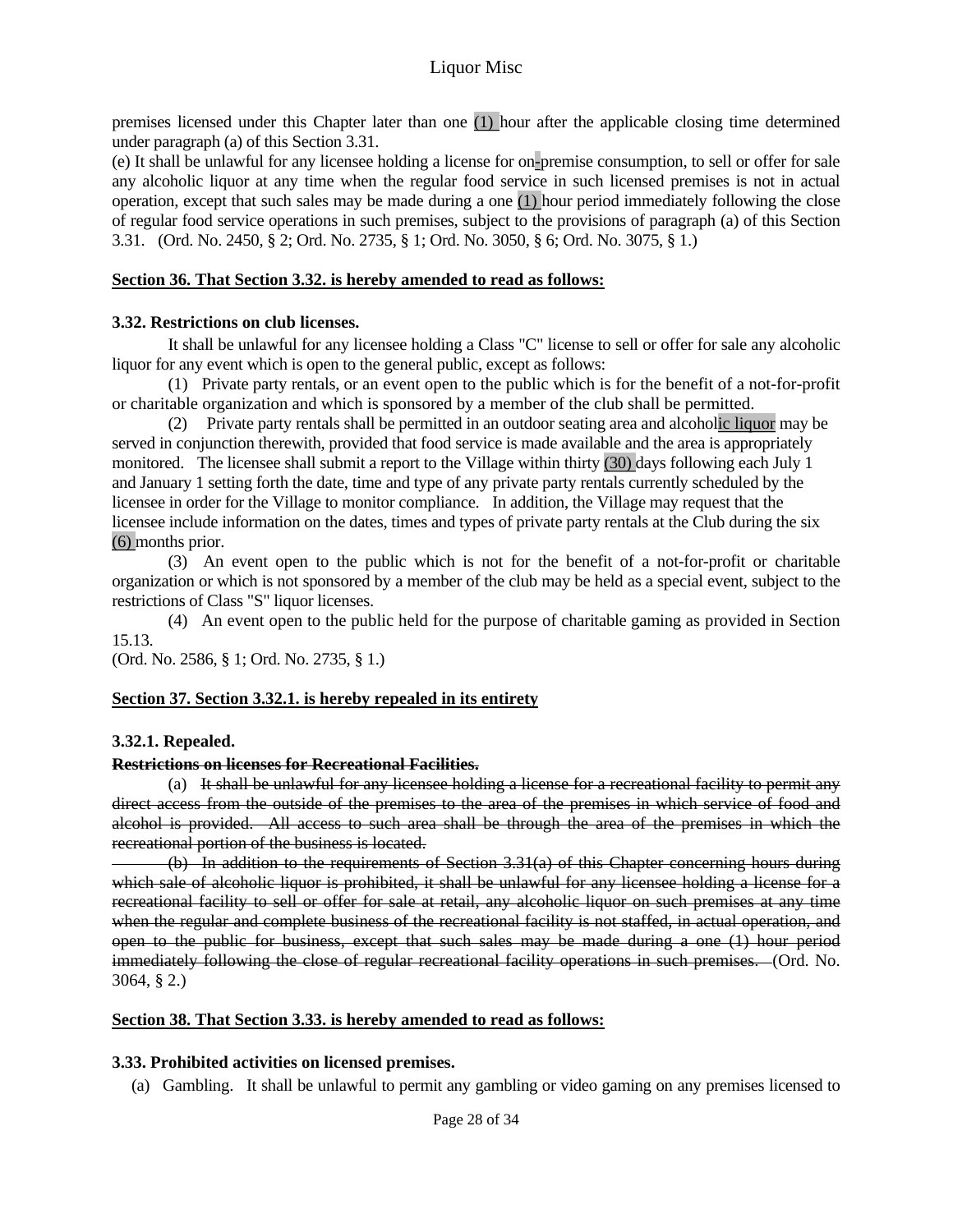sell alcoholic liquor except in accordance with the provisions of Section 15.13.

 (b) Solicitation. It shall be unlawful for any licensee, its manager or other person in charge of any licensed premises where alcoholic liquor is sold or offered for sale for consumption thereon to engage, employ or permit the engagement or employment of any person, nor shall any person be permitted to remain on said premises, who shall solicit any patron or customer thereof to purchase alcoholic or nonalcoholic liquor for said person, or any other person therein; nor shall any person, whether or not such person impersonates or presents the appearance of one of the opposite sex, and whether or not such person is an employee or entertainer, solicit any patron or customer therein to purchase alcoholic or nonalcoholic liquor for himself or herself or any other person therein; provided, however, that nothing herein contained shall prohibit any adult manager, bartender or waitress who shall be regularly employed therein from accepting and serving the order of a patron or customer in the regular course of employment as such manager or waitress.

 (c) It shall be unlawful for any licensee, its manager, or other person in charge of premises licensed to sell alcoholic liquor to permit the following kinds of conduct; or books, magazines, coin-operated motion picture devices, films, or movies depicting, describing or relating to the following kinds of conduct on such premises:

 (1) The performance of acts, or simulated acts, of sexual intercourse, masturbation, sodomy, bestiality, oral copulation, flagellation or any sexual acts which are prohibited by law.

(2) The actual or simulated touching, caressing or fondling of the breast, buttocks, anus or genitals.

(3) The actual or simulated displaying of the breasts, pubic hair, anus, vulva or genitals.

 (d) It shall be unlawful for any licensee, its manager, or other person in charge of premises licensed to sell alcoholic liquor to permit any entertainment, fashion show, presentation or performance which may include any person in a nude or semi-nude state, including, but not limited to, servers, hosts, hostesses, dancers, singers, models or other performance artists, or to permit role playing interactions. (Ord. No. 2489, § 1; Ord. No. 2735, § 1.)

#### **Section 39. That Section 3.33.1. is hereby amended to read as follows:**

#### **3.33.1. Limitations on the sale and promotion of alcoholic liquor on licensed premises.**

 (a) It shall be unlawful for any licensee, or any employee or agent of any licensee, on licensed premises where alcoholic liquor is sold or offered for sale for consumption thereon, to engage in any of the following practices:

 (1) Deliver two (2) or more drinks to any one person at one time, except sale or delivery ofin conformance with this section:

#### (i) wine by the bottle or carafe;

 (2) Sell, offer for sale, or deliver to any person an unlimited number of drinks during any set period of time for a fixed price, except at private functions not open to the public;

 (3) Sell, offer for sale, or deliver drinks to any person or group of persons on any one day at prices less than those charged the general public on that entire day, except at private functions not open to the public;

 (4) Increase the volume of alcoholic liquor contained in a drink without a proportionate increase in the price charged for such drink as compared to prices during the same calendar week;

 (5) Encourage or permit on the licensed premises any game or contest which involves drinking or the awarding of drinks as prizes.

(6) Sell, offer for sale, or deliver to any person or group of persons a bottle of distilled spirits.

 (b) No licensee shall advertise or promote in any way, whether within or outside of the licensed premises, any of the practices prohibited under this section. Specifically, no licensee shall advertise or promote in any way, whether on or off-licensed premises, any of the practices prohibited under subsections (2) and (3) of this Section. This includes but is not limited to, advertisements using the words "free", "complimentary", "open bar" or "unlimited drinks" in regard to alcoholic liquor.

(c) It is intended that the service of alcohol is merely an adjunct to the meals offered at any restaurant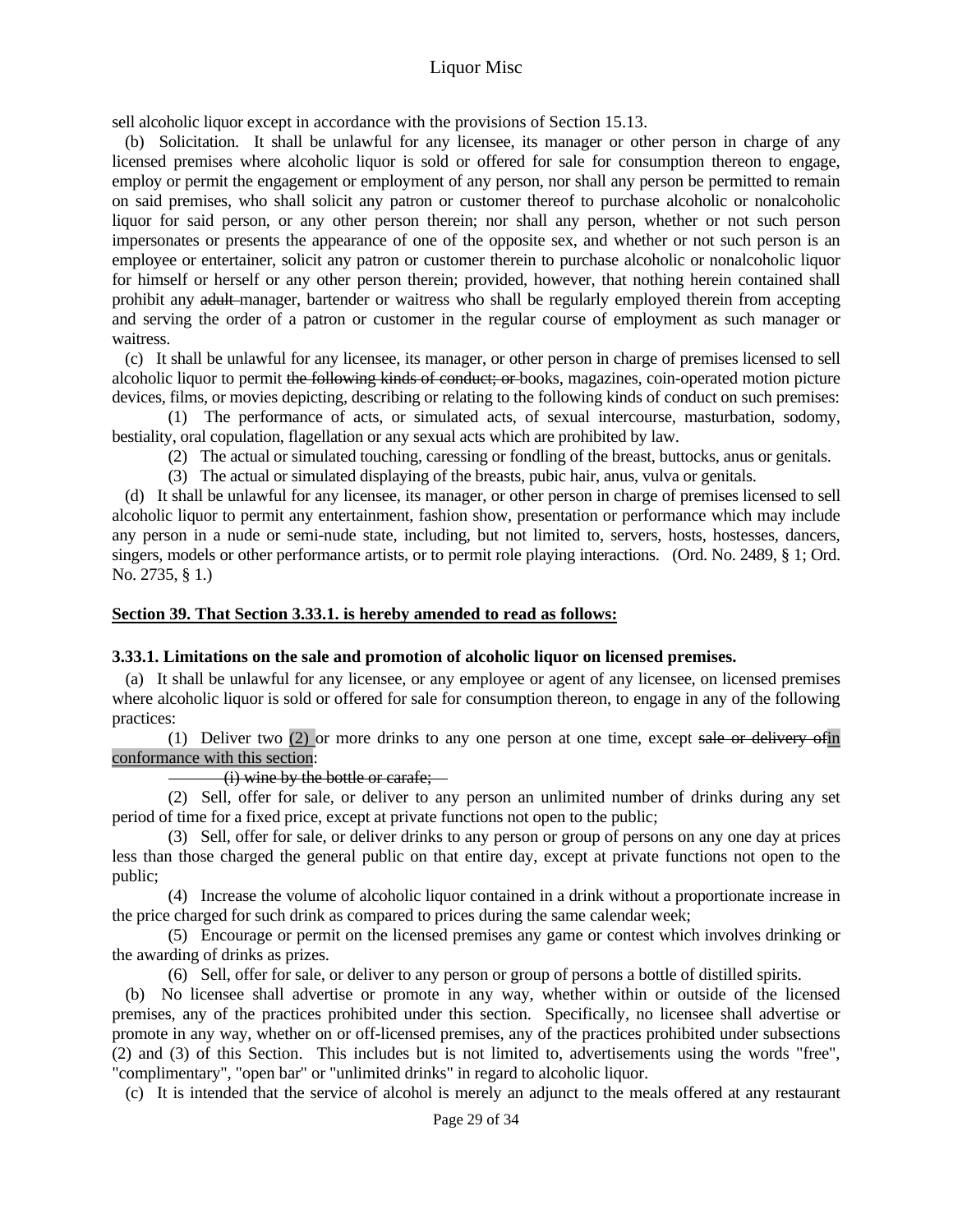and that the restaurant must not be advertised or otherwise held out to be a drinking establishment.

 (d) Nothing contained in this section shall prohibit a licensee from engaging in any of the following practices:

- (1) Offering free food or entertainment at any time;
- (2) Offering a drink as part of a meal or hotel services package;
- (3) Offering free wine tastings in accordance with State law;
- (4) Offering room service to registered guests in hotels licensed for such service.

 (5) Selling or delivering any container (including, but not limited to buckets, pitchers, carafes or bottles) of alcoholic liquor provided:

a. Containers shall not exceed sixty-four  $(64)$  ounces of beer,  $\frac{1}{2}$ ,  $\frac{750 \text{ ml of wine}}{50 \text{ ml of wine}}$ , or no more than two (2) types of spirits combined with non-alcoholic beverages or mixers (i.e. margaritas) in a sixty-four (64) ounce container shall be served in the single container for on-premise consumption. and sSaid container shall only be delivered to two (2) or more persons over the age of twenty-one (21) years of age or older, at one time.

 b. A single container shall not exceed ninety-six (96) ounces of beer for on-premise consumption and shall be delivered to four (4) or more persons  $\overline{\text{over the age of}}$  twenty-one (21) years of age or older, at one time.

 c. Nothing herein shall prohibit a Class "B" license holder from offering the sale of beer produced on the licensed premises for off-premise consumption.

(Ord. No. 3089, § 1; Ord. No. 3290, § 1.)

## **Section 40. That Section 3.33.2. is hereby amended to read as follows:**

## **3.33.2. Liquor product identification signs.**

Liquor product identification signs shall not be permitted as an interior or exterior window sign, or as any form of exterior sign, such as patio umbrellas at any premises establishment holding a license for consumption on premises.

## **Section 41. That Section 3.33.3. is hereby amended to read as follows:**

## **3.33.3. Training Required.**

 (a) Liquor license holders shall be required to have all employees who serve, sell or distribute alcoholic liquor successfully complete a certified training program and maintain a current effective certification from said program upon hire.

 (b) Proof of Educational Training Compliance. Prior to license issuance or upon application for liquor license renewal, the licensee shall supply the Village a list of all employees and a copy of course completion certificate(s) of the certified training program.

 $(c)$  Failure to comply with the provisions of this ChapterSection may subject the licensee to the penalties for violation of this Section, as established in Article V hereof, up to and including revocation of the license.

## **Section 42. That Section 3.33.4. is hereby amended to read as follows:**

## **3.33.4. Delivery Service.**

Alcoholic beveragesliquor delivered to any address located within the Village of Downers Grove which does not hold a valid liquor license is subject to the following restrictions:

 (a) Alcoholic liquor must be delivered by an individual be at least twenty-one (21) years of age or older.

(b) Deliveries must be during prescribed hours as set forth in Section 3.31(a).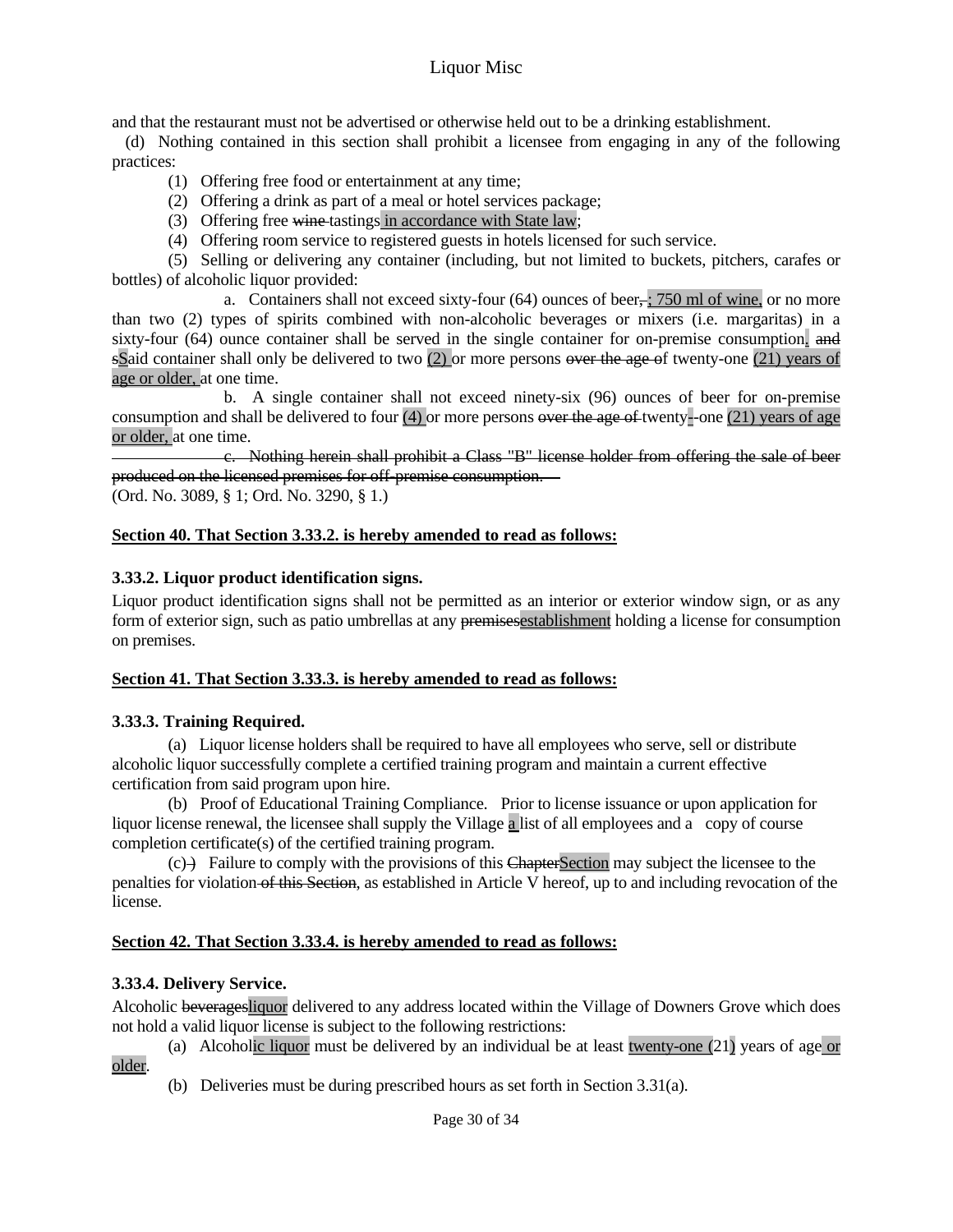(c) The express company, common carrier or contract carrier or agent of a liquor license holder that carries or transports alcoholic liquor into or within the Village shall not deliver or leave such deliveries without requiring a signature of an adult of at least individual twenty-one  $(21)$  years of age or older.

 (d) Adequate evidence for proof of age should be produced to the delivery agent in all instances of delivery.

 (e) A record shall be kept by the express company, common carrier or contract carrier or agent of a liquor license holder who delivers alcoholic liquor into or within the Village indicating the purchaser's name, address, driver's license/state identification number, time, date and place of delivery and the individual deliver's identity.

## **Section 43. That Section 3.33.5. is hereby amended to read as follows:**

## **3.33.5. Sale of Kegs.**

For the purpose of regulating the sale of kegs in the Village of Downers Grove:

(a) A liquor-licensee holder who sells kegs shall affix to each keg sold a tag, furnished by the lLocal Liquor Commissioner, containing an identification number enabling the purchaser to be identified. The tag shall read substantially as follows:

Village of Downers Grove

Keg Tag Identification Program

LI (licensee number identifier)-YR (year)-Number (0-200)

 (b) The liquor licensee holder shall keep a logbook of all kegs sold, showing the identification number on the tag affixed to each keg, and the purchaser's name, address, telephone number, driver's license/state identification number, description of second from form of identification if required, date of birth, and signature of party purchasing keg. The logbook shall be available for inspection by the Police Department during normal business hours.

 (c) The liquor licensee holder shall require the purchaser, at the time of the sale, to sign a form to be provided by the Local Liquor Commissioner, setting forth the provisions of this section and informing the purchaser that the deposit will be forfeited if the keg is not returned with the tag properly affixed. The licensee shall retain this form for ninety (90) days after the sale.

 (d) It shall be unlawful to possess a keg within the Village which does not have a proper tag affixed or, if the keg was purchased outside the Village, without proof of purchase for the keg, including the name and address of the seller.

#### **Section 44. That Section 3.34. is hereby amended to read as follows:**

## **3.34. Unlawful possession and consumption by persons under age.**

 (a) No person under the age of twenty-one (21) years shall possess, consume, purchase, attempt to purchase or accept delivery of alcoholic liquor within the Village; provided the possession and dispensing, or consumption by a person under the age of twenty-one (21)years of alcoholic liquor in the performance of a religious service or ceremony, the consumption by a person under the age of twenty-one (21) years under the direct supervision and approval of the parent or guardian of such underage person in the privacy of the parent's or guardian's home, or the possession and delivery of, or attempt to purchase alcoholic liquors in pursuance of a person's lawful employment is not prohibited and shall not be construed as a violation of this section. That person found guilty of such an offense shall be fined not less than seventy-five dollars (\$75.00), nor more than seven hundred fifty dollars (\$750.00).

 (b) No person after purchasing or otherwise obtaining alcoholic liquor shall sell, give or deliver such alcoholic liquor to another person under the age of twenty-one (21)years, except as allowed under subparagraph (a) of this section. (Ord. No. 2302, § 1; Ord. No. 2735, § 1; Ord. No. 2766, § 2; Ord. No. 2882, § 2.)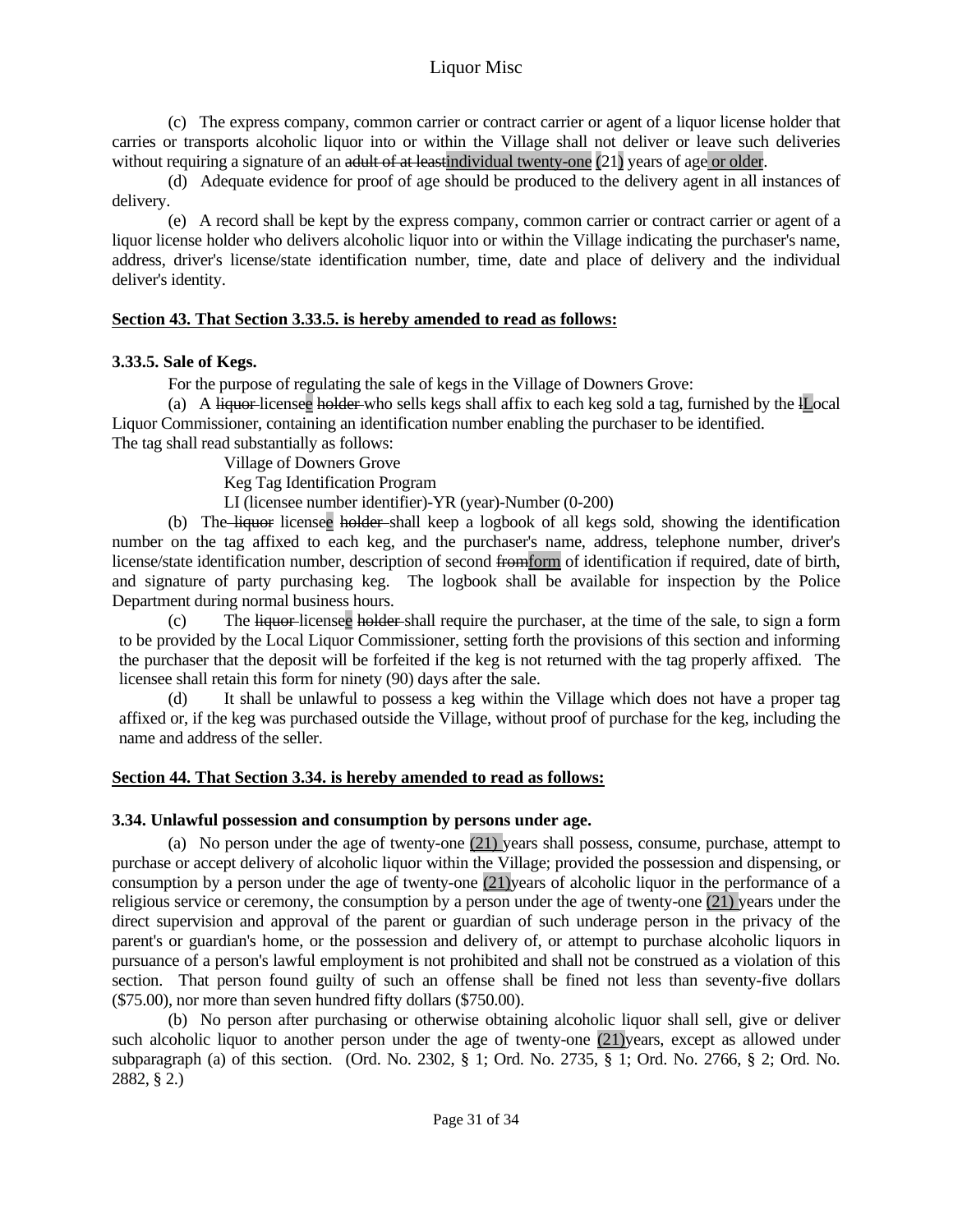## **Section 45. That Section 3.35. is hereby amended to read as follows:**

## **3.35. Responsibility of persons twenty-one (21) years of age and older.**

 It shall be unlawful for any person to knowingly suffer or permit any person under the age of twenty-one (21) to violate any provision of this Chapter. Failure to comply with the provisions of this Chapter may subject the person to the penalties for violation of this Ordinance, as established in this Chapter. (Ord. No. 2735, § 1.)

#### **Section 46. That Section 3.36. is hereby amended to read as follows:**

## **3.36. License Limited to Single Business.**

All licenses issued pursuant to this Chapter 3-shall be limited to a single business establishment. Provided, adjoining business establishments located in the DB Downtown Business District, as defined by the Comprehensive Zoning Ordinance, that have 100% common ownership may operate under a single license, provided that the Local Liquor Commissioner determines that such adjoining businesses are functionally conducted as a combined operation. No licensee shall operate, advertise or otherwise represent that it is operating a liquor establishment or business except as expressly designated on the face of the license.

## **Section 47. That Section 3.37. is hereby amended to read as follows:**

## **3.37. Peddling prohibited.**

 It shall be unlawful to peddle alcoholic liquor in the Village. (Ord. No. 244, § 12; Ord. No. 1741, § 8; Ord. No. 2735, § 1.)

#### **Section 48. That Section 3.38. is hereby amended to read as follows:**

#### **3.38. Reserved.**

(Ord. No. 2246, § 4; Ord. No. 2586, § 2; Ord. No. 2735, § 1.)

#### **Section 49. That Section 3.38.1. is hereby amended to read as follows:**

#### **3.38.1. Dram shop insurance required.**

(a) No licensee shall sell alcoholic liquor within the Village without obtaining and maintaining in force at all times dram shop insurance in an amount sufficient to satisfy all statutory limits. The Local Liquor Commissioner may, at any time, request a licensee to produce evidence of its dram shop insurance coverage.

(b) If a licensee's dram shop insurance coverage lapses, or is revoked, terminated, cancelled or suspended, the licensee shall immediately notify the Village. Failure to provide such notification may subject the licensee to revocation or suspension of its license and/or imposition toof a fine pursuant to Section 3.40. Upon notification that a licensee's dram shop insurance coverage has lapsed, or been revoked, terminated, cancelled or suspended, the Local Liquor Commissioner may proceed to revoke or suspend the license pursuant to Section 3.40 if proof of renewal of the previously held insurance policy, or proof of reinsurance under the terms of a new policy, is not provided immediately.

#### **Section 50. That Section 3.39. is hereby amended to read as follows:**

#### **3.39. General.**

Any person or entity violating any provision of this Chapter shall be fined for each offense, and a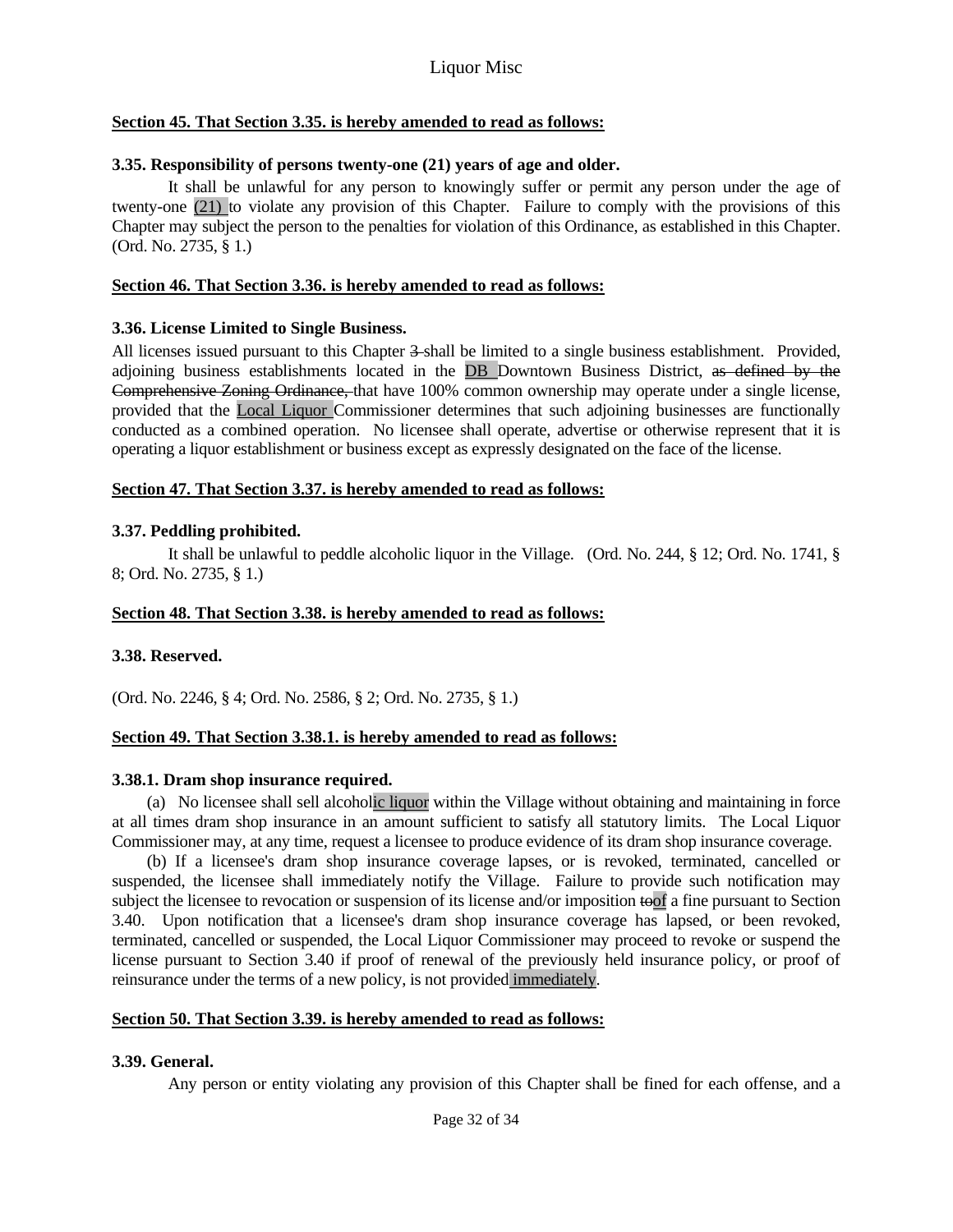separate offense shall be deemed committed on each day during or on which a violation occurs or continues, such fine(s) shall not to exceed fifteen thousand dollars (\$15,000) over the course of a license year. In addition to any other penalty, licensees convicted of violating any provision of this Chapter may be subject to having their license revoked, suspended or not renewed by the Local Liquor Commissioner. (Ord. No. 2735, § 1.)

#### **Section 51. That Section 3.40. is hereby amended to read as follows:**

#### **3.40. Revocation or suspension of local license--Notice; hearing.**

 (a) The Local Liquor Commissioner may revoke or suspend any license issued, and/or require mandatory certified training or impose any additional conditions if the Local Liquor Commissioner determines that the licensee has violated any of the provisions of this Chapter or any sState law pertaining to the sale of alcoholic liquor. In addition to or in lieu of suspension, the Local Liquor Commissioner may levy a fine on the licensee for such violations. Each day on which a violation continues shall constitute a separate violation. However, no such license shall be so-revoked or suspended, and no fine shall be imposed, except after a public hearing by the Local Liquor Commissioner with at least three (3) days' prior written notice, to the licensee, as provided in Section 3.41, affording the licensee an opportunity to appear and defend. If the licensee fails to appear for such public hearing after receiving notice as provided in Section 3.41, a default judgment may be entered and the Local Liquor Commissioner may revoke or suspend the license, and/or impose a fine.

 (b) If the Local Liquor Commissioner has reason to believe that any continued operation of a particular licensed premises will immediately threaten the welfare of the community, the Local Liquor Commissioner may, upon the issuance of a written order stating the reason for such conclusion, and without notice or hearing, order the licensed premises closed for not more than seven (7) days, giving the licensee an opportunity to be heard during that period. Provided, if such licensee shall also be engaged in the conduct of another business on the licensed premises, such order shall not be applicable to such other business.

 (c) In determining the appropriate penalty for violating any of the provisions of this Chapter or any State law pertaining to the sale of alcoholic liquor, the Local Liquor Commissioner may consider such matters and information as the Local Liquor Commissioner deems are relevant including, but not limited to, the nature and circumstances surrounding the violation, the past record of the licensee and the penalties previously imposed by the Local Liquor Commissioner for similar violations. The past record shall include the record of the current licensee as well as the record of any other existing or prior licensee where there is, or was, not less than forty percent (40%) common identity between the owners of the current licensee and the owners of such other licensee. Such common identity shall be established where persons holding an ownership interest of not less than forty percent (40%) of the licensee under consideration also hold or held an ownership interest of not less than forty percent (40%) of another existing or prior licensee. Where the licensee under consideration, or such other prior or existing licensee, is a business entity such as a corporation or partnership, the ownership interest includes the equity holdings of the stockholder or partner. The consideration of the past record of such other or prior licensee shall only include that time period when such common identity is found.

 (d) The Local Liquor Commissioner shall, as promptly as practicable and in any event within thirty (30) days after such hearing, if the Local Liquor Commissioner determines after such hearing that the license should be revoked or suspended, and/or a fine should be imposed, state the reasons for such determination in a written order of revocation or suspension, and/or a fine should be imposed and shall serve a copy of such order upon the licensee.

 (e) Any licensee found guilty by the Local Liquor Commissioner for violating any provision of this Chapter, in addition to any other penalty which may be imposed, shall be assessed and required to pay to the Village an amount to cover administrative costs associated with the hearing, including, but not limited to, attorney's fees, investigation fees and court reporting fees. The Local Liquor Commissioner shall designate the amount of costs in his/her Findings and Order. Provided, such costs shall not exceed one thousand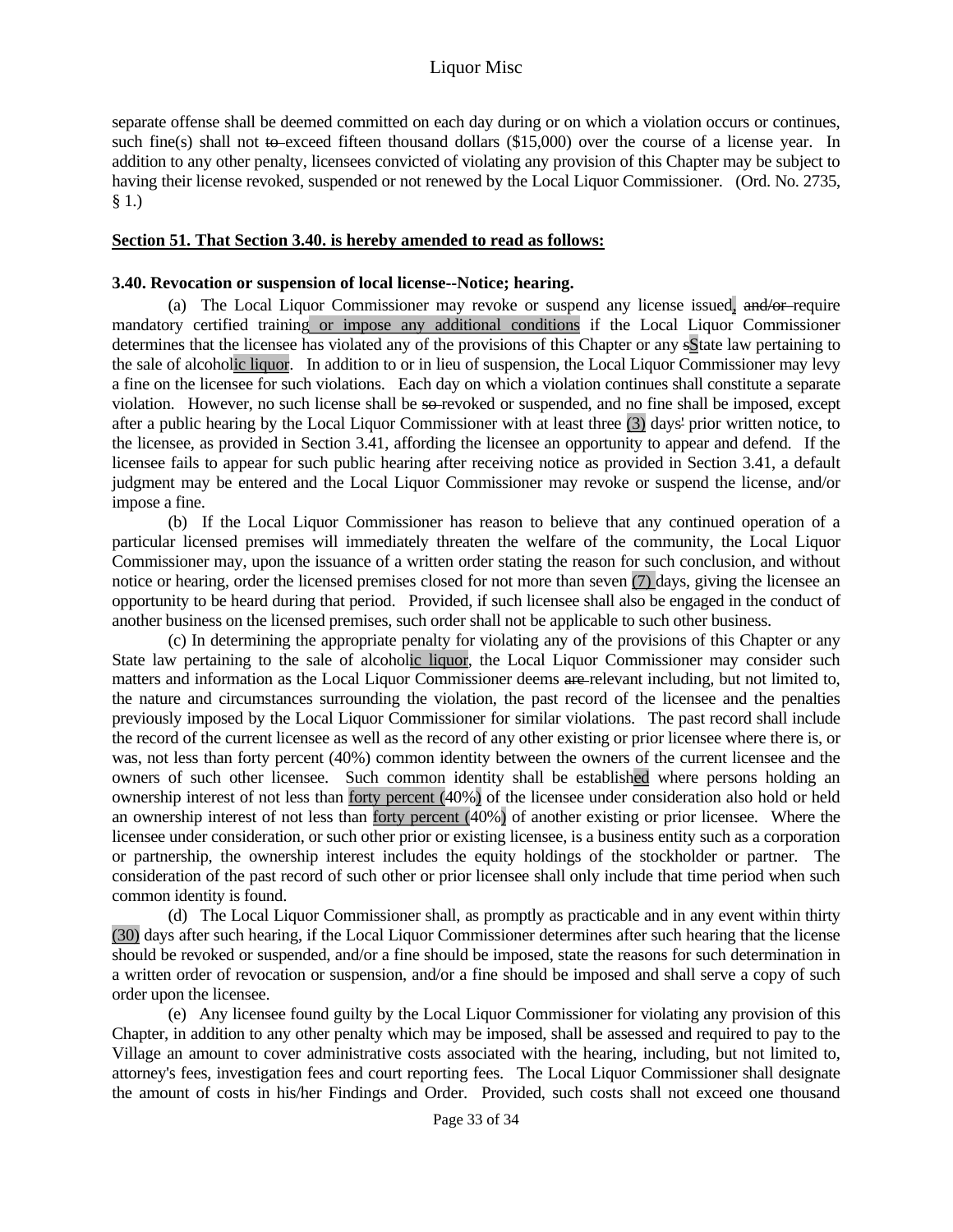dollars (\$1,000.00).

 (f) Any license may be denied or revoked when it is determined that the application, plans, or other supporting documents required by this Ordinance reflect a false statement or misrepresentation of a material fact. (Ord. No. 1741, § 27; Ord. No. 2388, § 13; Ord. No. 2450, § 4; Ord. No. 2541, § 11; Ord. No. 2735, § 1.)

## **Section 52. That Section 3.41. is hereby amended to read as follows:**

## **3.41. Method of notice.**

 All notices herein required shall be in writing. The notice will be effective upon service by hand delivery of the notice personally or to any agent of a licensee on the licensed premises andor by mailing the notice by certified mail, return receipt requested, to the individual, owner, if the licensee is an individual, to a partner, if the licensee is a partnership, or to the registered agent of the licensee, if the licensee is a corporation. (Ord. No. 2388, § 14; Ord. No. 2735, § 1.)

## **Section 53. That Section 3.42. is hereby amended to read as follows:**

## **3.42. Appeal.**

 In the event of an appeal from an order or action of the Local Liquor Commissioner to the State Liquor Commission, the appeal shall be limited to a review of the official records of the proceedings of the Local Liquor Commissioner. (Ord. No. 2246, § 4; Ord. No. 2735, § 1.)

**Section 54.** That all ordinances or parts of ordinances in conflict with the provisions of this ordinance

are hereby repealed.

**Section 55.** That this ordinance shall be in full force and effect from and after its passage and

publication in the manner provided by law.

Mayor

Passed: Published: Attest:

Village Clerk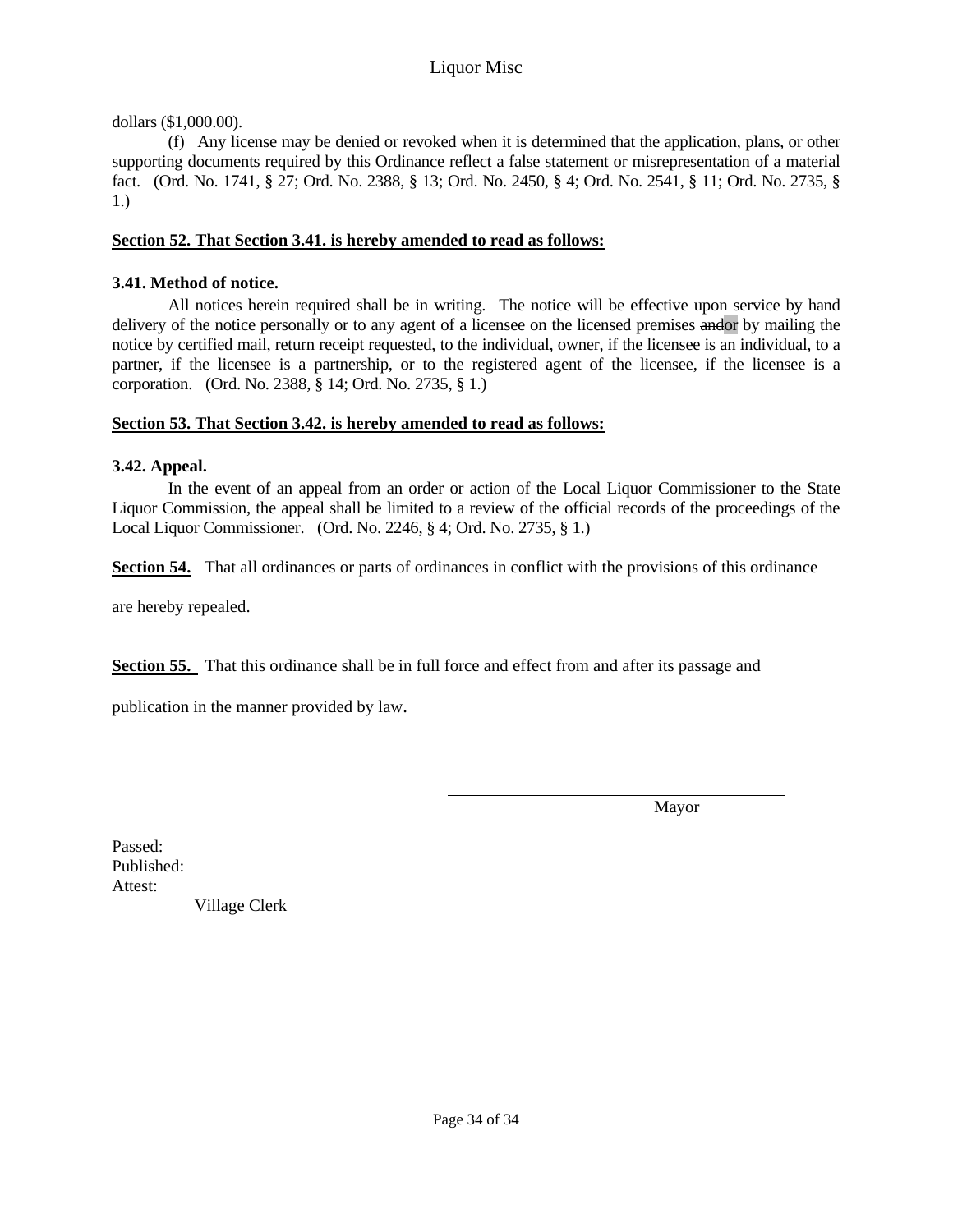

www.downers.us

**COMMUNITY RESPONSE CENTER** 630.434.CALL (2255)

**CIVIC CENTER** 

801 Burlington Avenue Downers Grove Illinois 60515-4782 630.434.5500 TDD 630.434.5511 FAX 630.434.5571

**FIRE DEPARTMENT ADMINISTRATION** 5420 Main Street Downers Grove Illinois 60515-4834 630.434.5980 FAX 630.434.5998

POLICE DEPARTMENT

825 Burlington Avenue Downers Grove Illinois 60515-4783 630.434.5600 FAX 630.434.5690

**PUBLIC WORKS DEPARTMENT** 5101 Walnut Avenue Downers Grove Illinois 60515-4046 630.434.5460 FAX 630.434.5495

March 25, 2014

The Honorable Martin T. Tully Mayor and Liquor Commissioner

 $Re:$ Creation of a Brewing Facility Liquor License

Dear Mayor Tully:

On Thursday, March 6, 2014, at a regular meeting of the Downers Grove Liquor Commission, the members made a recommendation for staff to prepare a draft ordinance for the creation of a brewing facility liquor license. The following finding was made:

THE COMMISSION MOVED TO RECOMMEND THAT STAFF PREPARE A DRAFT ORDINANCE TO BE CONSIDERED BY THE COMMISSION AT ITS NEXT MEETING FOR A CRAFT BREWING FACILITY. MR. JACOBSON SECONDED.

| VOTE: | Ave:                         | Mr. Austin, Mr. Jacobson, Mr. Clary, Chairman Pro Tem<br>Krusenoski |  |  |
|-------|------------------------------|---------------------------------------------------------------------|--|--|
|       | Nay:                         | None                                                                |  |  |
|       | Abstain:                     | None                                                                |  |  |
|       | <b>MOTION CARRIED: 4:0:0</b> |                                                                     |  |  |

Motion carried.

Motion carried.

The motion carried.

This motion can be found in the March 6, 2014 (draft) minutes of the Liquor Commission (attached).

Vjery truly yours. James Krusenoski, Chairman Pro Tem

L'ouor Commission

**VILLAGE OF DOWNERS GROVE** 

**Attachments** 

April Holden, Village Clerk cc:

a\recommend.l-c\brew-draft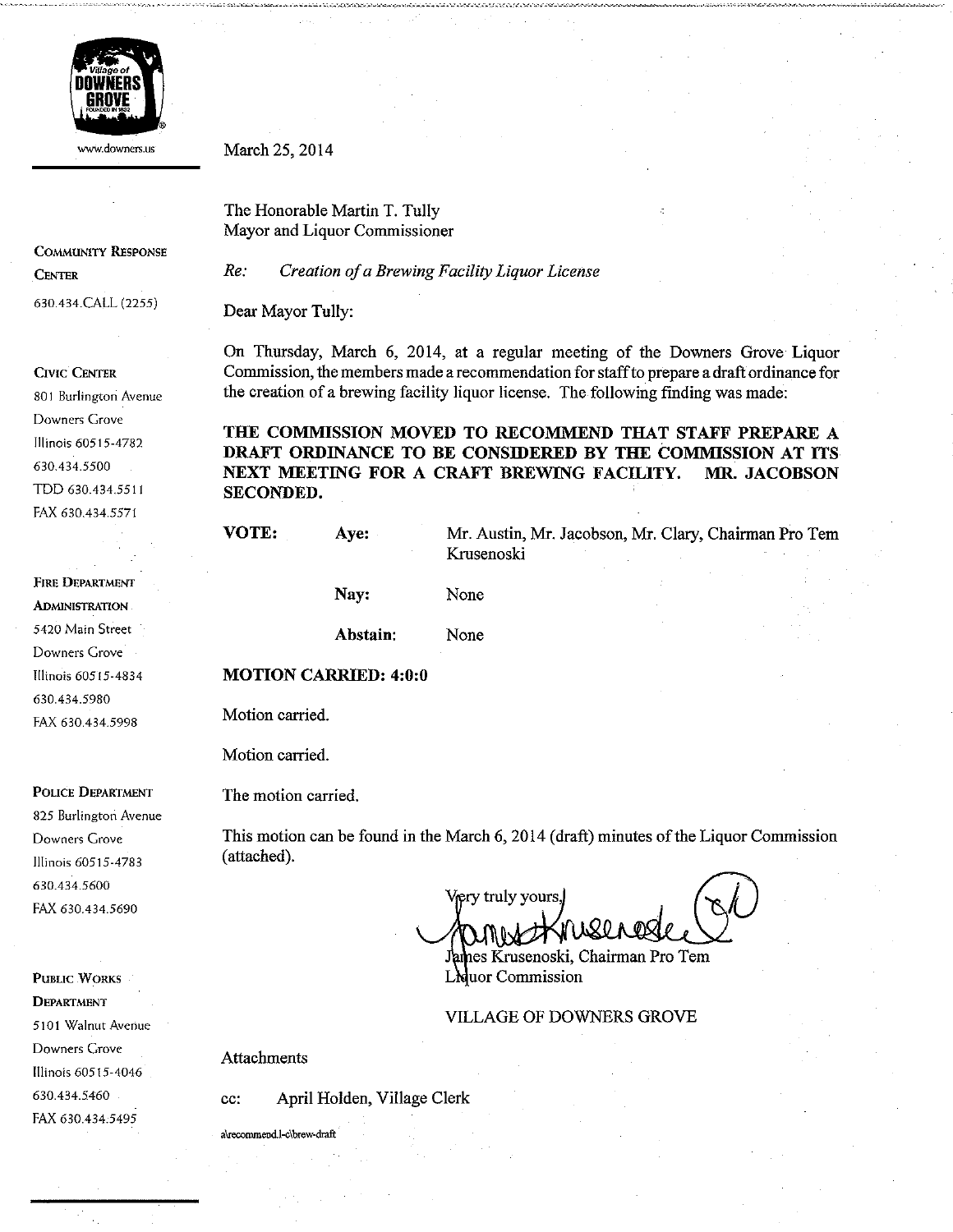Commission can recognize other facilities might be interested. Chairman Pro Tem Krusenoski agreed that they will then not run the risk of having to change the number available if another retirement community in Downers Grove would like to offer alcohol. Ms. Kuchynka agreed to unlimit the number of license available.

Ms. Kuchynka asked the Commission for a motion to forward the draft ordinance creating a retirement facility license class, as amended, to the Village Council for consideration.

#### MR. CLARY MOVED TO RECOMMEND THAT THE DRAFT ORDINANCE FOR THE **CREATION OF A CLASS "RF" RETIREMENT FACILITY LIOUOR LICENSE BE** FORWARDED TO THE VILLAGE COUNCIL FOR CONSIDERATION. MR. JACOBSON **SECONDED.**

VOTE:

Mr. Clary, Mr. Jacobson, Mr. Austin, Chairman Pro Tem Krusenoski

Nay: None

Abstain: None

#### **MOTION CARRIED: 4:0:0**

Ave:

Motion carried.

Ms. Kuchynka stated that the Oak Trace request, draft ordinance and minutes of tonight's meeting will be forwarded to the Village Council for consideration. She would advise the representatives when the item will be placed on a Council agenda. She stated that they are free to attend that public hearing. She stated if and when the ordinance is adopted, Oat Trace may apply for the license.

#### **Mad Ape Brewing Company - 5400 Janes Avenue**

Ms. Kuchynka stated that representatives of Mad Ape Brewing Company have requested the creation of a liquor license classification for a brewing facility located at 5400 Janes Avenue.

Ms. Kuchynka asked that any individual(s) representing Mad Ape Brewing Company step forward and be seated. She asked that any individual(s) giving testimony, state and spell their name for the record, indicate their affiliation with the establishment and be sworn in by the court reporter.

Mr. David Yob, Mr. Pete Kosanovich and Mr. Mark Hedrick were sworn in by the court reporter. Mr. Yob introduced himself as a partner, part owner and founder of Mad Ape Brewing Company. Mr. Kosanovich introduced himself as partner and founder of Mad Ape. Mr. Hedrick introduced himself as Master Brewer of Mad Ape.

Ms. Kuchynka stated that a distributor's license and a retailer's license will be required from the State. She stated that they are seeking a local license in order to have on-premise consumption and the retail sales of beer produced on the premises.

Ms. Kuchynka stated that she has not drafted an ordinance for the facility as staff wanted direction from the Commission concerning the license. She added that there is a brew pub license classification in the Code which is held by Emmett's Ale House. She noted that pursuant to the terms of the license, they are required to have a restaurant on the facility. She noted that they have on-site consumption and offpremise sales of beer produced on the premises.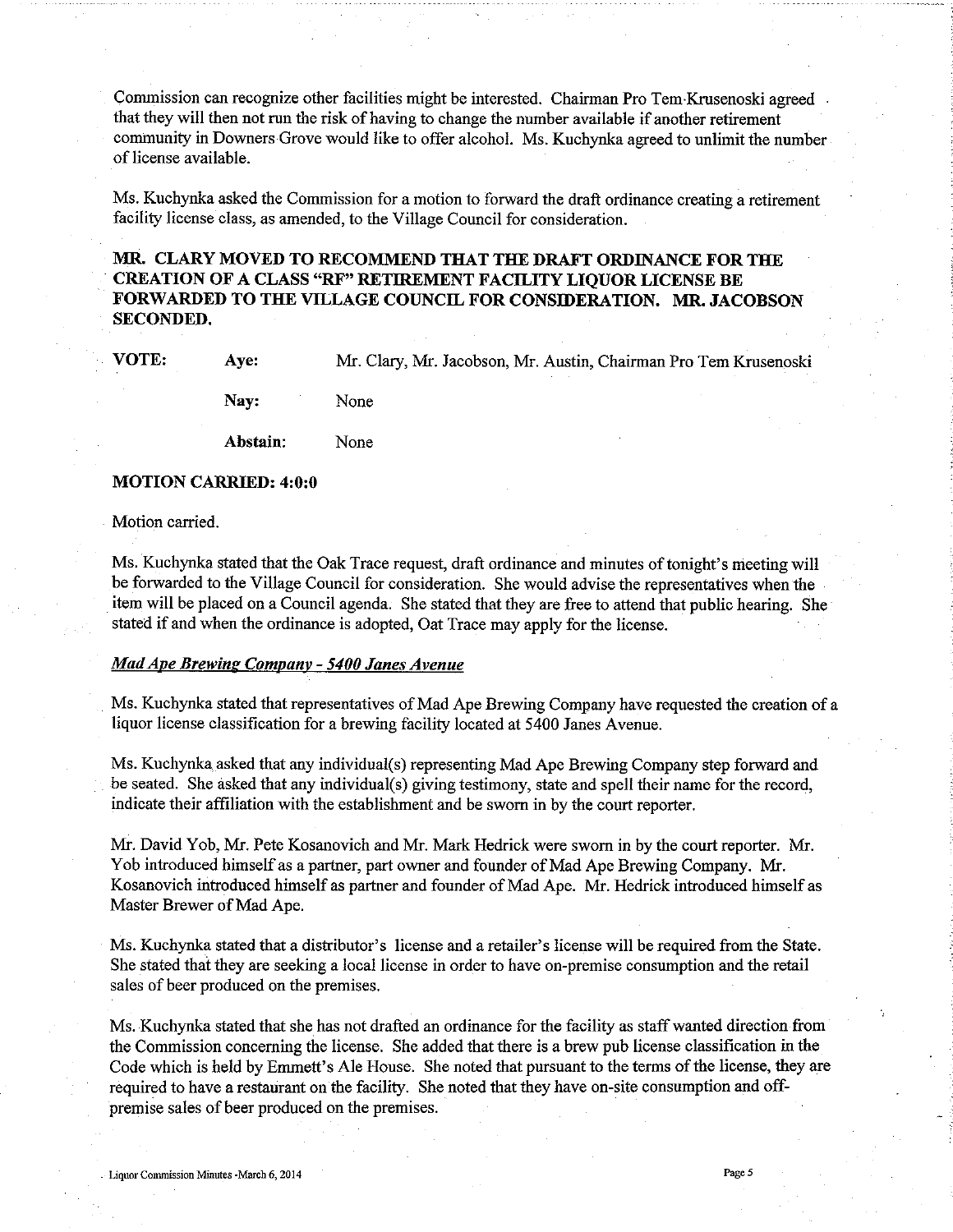Ms. Kuchynka stated that Mad Ape is not proposing to offer food service. She stated that they are requesting a license for beer consumption on the premises and retail sales. She stated that the current code requires all on-premise license holders to offer food service

Ms. Kuchynka asked representatives of Mad Ape to explain their request.

Mr. Yob stated that Mad Ape is a start-up production craft brewing facility. He stated that they are residents of DuPage County and felt the neighborhood would be a great place to set up their business.

Mr. Yob stated that they will have a tasting room for on-premise consumption and tastings. He stated that they will not operate as a bar. He stated that patrons will be allowed three drinks. Ms. Kuchynka noted that the three drink maximum will be the equivalent of 48 ounces per person, per day.

Mr. Yob noted that certain brews with a higher alcohol content will be poured into smaller glasses.

Mr. Kosanovich noted that they will not operate as a bar. He stated that the tasting room is a tool for them to introduce their product to customers. He stated that their goal is to make money distributing beer, not selling beer in the tasting room. He stated that they will not operate as a restaurant.

Mr. Yob stated that their long range plan would be to establish a brew pub in an area more conducive to restaurants. He stated that this brewing facility would not have food preparation or service on the site.

Chairman Pro Tem Krusenoski asked if they are locating in a commercial vs. residential site. Mr. Yob replied they are a production facility locating in Ellsworth Industrial Park. He stated that they are in the process of negotiating a lease and need to secure a liquor license classification to apply for.

Ms. Kuchynka distributed a picture of the 5400 Janes Avenue property. She stated that it is in an industrial area of the Village which lends itself to not being a restaurant.

Chairman Pro Tem Krusenoski stated it was as though they are modeling their operation with that of Solemn Oath in Naperville. He stated customers are allowed to bring in their own food. Mr. Yob stated that the Solemn Oath model is about as close to how they expect to operate.

Mr. Yob stated that they could have menus from local restaurants on site for customers to order from. Ms. Kuchynka noted that Solemn Oath has food trucks, however, Downers Grove does not allow food trucks. She did not object to them having area restaurant menus available on site.

Mr. Yob stated that they could provide pretzels, popcorn or snacks. Ms. Kuchynka stated that they should check with the Health Department about offering any type of food.

Ms. Kuchynka stated that a number of communities have brewing facilities. She stated that some have food requirements and some do not. She mentioned that Urban Legend (Westmont), Only Child (Northbrook), Buckledown (Lyons) and Solemn Oath (Naperville) do not have a food service requirement. She mentioned those with food service requirements are more geared toward restaurant service, such as Two Brothers (Warrenville) and Nevins (Plainfield). She stated Temperance (Evanston) has snacks and allows patrons to bring in their own food.

Ms. Kuchynka stated that the ordinances from other communities can be used to model a new classification based on what Mad Ape is proposing to do. She stated that she did not want them to come back in six months to modify the class if they find they cannot comply with burdensome provisions.

Mr. Clary asked if there were any other liquor licenses in the industrial area. Ms. Kuchynka replied no.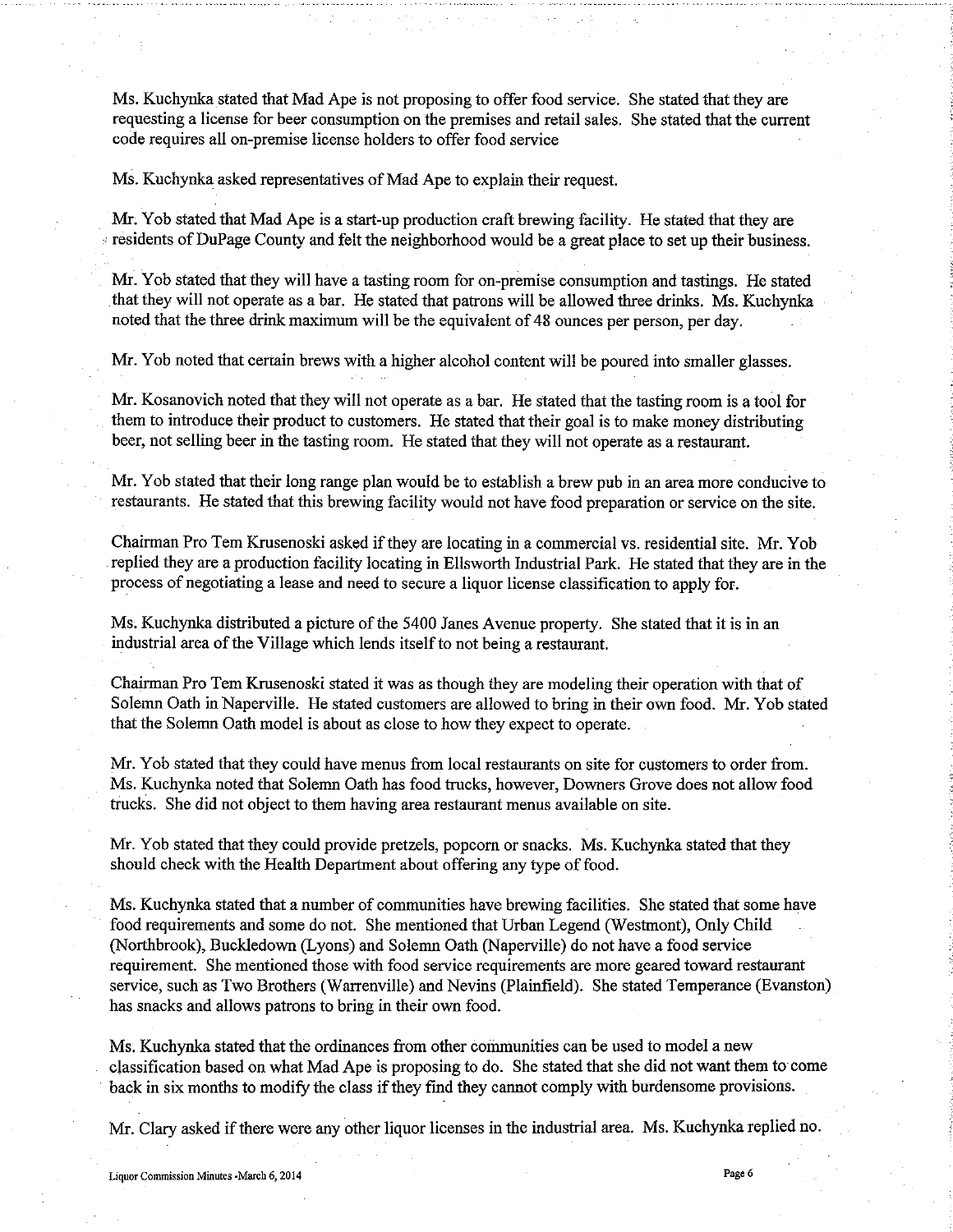Mr. Jacobson stated that he liked the concept. He asked what the hours of operation will be. Mr. Yob replied initially there will be limited hours, Thursday through Saturday, in order to establish production. He stated tap room hours will eventually expand from 12 noon until 11 p.m., daily.

Chairman Pro Tem Krusenoski asked if they will have televisions in the tasting room. Mr. Yob replied no, but perhaps some sort of screens. Mr. Kosanovich noted that they may have entertainment, such as a guitar player on occasion.

Mr. Austin was familiar with the brew facility model. He stated the drink maximum seems to work. He noted that some facilities serve items other than beer and asked if they intend to serve soft drinks. Mr. Hedrick stated that they would like to offer non-alcoholic beverages such as creme sodas.

Mr. Austin liked the idea and did not have a problem with the classification they are asking for. He noted that there is a concern about the three drink maximum and the passing of drinks and asked how it could be monitored. Mr. Hedrick replied that credit cards are taken and put on file and each drink is counted against the card. He stated that punch cards could also be issued. Mr. Yob stated that they are still trying to work out those details. He stated that staff will be fully trained in TIPs or BASSET and will be taught to recognize signs of intoxication. He stated that the sharing of punch cards would be something they have to deal with. Mr. Kosanovich noted that some things are out of their control, but they will not let it happen to the best of their ability. He stated that it goes back to their notion that they do not want to operate a bar. He stated that they hope the tasting room will be a small aspect of the business and that the distribution will become the major aspect of the business.

Chairman Pro Tem Krusenoski asked if they have distribution outside other than the retail clients that will come in to buy it. Mr. Yob stated that their plan is to get past self distribution levels of 7,500 barrels per year and have multiple distribution relationships throughout the State and outside the State. Mr. Yob added that they hope to also distribute to local restaurants.

Ms. Kuchynka noted that a State distributor's license is required in addition to the State retailer's license. She stated that the Village will not regulate any aspect of their distribution. She stated the local license will allow brewing on the facility, along with on-premise consumption and off-premise sales to the general public.

Ms. Kuchynka advised that they will be allowed to sell "growlers" which are 64-ounce containers. She stated that a growler can be purchased to be filled and capped. She stated that retail sales will consist of 22-ounce bottles, which have been filled and capped. She stated that neither will be allowed to be consumed on site. Mr. Yob stated that they would like to sell 5-gallon and half barrel kegs to go. He added that he was aware of the Village's keg tag program.

Ms. Kuchynka stated that they will have a few ways in which to serve on-site. She stated that samples will be allowed at no charge, when given in accordance with State law. She stated that they will charge for "flights" which is a tasting of 4, four-ounce samples of a variety of beers. She stated that they will also sell 16-ounce glasses of beer for consumption on the premises. Ms. Kuchynka noted that any combination of the above, per person, per day, shall not exceed 48 ounces.

Ms. Kuchynka stated that Naperville originally required customers to be 21 and over. She stated that has since been amended to allow under 21 year olds in the facility. She stated that it was done in an effort for parents to be able to go into the store to pick up beverages. She planned to allow under 21 year olds in this facility if they are accompanied by an adult. Mr. Austin asked if we have a  $21+$  restriction on existing licensees. Ms. Kuchynka replied yes. She stated that Gnarly J's, Rita's and Q Billiards are 21 and over.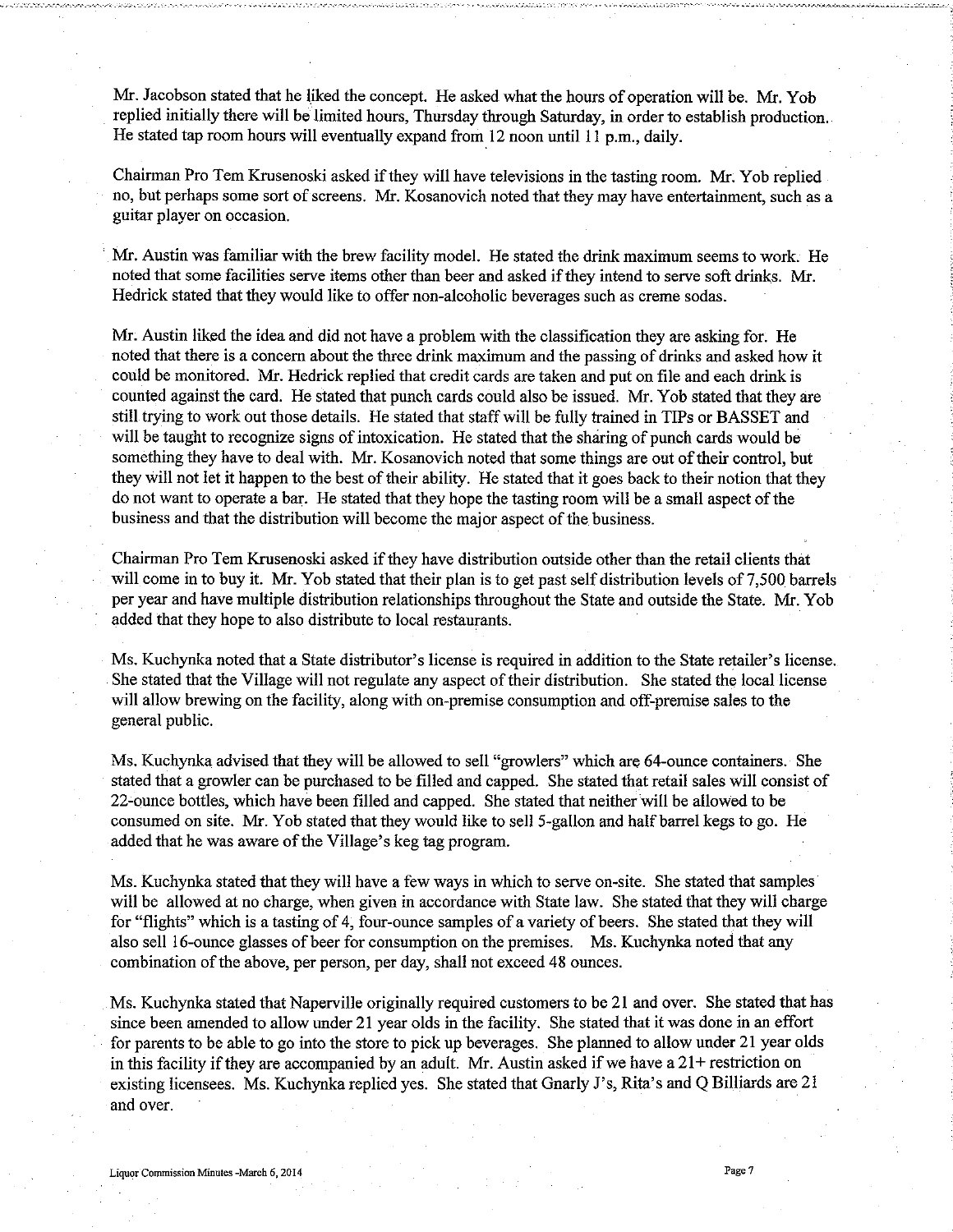Mr. Austin asked how many people the  $103'$  x 30' tasting room will hold. Mr. Kosanovich stated that the tasting room will be 2-3,000 square feet, which could hold 50-100 people. He did not believe there would be 100 people in the tap room at any given time. He stated that there will be a counter area, hightop barrel tables, chairs - all of which will depend on what type of layout is allowed.

Mr. Austin asked what is the proposed volume of beer sales. Mr. Yob replied about 70% of revenue will be from the tasting room early on, and then selling off-site and distribution will overtake that percentage. Chairman Pro Tem Krusenoski stated that they will pull demand by having locals taste it, see it on a local menu. Mr. Yob stated that they would prefer to mass produce and distribute. Mr. Hedrick stated that it will focus on retail and eventually like to offer their craft brews at Binny's.

Ms. Kuchynka stated that she discussed events with Mad Ape. She stated that they are allowed up to six special event licenses per year for activities which are out of the normal day to day operations of the facility. She stated that if they wish to have a brew fest or hold an event outside, they can apply for a special event license.

Mr. Kosanovich stated in addition to brewing beer they want customers to know how to brew beer. He stated that they would like to be able to offer classes for home brewers to perfect their craft. Ms. Kuchynka replied that staff can incorporate brewing on the facility, tours, classes, on-premise and offpremise consumption into the draft ordinance to allow them some flexibility.

Mr. Kosanovich asked about private events. He asked if customers could bring in food if someone rented the space out and where the 48 ounce drink limit would not apply. Ms. Kuchynka stated that if they hold such events, the facility must be completely shut down to the general public in order to be considered a private function. She would ask for some information or invite with the date and time of the event, so the Village is aware of the private function. She had no issue with food being brought in. She stated that as the license is limited to beer/wine produced on the premises, and no other alcohol would be allowed in.

Staff asked for a recommendation from the Commission whether to create a brewing facility liquor license classification.

#### MR. AUSTIN MOVED TO RECOMMEND THAT STAFF PREPARE A DRAFT ORDINANCE FOR THE CREATION OF A BREW FACILITY FOR VILLAGE COUNCIL CONSIDERATION.

Staff requested that the first draft of an ordinance be considered by the Commission at their next meeting. The motion was amended as follows:

#### THE COMMISSION MOVED TO RECOMMEND THAT STAFF PREPARE A DRAFT ORDINANCE TO BE CONSIDERED BY THE COMMISSION AT ITS NEXT MEETING FOR A CRAFT BREWING FACILITY. MR. JACOBSON SECONDED.

VOTE:

Mr. Austin, Mr. Jacobson, Mr. Clary, Chairman Pro Tem Krusenoski

Nay: None

Abstain: None

#### **MOTION CARRIED: 4:0:0**

Aye:

Motion carried.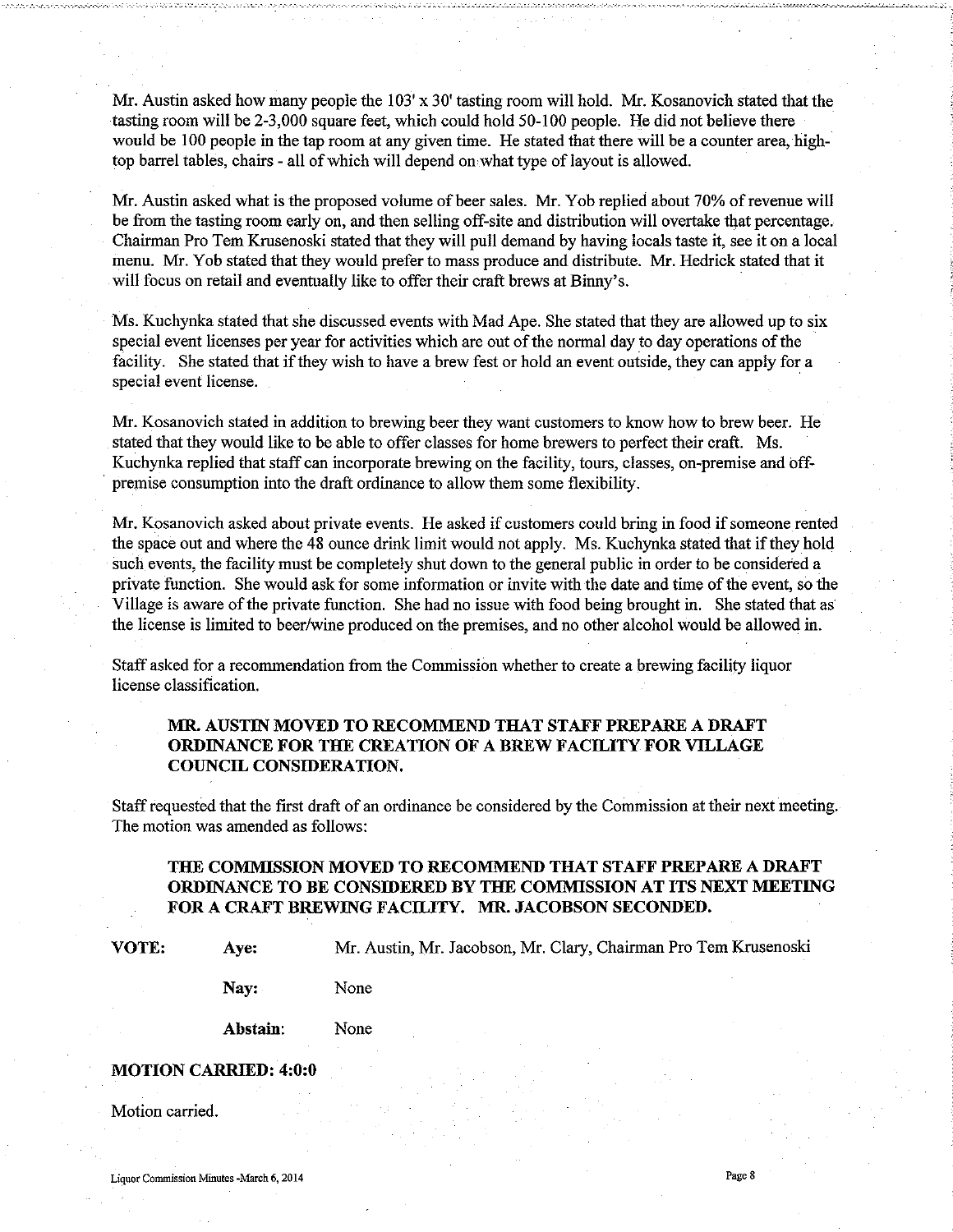

www.downers.us

**COMMUNITY RESPONSE CENTER** 

630.434.CALL (2255)

**CIVIC CENTER** 

801 Burlington Avenue Downers Grove Illinois 60515-4782 630.434.5500 TDD 630.434.5511 FAX 630.434.5571

**FIRE DEPARTMENT ADMINISTRATION** 5420 Main Street Downers Grove Illinois 60515-4834 630.434.5980 FAX 630.434.5998

POLICE DEPARTMENT

825 Burlington Avenue Downers Grove Illinois 60515-4783 630.434.5600 FAX 630.434.5690

**PUBLIC WORKS DEPARTMENT** 5101 Walnut Avenue Downers Grove Illinois 60515-4046 630.434.5460 FAX 630.434.5495

April 15, 2014

The Honorable Martin T. Tully Mayor and Liquor Commissioner

 $Re:$ Creation of a Brewing Facility Liquor License

Dear Mayor Tully:

On Thursday, April 3, 2014, at a regular meeting of the Downers Grove Liquor Commission. the members made a recommendation for staff to forward a draft ordinance for the creation of a brewing facility liquor license to the Village Council for consideration. The following finding was made:

MS. FREGEAU MOVED TO FORWARD THE PROPOSED ORDINANCE CREATING A BREWING FACILITY LICENSE TO THE COUNCIL FOR **CONSIDERATION AS PRESENTED.** 

The motion failed for lack of a second.

Mr. Jacobson moved to amend the motion.

MR. JACOBSON MOVED TO AMEND THE ORDINANCE CREATING A **BREWING FACILITY LICENSE TO ALLOW THOSE UNDER 21 TO ATTENDED** CLASSES, SEMINARS OR FACILITY TOURS AND TO FORWARD THE AMENDED DRAFT TO THE COUNCIL FOR CONSIDERATION. MR. AUSTIN **SECONDED.** 

Chairman Strelau asked if there was any discussion on the motion. There was none.

VOTE: Aye: Mr. Jacobson, Mr. Austin, Chairman Strelau

Nay:

Ms. Fregeau

Abstain: None

#### **MOTION CARRIED: 3:1:0**

Motion carried.

This motion can be found in the April 3, 2014 (draft) minutes of the Liquor Commission (attached).

ery truly

Alice Strelau, Chairman **Liquor Commission** 

**VILLAGE OF DOWNERS GROVE** 

Attachments

cc:

April Holden, Village Clerk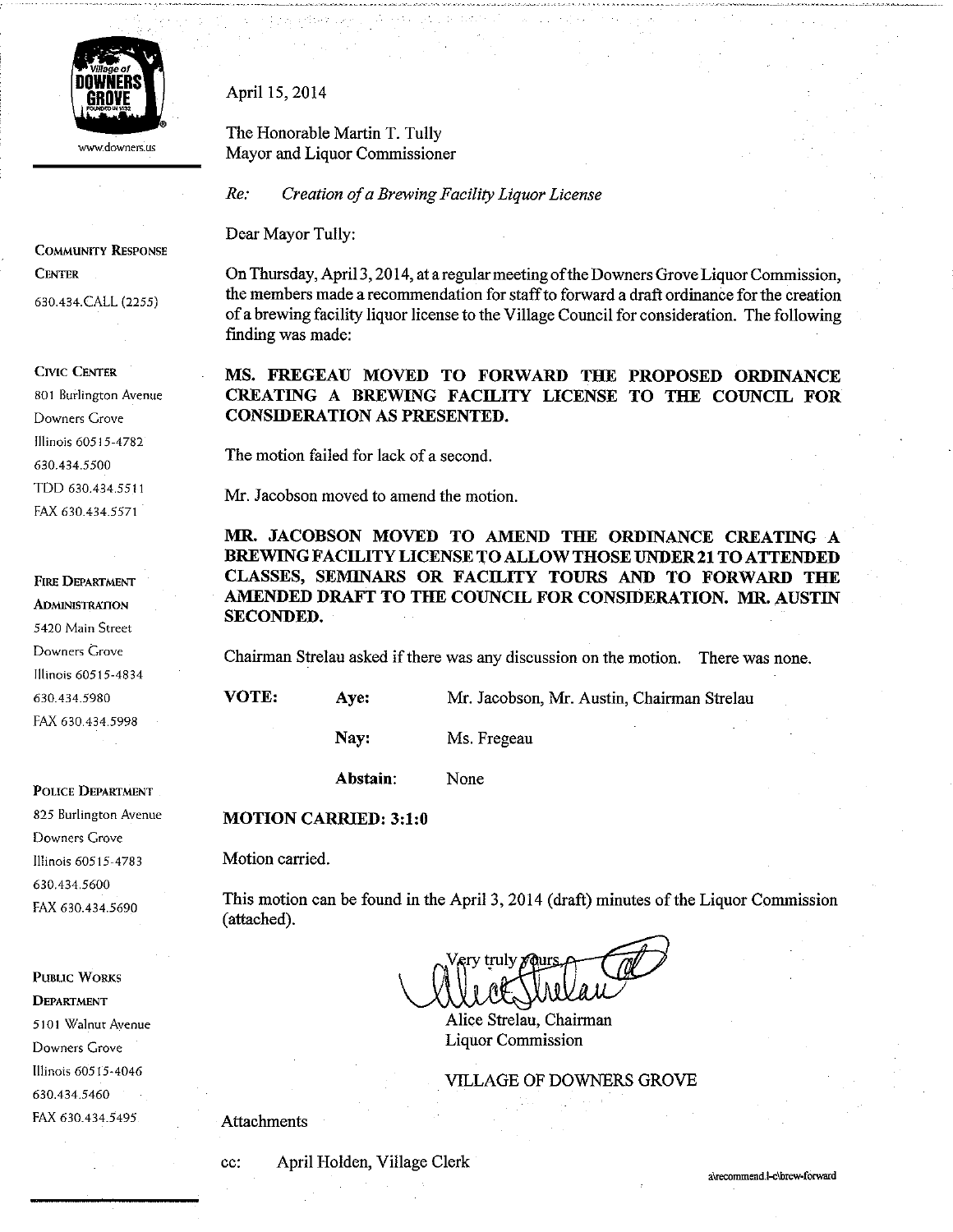#### V. **OLD BUSINESS**

Chairman Strelau asked if there was any discussion, update from staff or comments from the Commission regarding any old business.

Ms. Kuchynka stated she included a draft ordinance in the packet concerning the establishment of a brew facility liquor license. She stated that Mad Ape Brewing Company representatives were present as a follow up to the March meeting discussion.

Ms. Kuchynka asked individual(s) representing Mad Ape to step forward and be seated. She asked that any individual(s) giving testimony, state and spell their name for the record, indicate their affiliation with the establishment and be sworn in by the court reporter.

Mr. Pete Kosanovich and Mr. Mark Hedrick were sworn in by the court reporter. Mr. Kosanovich introduced himself as co-founder of Mad Ape Brewing Company. Mr. Hedrick introduced himself as a partner of Mad Ape Brewing Company.

Ms. Kuchynka stated that staff drafted an ordinance creating a brew facility license. She stated that she based the draft upon other municipalities ordinances and input from Mad Ape at last month's meeting discussion.

Chairman Strelau asked Mad Ape representatives if they have had a chance to review the draft ordinance. Mr. Kosanovich replied yes. He thanked the Commission for considering their request. He asked for further revision to the draft to allow under 21 year olds on the premises when accompanied by an adult over 21. Ms. Kuchynka noted that the proposed draft allows for under 21 year olds on the premises, however, not allowed during tours, in classes or seminars. Ms. Kuchynka stated that Mad Ape would like to allow under 21 year olds on tours. Mr. Kosanovich replied not allowing it would not be a deal breaker.

Ms. Fregeau asked for clarification. She stated, as written, the draft ordinance would not allow for under 21 year olds on tours, at classes or seminars. Mr. Kosanovich stated that minors can come in accompanied by adults who are picking up products and would be allowed in the Tap Room.

Ms. Kuchynka advised that Naperville drafted their ordinance to not allow under 21 year olds on the premises until Solemn Oath petitioned to allow adult patrons to bring in children when picking up product. She stated that Naperville amended the ordinance to allow under 21 year olds in when accompanied by an adult.

Ms. Kuchynka stated that in the event Mad Ape gets a number of requests to allow minors on tours, the Village can consider amending the ordinance. Ms. Kuchynka noted that staff was in support of having tours, classes and seminars limited to those 21 and over. Chairman Strelau noted that this classification is different in that they will not be serving food and there may be no other reason for an under 21 year old to be in the facility other than when a child is with an adult.

Mr. Kosanovich stated he wanted to make it abundantly clear that they will not be a bar. He stated that they are not a restaurant. He stated that they were interested in having underage people come in for the tour if they are showing a home brewer who is a parent and allow an under 21 year old to watch and learn the brewing process. Mr. Hedrick added that he did not want to turn away business.

Mr. Hedrick stated that it is their hope to expose customers to their product.

Page 4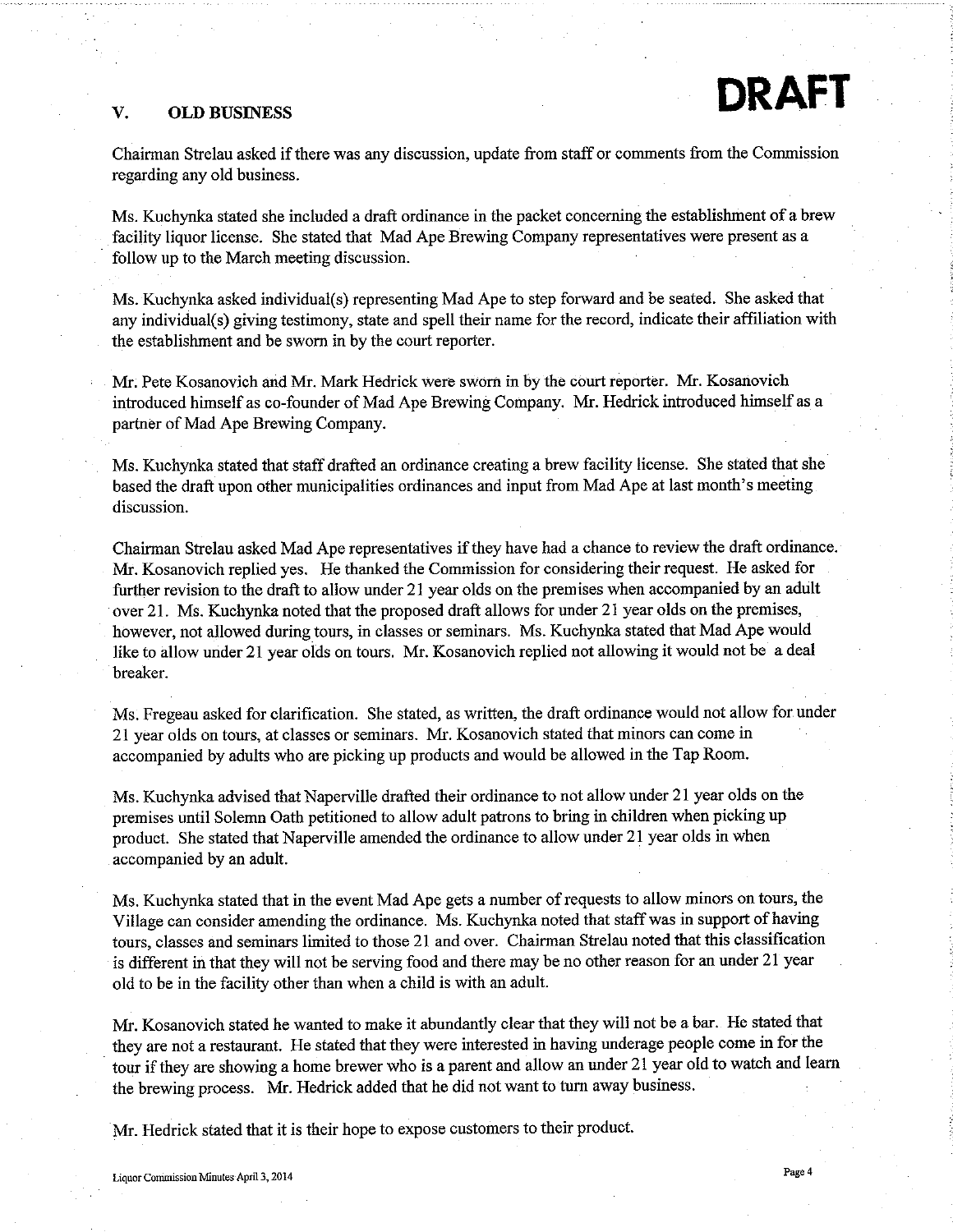Mr. Kosanovich stated that seeing the equipment and brewing process in terms of science and the magic of the brewery. He understood that they would not be allowed to bring in school tours. He stated that the facility is unique and different from any other type of license. He stated that the Tap Room will be an area for them to market their beer and noted over time the Tap Room will drop off of importance when the distribution and production of the craft brew becomes more prominent.

Mr. Austin asked staff if under 21 year olds are prohibited from entering liquor stores. Ms. Kuchynka replied no.

Mr. Austin noted that Mad Ape discussed brewing craft soda as well. He understood why staff questioned under 21 year olds touring the facility. He noted that the limitation may not be warranted as the law prohibits them from serving beer to someone under 21 and noted the severe repercussions if they do. He agreed that the facility is a place of industry and science. He stated they may wish to consider allowing under 21 year olds in for the tours.

Chairman Strelau asked staff about Naperville restrictions and asked if they allow tours. Ms. Kuchynka believed that they allowed tours, however, was unsure if they limited them to patrons 21 years of age and older. She stated that the only issue she was aware of was Naperville changing the code to allow parents into the facility with children.

Chairman Strelau asked the name of who the liquor license will be under. Ms. Kuchynka replied Mad Ape, LLC with Mr. Kosanovich, Mr. Hedrick and Mr. Yob as owners.

Chairman Strelau asked Mr. Kosanovich and Mr. Hedrick if they have liquor handling experience and if either has held a liquor license. Mr. Hedrick stated that he had worked in liquor stores and bars since he was thirteen. Mr. Kosanovich replied that none of them have held a liquor license. Mr. Kosanovich stated that he has worked in bars and restaurants between the age of 18-23. He stated that he has been a server, bartender and bouncer.

Mr. Kosanovich stated that they do not want customers getting drunk. He stated that they do not want to have a bar. He stated that the Tap Room is for patrons to come in, try different beers, talk with the brew master and get an understanding of craft brews. He stated that the Tap Room is a marketing tool for them. Mr. Hedrick added that it is a way to expose customers to their product.

Chairman Strelau noted that their goal was to sell more product through distribution than just to a person who is stopping by.

Chairman Strelau asked if they were interested in selling kegs. Mr. Hedrick replied yes. Chairman Strelau advised them that the Village has a Keg Tag Program.

Chairman Strelau noted that in order to make this a viable effort, they will also need to be distributing the product. She asked if there will be as much interest in customers who wish to tour the facility once the mass distribution gets underway. Mr. Hedrick expected a lot of people will visit the Tap Room.

Mr. Hedrick stated that Solemn Oath has a three beer limit. He stated that they have been open for 22 months and are planning to double in size as they are having problems keeping up with demand in the Tap Room and distribution. He stated that the Mad Ape core profit will come through the Tap Room. He stated that patrons are rarely in the Tap Room more than an hour, but they can be crowded. He noted that the retail profit they get for a pint of beer in the Tap Room is larger than what they are able to get for the distributed product.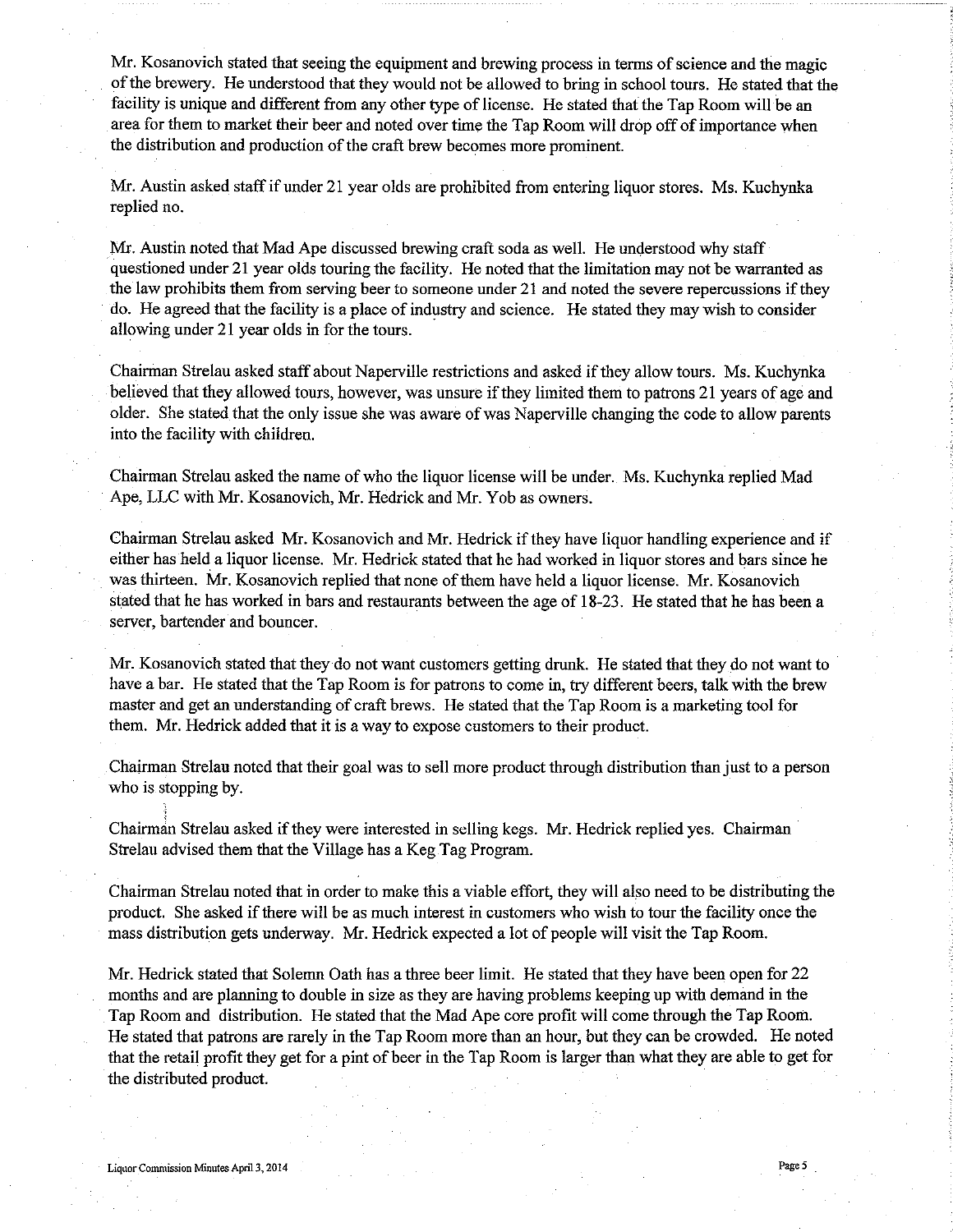Mr. Hedrick stated that they would like to build their brand by having robust Tap Room sales and through marketing. He stated that they would like to get product out to local retailers or potentially expand and have their own craft brew restaurant. Mr. Austin recalled them stating at the last meeting they hoped to move the Tap Room or open a separate business.

Chairman Strelau believed the brewing facilities are becoming a very popular concept. She stated that her unease was if she would want underage kids in the Tap Room. She stated that there will be no food but they may offer non-alcoholic beverages. She stated it may not be an environment that lends itself to underage customers. She stated that she was not suggesting that they have food, but if they did have food, it would make more sense if under aged children were in the facility. She stated that the billiard hall and a few other facilities do not allow under 21 year olds in the facility. She did not have a problem with them coming in with parents who come in to run an errand and grab something to go.

Mr. Kosanovich asked if it were possible to allow specific dates or times that someone under age could take the tours with a parent. Chairman Strelau stated that was an administrative issue, a question for staff and their ability to monitor it. Ms. Kuchynka replied that administratively, it should be allowed at all times or not allowed at all. She stated that they could have the option to apply for a Special Event License.

Ms. Fregeau liked the brew facility concept and that they were seeking to locate in Downers Grove. She stated that, in their own words, they explained they want to "expose customers to their product", "stimulate interest", "use the Tap Room as a marketing tool to build our brand". She stated those statements are quite contrary to the spirit and intent of local ordinance which attempts to de-emphasizes liquor sales and marketing programs to minors.

Ms. Fregeau stated that she did not anticipate 18 year olds attempting to make beer at home after taking a tour of their facility. She wanted to be cautious about marketing to underage kids and how cool it is to brew beer and get them excited about how beer is made. She was glad that the issue was not a deal breaker if under 21 year olds are not allowed to take the tours.

Ms. Fregeau stated that she read through the minutes and liked the fact that they will limit drinks to three per person. She stated that she did not have any issue with off premise sales.

Mr. Hedrick stated that they did not plan to advertise or encourage patrons to bring their kids in, but did not want to turn down potential business.

Ms. Fregeau asked if someone under 21 would be allowed in the facility by themselves. Mr. Hedrick replied no and that they must be accompanied by an adult. He stated that he recently visited Two Brothers and he took kids aged 4-16 on their tour. He stated that they were able to see the process from grain to glass. He stated is it a process, science and art. He stated that if they are responsible operators they should not have to turn away customers with minors. He stated that if they did not allow kids on the tour at Two Brothers, they would not have stayed and took their business elsewhere.

Ms. Fregeau stated that the last thing anyone wants is to stifle business.

Mr. Hedrick stated that patrons of craft breweries spend money. He stated it is not a college-age type of drinking establishment. He stated it is a responsible facility where patrons learn about beer they love.

Mr. Kosanovich stated that the Tap Room and brewing areas will be set apart. He stated that of age tour patrons might sample beer. He stated that patrons can leave after the brewery tour or stop in at the Tap Room. He stated that they do not want to limit people from seeing the brewery and the beauty of seeing how things are made.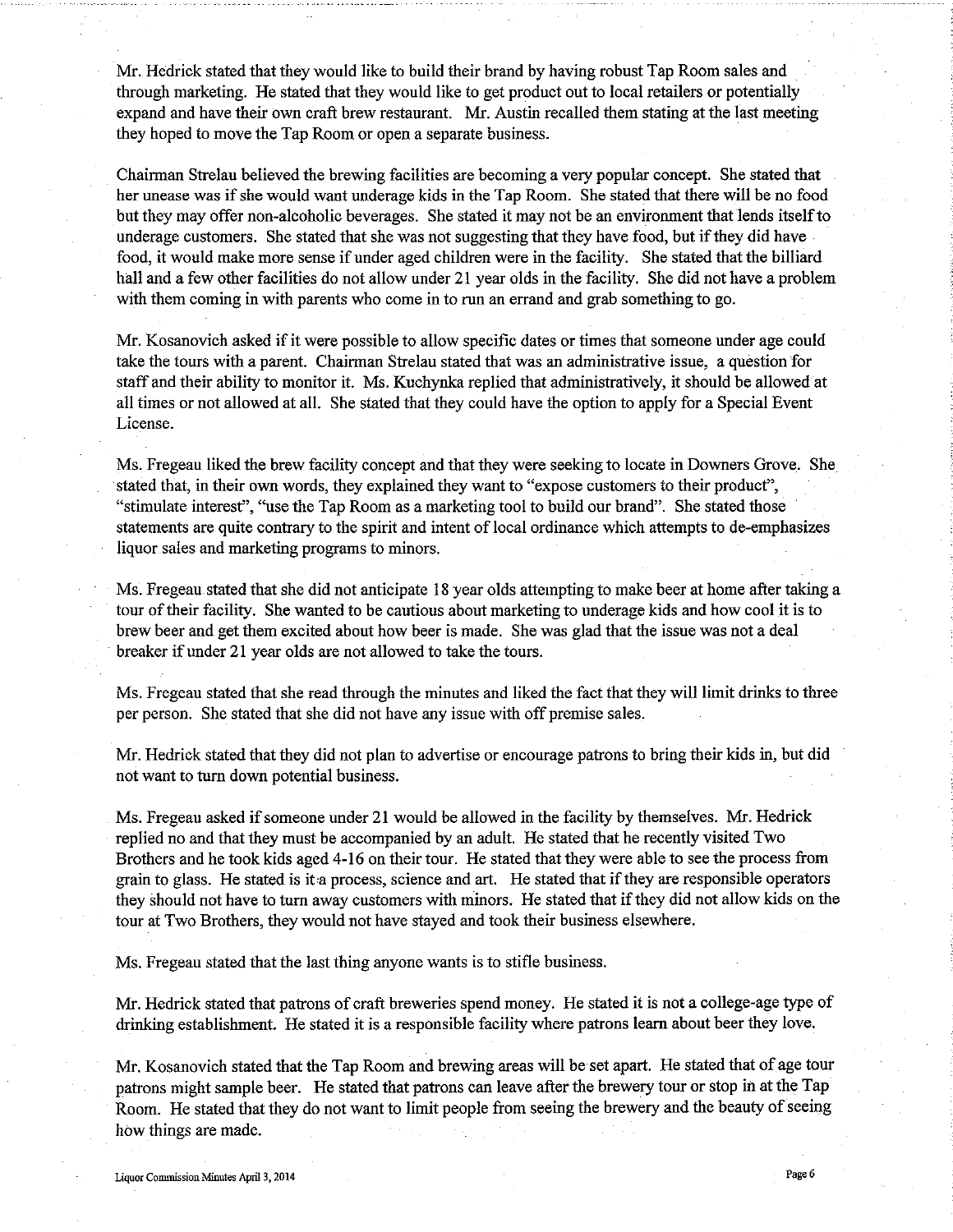Ms. Fregeau stated that they cannot predict what customers will walk in with a minor.

Ms. Fregeau asked about the physical layout. She asked if the tour would be set up to end up in the Tap Room area for samples. Mr. Kosanovich replied that patrons will go through the brewery, see how it is made and end up in the Tap Room.

Mr. Austin asked about craft brewery and how fast the industry is growing. Mr. Hedrick replied that market share for craft breweries in 2009 was 5-6% and is now approaching 9%. He felt that there will be a point where the market may get saturated and felt it was good idea to stay in the Midwest. He stated that there is a lot of competition for shelf space and tap handles but wanted to keep the brews as fresh as possible and keep the product local.

Mr. Kosanovich stated that the craft brewing industry is one of the fastest growing industries in the United States. He stated in the first half of 2011 dollar growth was up 15%. He stated that a Brewer's Association Chicago Tribune article dated April 2, 2011, stated that Chicagoland was the seventh largest craft beer market with store sales of craft beer up to \$22.5 million dollars.

Mr. Austin asked that what sort of investment is involved. Mr. Kosanovich replied equipment alone will be \$250,000. Mr. Hedrick estimated \$1.2 to \$1.5 million total.

Mr. Jacobson stated that he did not see a problem with young people taking the tour or a class to see how its done. He stated that it seemed very interesting due to the physics and chemistry involved in the process.

Mr. Jacobson stated that there may be some youngsters in the Tap Room if parents run in and want to taste something. He did not see a problem with a kid going to the class, seminar or tour if they are seeing the science behind the making.

Mr. Jacobson stated that brew facilities are popping up all over the Midwest.

Chairman Strelau stated staff drafted an ordinance narrowing the under 21 year olds out of the tours. Ms. Kuchynka stated that staff's position was why allow them to go through the tour if they are not old enough to drink. She stated that marketing to underage kids is something the Village tries to avoid through the code. She stated under 21 year olds are not allowed in Rita's, Gnarly J's and the billiard hall.

Mr. Jacobson stated that if there is a violation, the punishment for this facility would not be the same as for a restaurant. Ms. Kuchynka agreed. She stated that they would have to be closed to the public for retail sales and on-site consumption, as only alcohol will be sold from the facility. Ms. Kuchynka added that the Village will only regulate retail sales. She stated that distribution and manufacture is regulated by the State. She stated that if they were to violate the local ordinance, the Village would not make them cease manufacture or distribution, but they would need to be closed for on-site sales.

Mr. Jacobson asked if anyone would oversee the tours. Ms. Kuchynka replied if there is a cost for the tour, class or seminar, the Village may have jurisdiction to monitor them.

Chairman Strelau asked staff what they require from the Commission. Ms. Kuchynka replied that staff is requesting a motion that the draft ordinance be forwarded to the Village Council for consideration.

Chairman Strelau asked Mad Ape representatives if they were comfortable with the draft ordinance with the exception that under 21 year olds would be allowed on tours. Mr. Kosanovich replied yes. Chairman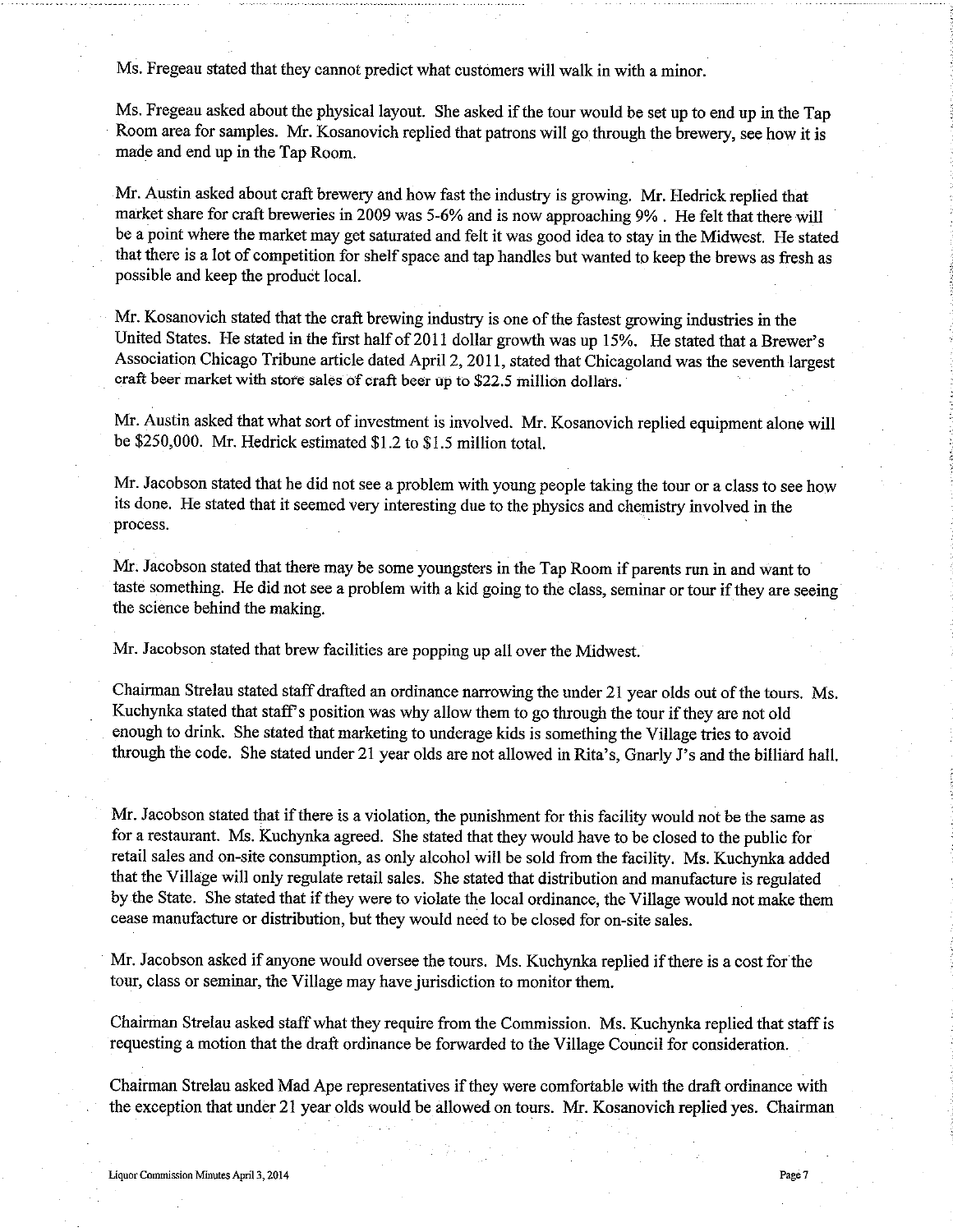Strelau asked if they can properly operate under all other provisions listed in the draft ordinance. Mr. Kosanovich replied yes.

Chairman Strelau noted that in some instances individuals come in for a license request, tell the Commission how they are going to operate and then operate as something else. She wanted to be sure that the Commission understands exactly how Mad Ape will be operating and what are important issues to them. She stated that the only issue they have is the 21 year old allowed on the tour. Mr. Kosanovich replied ves.

Mr. Austin stated that two members did not see a problem with the under 21 and two members did. He asked if they should postpone so the entire Commission could vote on the issue.

Chairman Strelau stated that they could have staff go back and revisit the draft and bring Mad Ape back again or move forward and keep the process going. She stated that the ordinance should keep moving. She stated that the Liquor Commission is an advisory board only and that there have been some times when Council votes independent of their recommendation.

Ms. Kuchynka stated that the Council will be provided with minutes of the Commission's discussion and make their own decision on the matter. She stated that the Council sometimes adopts provisions other than what is proposed by boards or commissions. Staff preferred to keep the process moving.

Mr. Austin asked if the petitioner had a time frame in which they needed the process complete. Mr. Kosanovich replied that they would like to have the license classification adopted so they could apply within the next few months. He stated that everything they are trying to do is based upon the creation of the license. He stated they are in the final stages of negotiating the building and cannot do anything further without the creation of the license.

Chairman Strelau wanted to keep the process moving.

Ms. Fregeau stated that she wanted to clarify her position. She stated that she did not have an issue with adults who bring in children when they are purchasing product to go. She stated that she had an issue with the tours and felt that children may be influenced when they see how beer is made. She stated that she was in the advertising business and recognizes the value of marketing to potential customers. She noted that it was against the spirit and intent of the Ordinance which prohibits selling to minors. She did not believe it was in the Village's interest to encourage marketing to potential customers.

Ms. Fregeau stated that she wanted Mad Ape to succeed and hoped they do well. She did not believe that they were trying to send kids down the wrong path. She liked their concept but the only issue she had concern with is the minors at the tours.

Mr. Kosanovich asked if the process could proceed with their request for the Mayor and Council to consider their change. Ms. Strelau stated that the Liquor Commission is only a recommending body and under 21 year olds on tours may not be of concern to the Council. She stated that the Council will appreciate the thoughtful discussion and debate by the Commission and that their discussion helps them find their way through the process.

Ms. Didier stated that staff will present the item and include minutes and background discussion for their consideration.

Mr. Hedrick asked if minors will be able to work in the facility. Ms. Kuchynka replied yes, so long as they are not involved in the selling or delivery process. Chairman Strelau stated that any stocking or odd jobs that do not involve the handling of liquor may be held by those under 21.